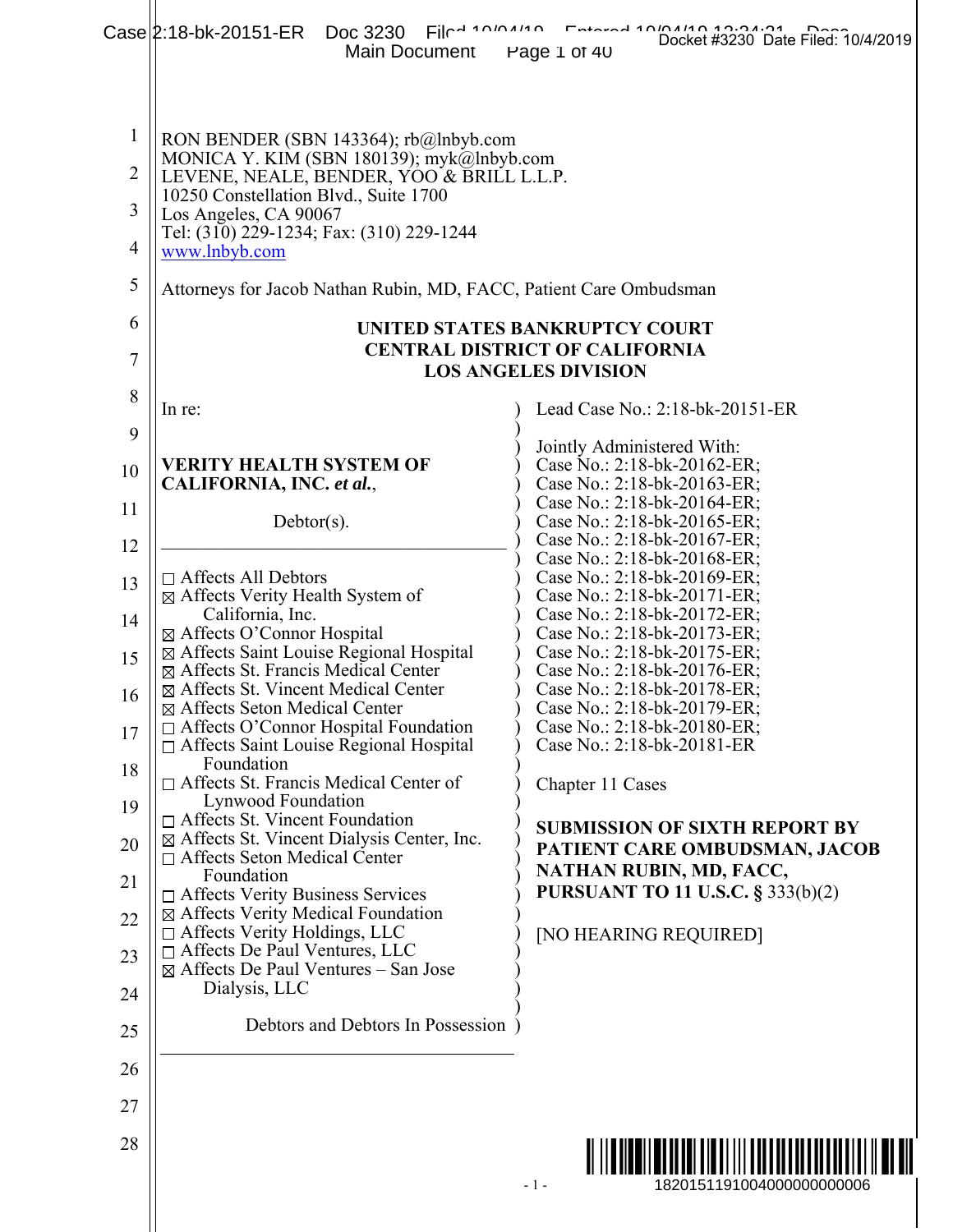|        | Case 2:18-bk-20151-ER Doc 3230 Filed 10/04/19 Entered 10/04/19 12:34:21<br>Desc<br>Page 2 of 40<br>Main Document |
|--------|------------------------------------------------------------------------------------------------------------------|
| 1      |                                                                                                                  |
| 2      | Table of Contents                                                                                                |
| 3      | I.                                                                                                               |
| 4      | П.                                                                                                               |
| 5      | Ш.                                                                                                               |
| 6      |                                                                                                                  |
| 7      |                                                                                                                  |
| 8      | IV.                                                                                                              |
| 9      | $\textbf{HOSPITALS} \dots 56 -$<br>1.                                                                            |
| 10     |                                                                                                                  |
| 11     |                                                                                                                  |
| 12     |                                                                                                                  |
| 13     |                                                                                                                  |
| 14     |                                                                                                                  |
| 15     |                                                                                                                  |
| 16     |                                                                                                                  |
| 17     |                                                                                                                  |
| $18\,$ |                                                                                                                  |
| 19     |                                                                                                                  |
| 20     |                                                                                                                  |
| 21     |                                                                                                                  |
| $22\,$ |                                                                                                                  |
| 23     |                                                                                                                  |
| 24     |                                                                                                                  |
| 25     |                                                                                                                  |
| 26     |                                                                                                                  |
| $27\,$ |                                                                                                                  |
| 28     |                                                                                                                  |
|        | $\rm i$                                                                                                          |
|        |                                                                                                                  |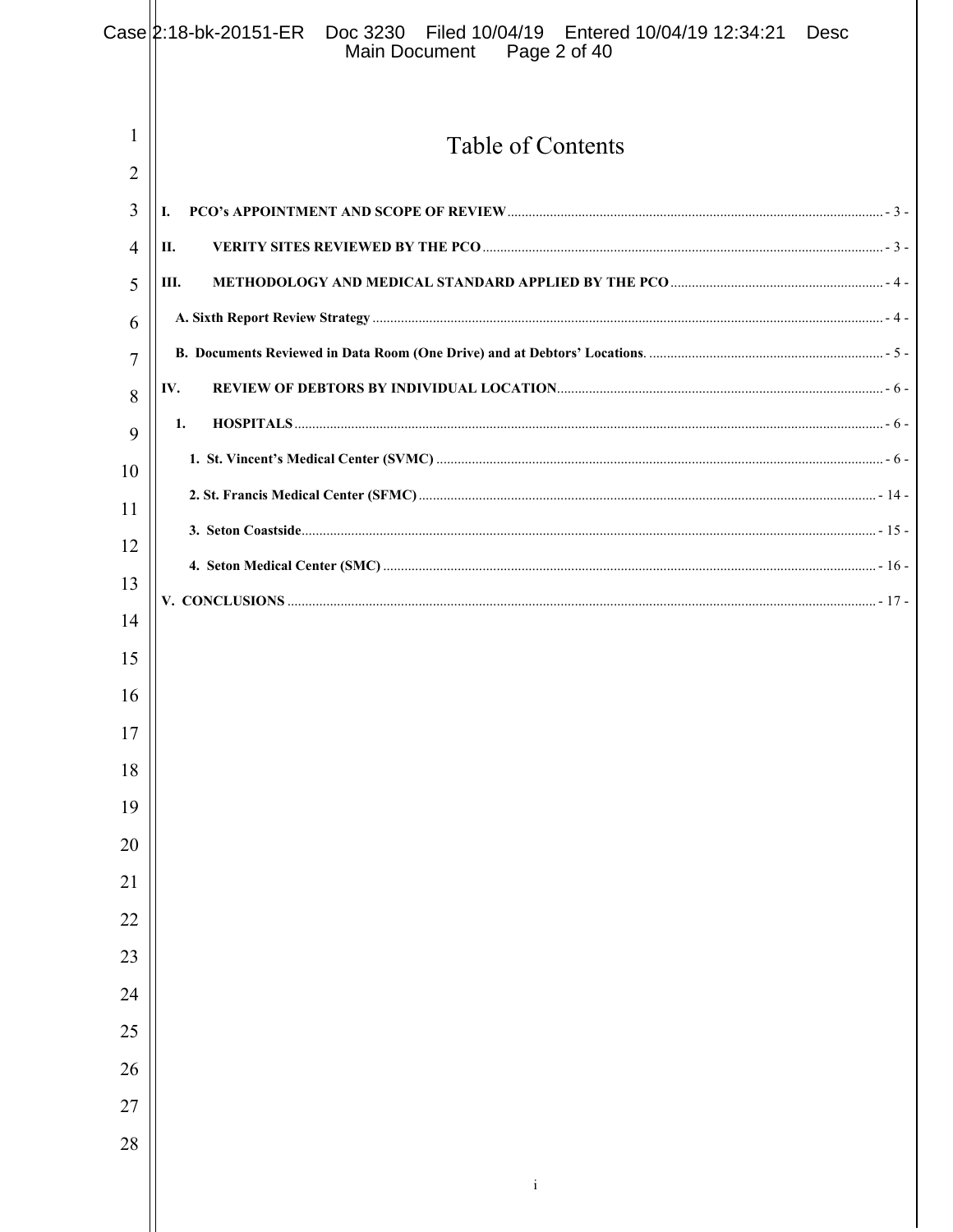# Case 2:18-bk-20151-ER Doc 3230 Filed 10/04/19 Entered 10/04/19 12:34:21 Desc Main Document Page 3 of 40

| $\mathbf{1}$   | Jacob Nathan Rubin, MD, FAAC, the Patient Care Ombudsman ("PCO") appointed under                   |
|----------------|----------------------------------------------------------------------------------------------------|
| $\overline{2}$ | 11 U.S.C. § 333 in the above-referenced chapter 11 bankruptcy cases of the affected debtors and    |
| $\mathfrak{Z}$ | debtors in possession (collectively, "Debtors"), hereby submits his sixth report ("Report") to the |
| $\overline{4}$ | Court pursuant to 11 U.S.C. § 333(b) regarding the quality of patient care provided to patients of |
| 5              | the affected Debtors. The Report is hereby attached as Exhibit A.                                  |
| 6              | Submitted by:                                                                                      |
| 7              | LEVENE, NEALE, BENDER, YOO & BRILL L.L.P.                                                          |
| 8              |                                                                                                    |
| 9              | By: /s/ Ron Bender<br><b>RON BENDER</b>                                                            |
| 10             | MONICA Y. KIM                                                                                      |
| 11             | Attorneys for Patient Care Ombudsman                                                               |
| 12             |                                                                                                    |
| 13             |                                                                                                    |
| 14             |                                                                                                    |
| 15             |                                                                                                    |
| 16             |                                                                                                    |
| 17             |                                                                                                    |
| 18             |                                                                                                    |
| 19             |                                                                                                    |
| $20\,$         |                                                                                                    |
| $21\,$         |                                                                                                    |
| 22             |                                                                                                    |
| 23             |                                                                                                    |
| 24             |                                                                                                    |
| 25             |                                                                                                    |
| 26             |                                                                                                    |
| 27             |                                                                                                    |
| 28             |                                                                                                    |
|                | $\sim 2$ -                                                                                         |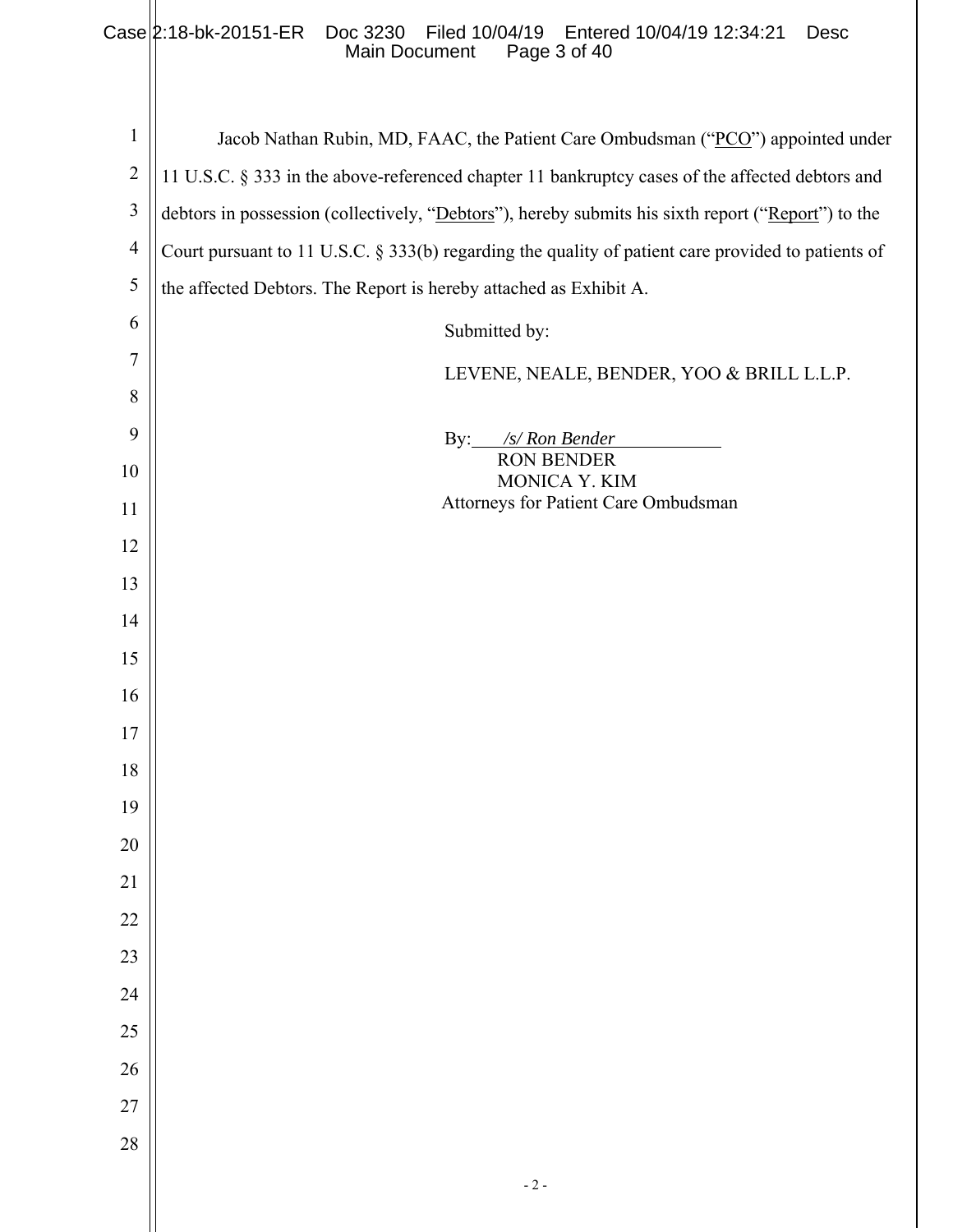- 3 - 1 2 3 4 5 6 7 8 9 10 11 12 13 14 15 16 17 18 19 20 21 22 23 24 25 26 27 28 **IN RE VERITY HEALTH SYSTEMS, INC. SIXTH REPORT OF PATIENT CARE OMBUDSMAN PURSUANT TO 11 U.S.C. § 333 I. PCO's APPOINTMENT AND SCOPE OF REVIEW**  The Debtors are health care businesses as defined under  $\S 101(27)(A)$ . The Court ordered the appointment of a PCO pursuant to 11 U.S.C.  $\S$  333 (a)(1) to monitor, and report to the Court, the quality of patient care provided by the Debtors. The PCO, whose appointment by the U.S. Trustee was approved by the Court, performed the duties described in 11 U.S.C. §333(b) and (c). The PCO performed these duties with the assistance of a Court approved, qualified employed expert, Dr. Timothy Stacy. Additionally, the Court approved counsel, Levene, Neale, Bender, Yoo & Brill, L.L.P. to provide legal guidance to the PCO regarding the performance of his duties under the Bankruptcy Code. Subsequent to the PCO's initial evaluation as identified in his initial Report, the PCO continued to perform contemporaneous monitoring of any issues identified pertaining to a specific Debtor entity and the global issues identified requiring Debtors' immediate attention, and as required by 11 U.S.C.  $\S$  333(b) and (c). The observation period for the sixth report was from August  $6<sup>th</sup>$ , 2019, through October  $3<sup>rd</sup>$ , 2019. During this period, the PCO reviewed all new E-data room entries such as Joint Commission Reports, Survey Verification, and CDPH filings. The PCO stayed in contact with the Chief Medical Officer, Dr. Del Junco, to keep abreast of issues that impact the organization. During this period, the PCO met with hospital administrative teams via video conferencing and did site visits to review progress, new reporting data and the status of patient care. **II. VERITY SITES REVIEWED BY THE PCO**  The Debtors have transferred operations of O'Connor and St. Louise Medical Centers to Santa Clara County. In addition, the Medical Clinics and Urgent Care Centers have closed or Case 2:18-bk-20151-ER Doc 3230 Filed 10/04/19 Entered 10/04/19 12:34:21 Desc<br>Main Document Page 4 of 40 Main Document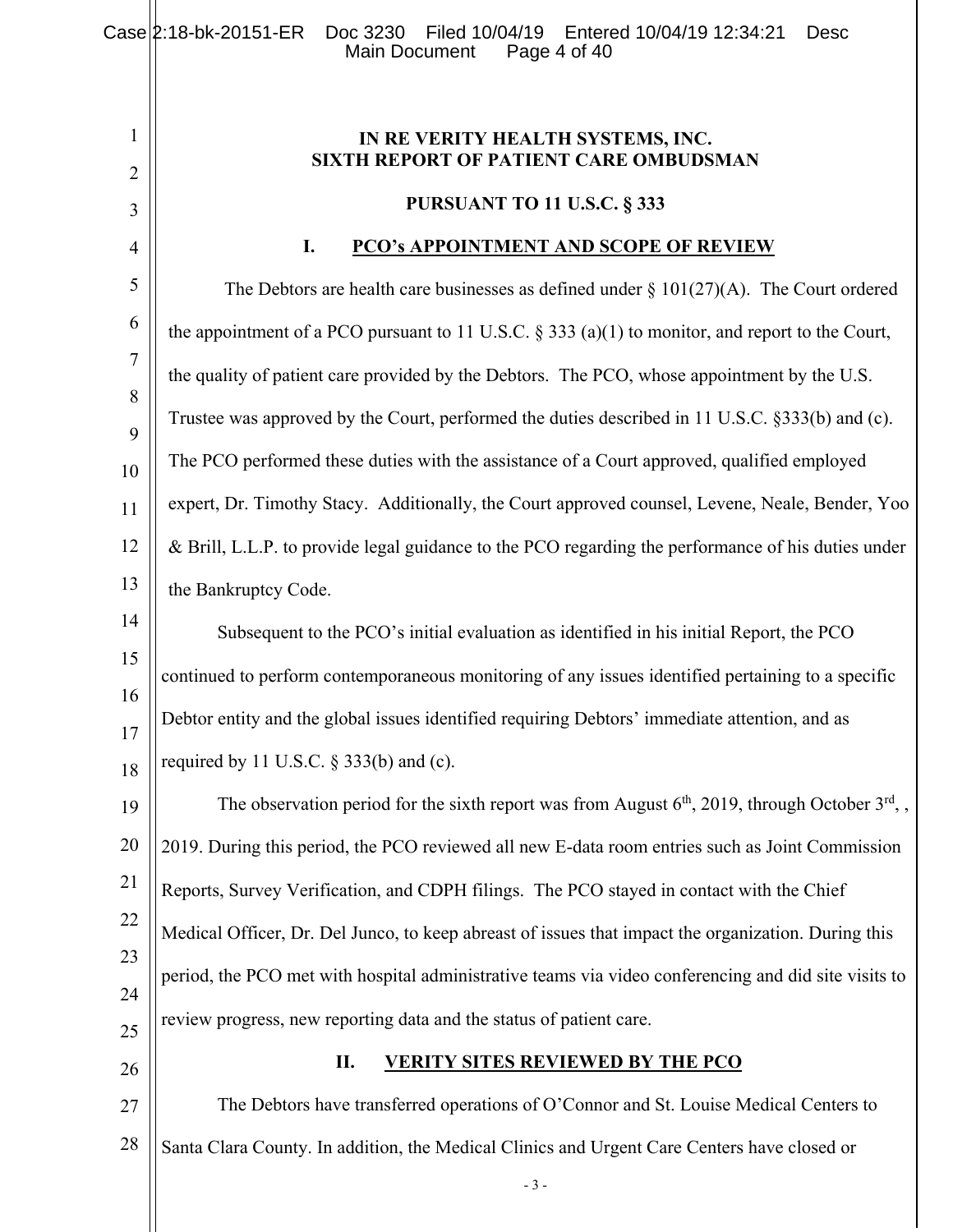# Case 2:18-bk-20151-ER Doc 3230 Filed 10/04/19 Entered 10/04/19 12:34:21 Desc Main Document Page 5 of 40

| 1              | transferred operations to other entities. The medical records of all the patients have gone to the   |
|----------------|------------------------------------------------------------------------------------------------------|
| $\overline{2}$ | separate entities or with the individual physicians except for Sport Orthopedic and Rehabilitation   |
| 3              | (SOAR).                                                                                              |
| $\overline{4}$ | In the case of SOAR, the Debtors are the custodian of medical records. As indicated to the           |
| 5              | PCO, the Debtors will remain as custodian of the medical records until the patients' physicians take |
| 6              | control of the medical records.                                                                      |
| $\overline{7}$ | Debtors continue to operate four acute care hospital centers and one hemodialysis center.            |
| 8<br>9         | Debtors' maintain facilities in Northern and Southern California. These include the following:       |
| 10             | A. HOSPITALS (4)                                                                                     |
| 11             | St. Vincent's Medical Center                                                                         |
| 12             | St. Francis Medical Center                                                                           |
| 13             | Seton Coastside                                                                                      |
| 14             | <b>Seton Medical Center</b>                                                                          |
| 15             | B. DIALYSIS CENTER (1)                                                                               |
| 16             | St. Vincent's Dialysis Center                                                                        |
| 17             |                                                                                                      |
| 18             | Ш.<br><b>METHODOLOGY AND MEDICAL STANDARD APPLIED BY THE PCO</b>                                     |
| 19             | The PCO continues to monitor patient care provided by the Debtors by applying the                    |
| 20             | principles and structure of evidence-based review outlined in the PCO's first Report.                |
| 21             | <b>A. Sixth Report Review Strategy</b>                                                               |
| 22<br>23       | The PCO continued to address and review previous ongoing items of concern and maintain               |
| 24             | appropriate follow-up. Since the last PCO report, significant patient care related events have       |
| 25             | developed and identified by CMS, that the PCO has been aware of through Dr Del Junco, CMO.           |
| 26             | (see Conclusions).                                                                                   |
| 27             |                                                                                                      |
| 28             |                                                                                                      |
|                | - 4 -                                                                                                |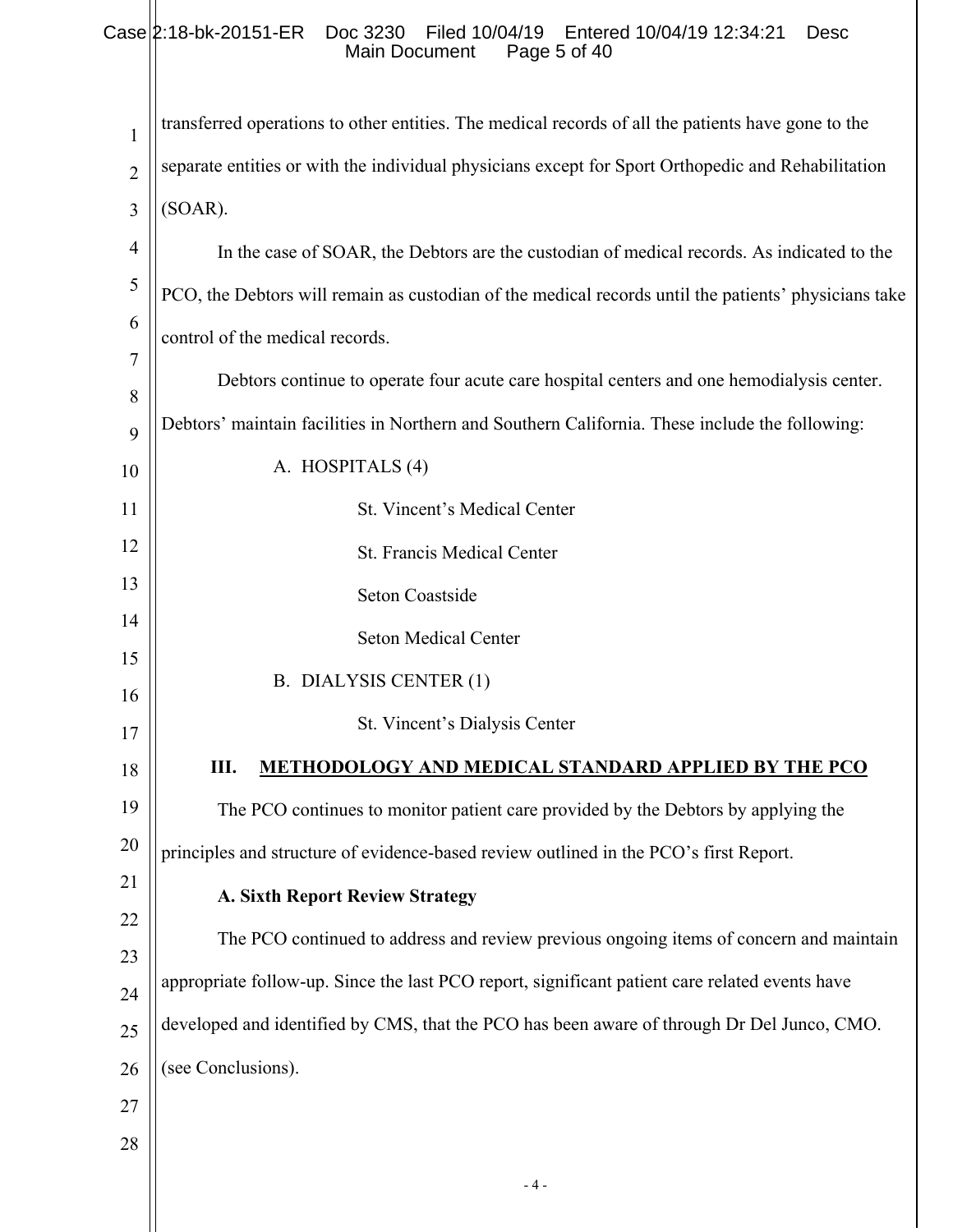# Case 2:18-bk-20151-ER Doc 3230 Filed 10/04/19 Entered 10/04/19 12:34:21 Desc Main Document Page 6 of 40

| $\mathbf{1}$        | The concentration of this Report will specifically address the suspension of St. Vincent's               |
|---------------------|----------------------------------------------------------------------------------------------------------|
| $\overline{2}$      | Medical Center Liver Transplant Service and the impact to patient care.                                  |
| 3                   | The PCO spent the last 2 months investigating the potential suspension of SVMC's Liver                   |
| $\overline{4}$      | Transplant Service and the potential patient harm inherent in the suspension.                            |
| 5                   | The PCO had several meetings and telephonic discussions with Dr. Del Junco, Verity CMO,                  |
| 6                   | Dr. Annamalai, the liver transplant medical director, Dr. Julio Hernandez, Liver Transplant              |
| $\overline{7}$<br>8 | Hepatologist, and the Deputy Attorney General's office. In addition, the PCO attended and was            |
| 9                   | heard during the Attorney General's public hearing on the sale of the Debtor's remaining hospitals.      |
| 10                  | In addition, through dialogue with the Debtors' management leaders, the PCO was well-                    |
| 11                  | informed on the status of all events (positive or negative), corrective action plan progress, results of |
| 12                  | CDPH investigations, State Board of Pharmacy and Joint Commission surveys.                               |
| 13                  | The diligence of the Debtors to manage the E-Data room punctually assisted the PCO in                    |
| 14                  | performing his duties. In addition, administrative and medical staff professional relationships have     |
| 15                  | developed with the PCO that encourage contemporaneous exchange of information allowing the               |
| 16<br>17            | PCO to address problems and collaboratively develop solutions with the Debtors' management               |
| 18                  | leaders in real time.                                                                                    |
| 19                  | B. Documents Reviewed in Data Room (One Drive) and at Debtors' Locations.                                |
| 20                  | The data room documents were requested from Debtors and could only be reviewed in read                   |
| 21                  | only format. The following items will continue to be included in our evaluation process:                 |
| 22                  | <b>CALL PANEL</b>                                                                                        |
| 23                  | CDPH-California Department of Public Health reports                                                      |
| 24                  |                                                                                                          |
| 25                  | CMS-deemed status report                                                                                 |
| 26                  | JOINT COMMISSION SURVEY                                                                                  |
| 27<br>28            | MEDICAL EXECUTIVE COMMITTEE (MEC)                                                                        |
|                     | $-5-$                                                                                                    |
|                     |                                                                                                          |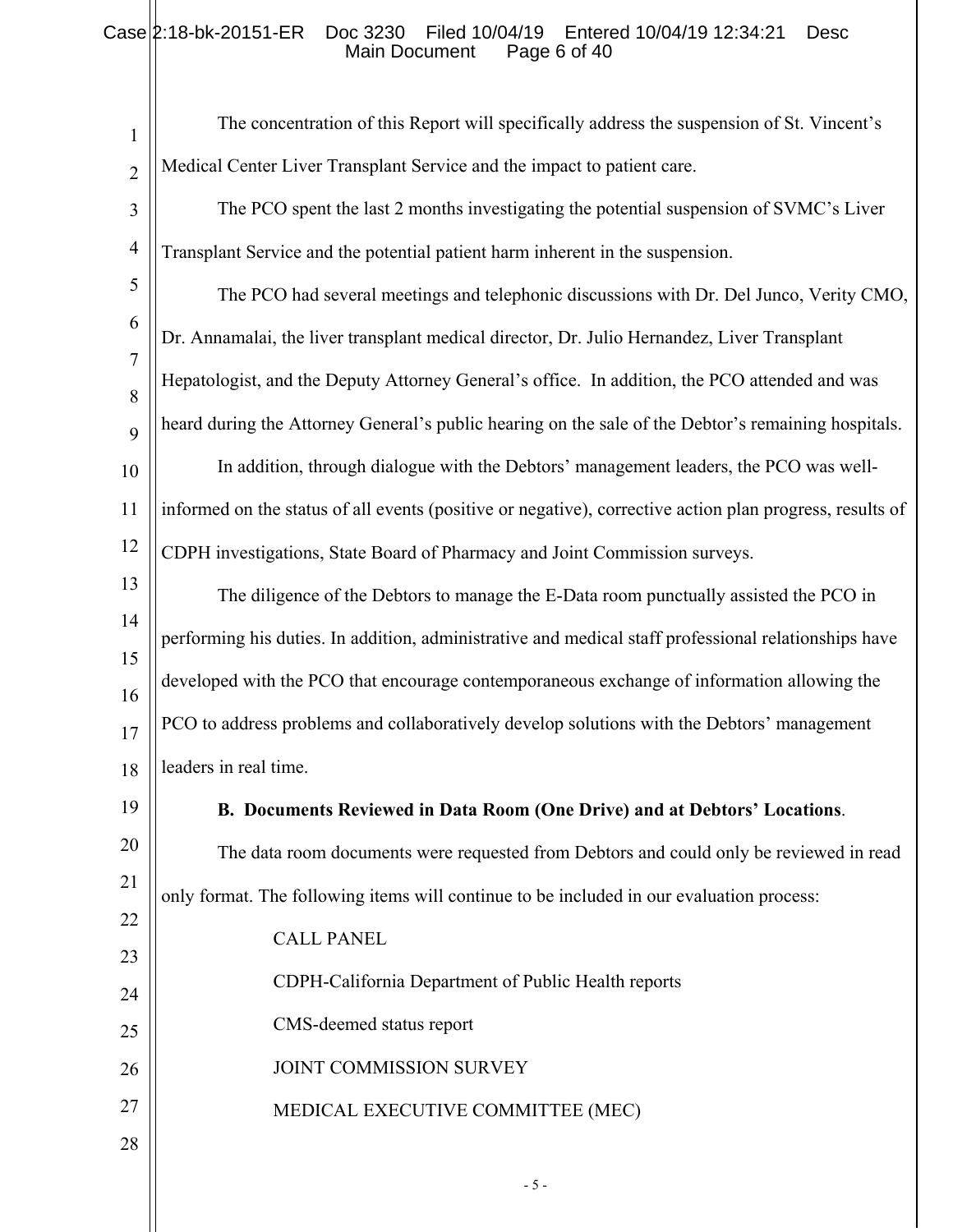|          | Case 2:18-bk-20151-ER Doc 3230  Filed 10/04/19  Entered 10/04/19  12:34:21<br><b>Desc</b><br>Main Document<br>Page 7 of 40 |
|----------|----------------------------------------------------------------------------------------------------------------------------|
| 1        | PHARMACY SHORTAGE                                                                                                          |
| 2        | PROFESSIONAL LIABILITY (settled and pending)                                                                               |
| 3        | QUALITY ASSURANCE PERFORMANCE IMPROVEMENT COMMITTEE                                                                        |
| 4        | <b>MINUTES</b>                                                                                                             |
| 5        | RISK MANAGEMENT DATA                                                                                                       |
| 6        | <b>VENDORS</b>                                                                                                             |
| 7        | <b>LEAPFROG DATA</b>                                                                                                       |
| 8<br>9   | CALIFORNIA STATE BOARD OF PHARMACY SURVEY                                                                                  |
| 10       | IV.<br><b>REVIEW OF DEBTORS BY INDIVIDUAL LOCATION</b>                                                                     |
| 11       | <b>HOSPITALS</b><br>1.                                                                                                     |
| 12       | 1. St. Vincent's Medical Center (SVMC)                                                                                     |
| 13       | a. Site Visit                                                                                                              |
| 14       | i. CMS Validation Survey                                                                                                   |
| 15       | Centers for Medicare and Medicaid services (CMS) performed a hospital wide survey on                                       |
| 16<br>17 | July 8, 2019, that continued thru July 11, 2019, in response to a complaint filed by SVMC                                  |
| 18       | regarding an abrupt higher than normal rate of surgical infections.                                                        |
| 19       | The survey covered the review of surgical services, infection control, nursing services,                                   |
| 20       | quality assurance, performance improvement and Governing Board responsibilities as to conditions                           |
| 21       | of participation.                                                                                                          |
| 22       | The PCO was notified by SVMC and conducted an on-site visit to discuss the complaint,                                      |
| 23       | initial findings from the survey, and the proposed corrective action plan with the administrative                          |
| 24<br>25 | team.                                                                                                                      |
| 26       | The CMS validation survey results were submitted to SVMC after the initial meeting with                                    |
| 27       | the PCO. The survey conditions were carefully reviewed by the PCO.                                                         |
| 28       |                                                                                                                            |
|          | $-6-$                                                                                                                      |
|          |                                                                                                                            |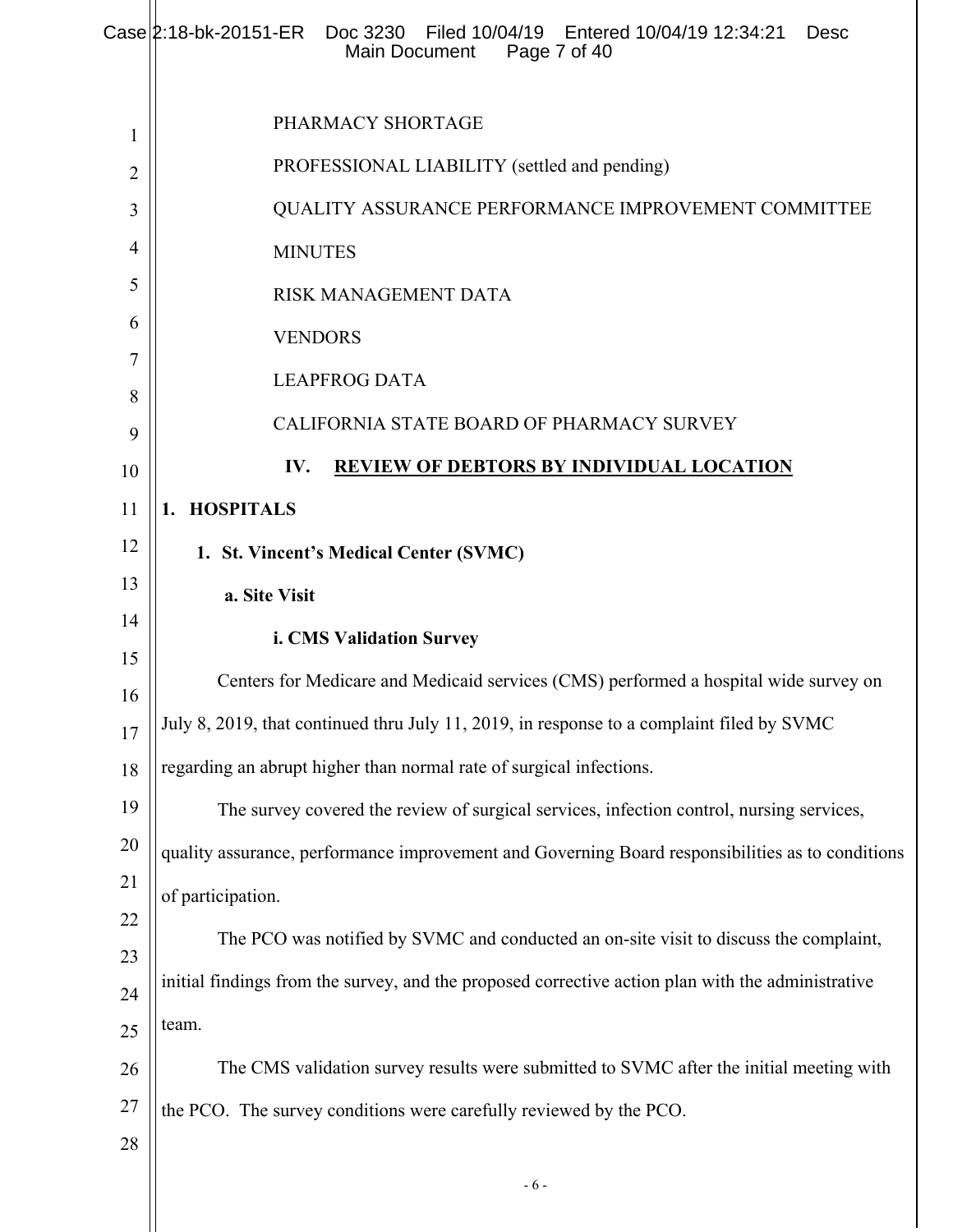# Case 2:18-bk-20151-ER Doc 3230 Filed 10/04/19 Entered 10/04/19 12:34:21 Desc Main Document Page 8 of 40

| 1              | The findings of the CMS validation survey reflect the findings of the California Department          |
|----------------|------------------------------------------------------------------------------------------------------|
| $\overline{2}$ | of Public Health, licensing and certification, during a complaint validation survey for complaint    |
| 3              | number CA 00640313.                                                                                  |
| 4              | <b>Findings</b>                                                                                      |
| 5              | 1. Failure of the governing board to supervise and take responsibility for and assume full           |
| 6              | responsibility for determining, implementing, and monitoring policies governing the facility's total |
| $\overline{7}$ | operation. The governing body failed to ensure that the facility:                                    |
| 8<br>9         | Implemented and maintain ongoing data-driven quality assessment and<br>A.                            |
| 10             | performance improvement program that is proactive, comprehensive, to improve both                    |
| 11             | quality and safety.                                                                                  |
| 12             | Implemented an infection control program: guidelines for infection<br><b>B.</b>                      |
| 13             | prevention and control.                                                                              |
| 14             | C.<br>Provide a functional and sanitary environment for the provision of surgical                    |
| 15             | services and acceptable standards of practice.                                                       |
| 16             | D.<br>Document direct consultation between the governing body and the chief of                       |
| 17             | the medical staff.                                                                                   |
| 18<br>19       |                                                                                                      |
| 20             | Maintained a list of all services provided under contract.<br>Ε.                                     |
| 21             | 2.<br>The hospital failed to ensure that policies and procedures were implemented when               |
| 22             | intravenous tubing and intravenous sites were not labeled.                                           |
| 23             | 3.<br>The hospital failed to maintain a list of all contracted services, including the scope         |
| 24             | and nature of the services provided.                                                                 |
| 25             | The hospital failed to ensure that a sample patient received care in a safe setting<br>4.            |
| 26             | when fall precautions the facility created an unsafe hospital environment and had the potential to   |
| 27             |                                                                                                      |
| 28             |                                                                                                      |
|                | $-7-$                                                                                                |
|                |                                                                                                      |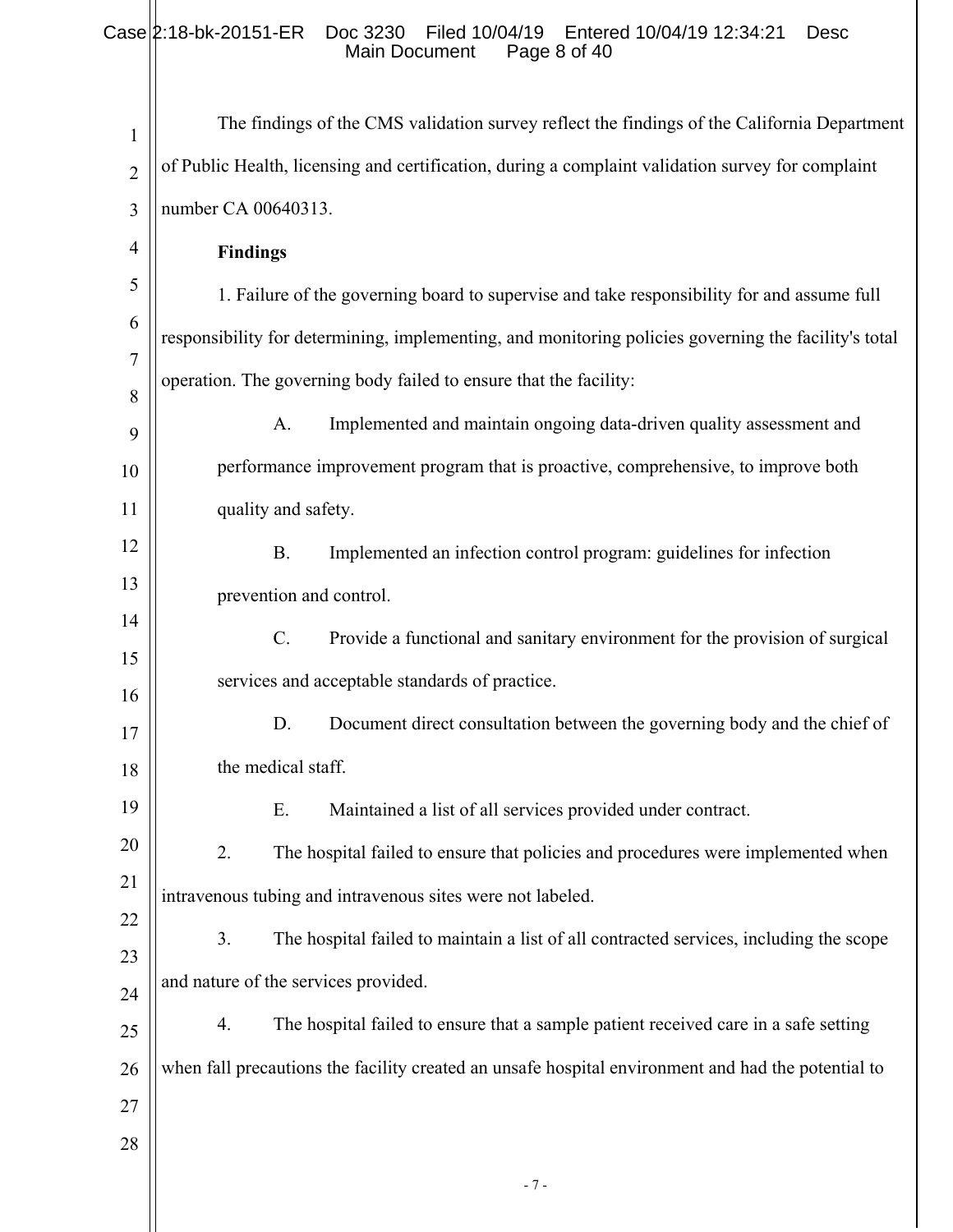# Case 2:18-bk-20151-ER Doc 3230 Filed 10/04/19 Entered 10/04/19 12:34:21 Desc Main Document Page 9 of 40

| $\mathbf{1}$   | cause additional loss, injury or adverse consequences to the patient. Fall precautions were not fully   |
|----------------|---------------------------------------------------------------------------------------------------------|
| $\overline{2}$ | implemented while receiving care in the intensive care unit.                                            |
| 3              | 5.<br>The hospital failed to maintain and demonstrate evidence of its quality assurance and             |
| $\overline{4}$ | performance improvement program for review by CMS.                                                      |
| 5              | 6.<br>The facility failed to evaluate the safety and effectiveness of contracted services               |
| 6              | which had the potential to expose patients to ongoing substandard care. The governing board lacked      |
| $\overline{7}$ | information relative to the quality of care being provided to patients in the facility.                 |
| 8<br>9         | 7.<br>The facility failed to follow its policies and procedure for reporting critical tests and         |
| 10             | diagnostic procedures. The hospital failed to ensure critical lab values were reported to the patient's |
| 11             | physician within the 60-minute notification window. This could result in delay in treatment and         |
| 12             | place patients in jeopardy due to potential life-threatening conditions.                                |
| 13             | 8.<br>The facility failed to individualize care plans for four sampled patients.                        |
| 14             | 9.<br>The hospital failed to administer stat medications within the 30-minute window                    |
| 15             | allowed in the emergency department. Pain was not assessed according to policies and procedures         |
| 16             | after pain medication administered.                                                                     |
| 17<br>18       | The hospital failed to ensure the telephone order for vasopressor medication support<br>10.             |
| 19             | was signed by an authorized practitioner within 48 hours. This failure had a potential to pose an       |
| 20             | increased risk of miscommunication that could contribute to medication error and could result in a      |
| 21             | patient adverse event.                                                                                  |
| 22             | The facility failed to ensure documentation of patient controlled analgesia was<br>11.                  |
| 23             |                                                                                                         |
| 24             | accurately completed for one sample patient during the survey.                                          |
| 25             | 12.<br>The facility failed to ensure the accuracy of the medical record for one sample                  |
| 26             | patient. The facility failure had the potential to impair continuity of care.                           |
| 27<br>28       |                                                                                                         |
|                | $-8-$                                                                                                   |
|                |                                                                                                         |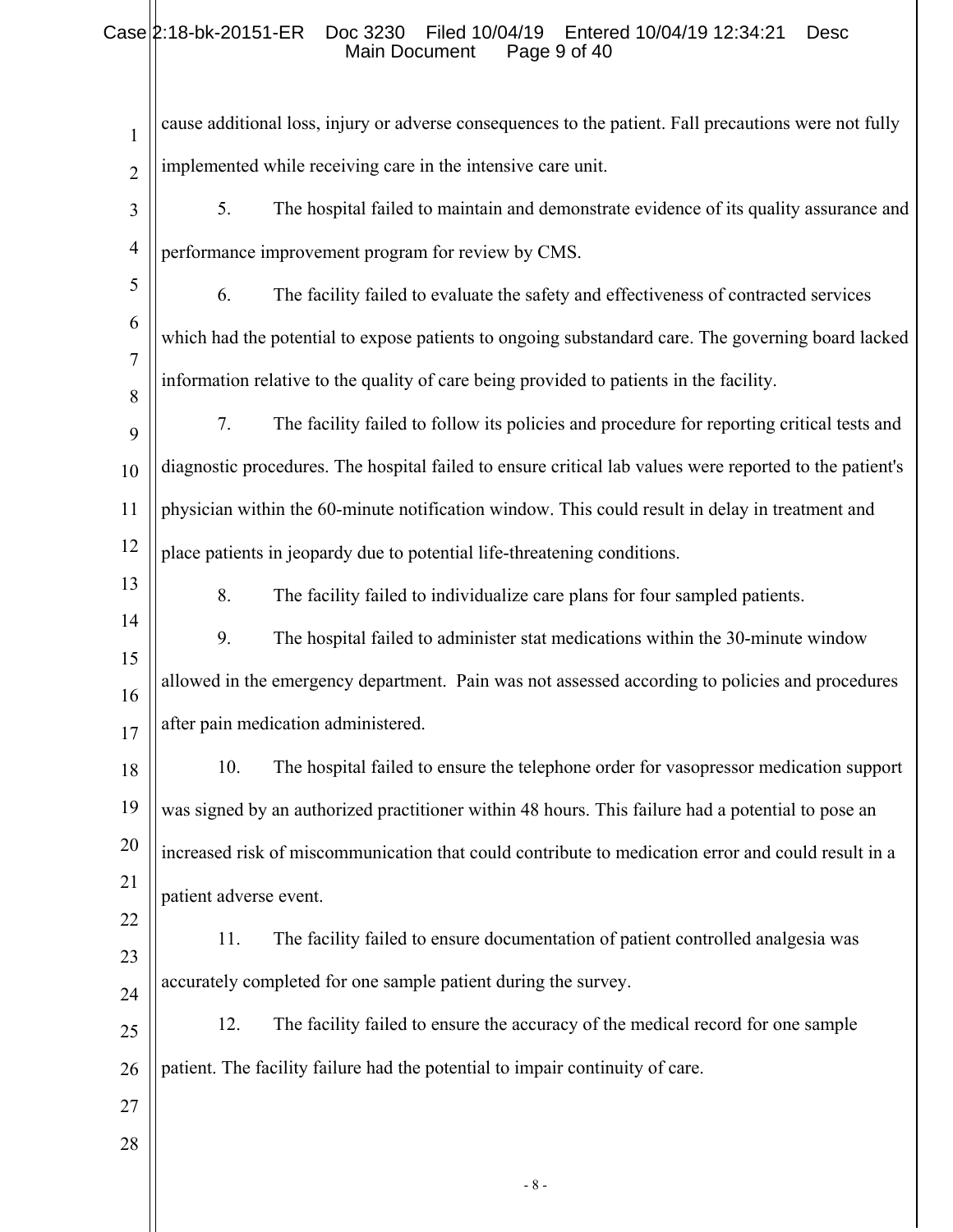# Case 2:18-bk-20151-ER Doc 3230 Filed 10/04/19 Entered 10/04/19 12:34:21 Desc Main Document Page 10 of 40

| $\mathbf{1}$   | 13.                          | The facility failed to abide by the policies and procedures in medical by-laws that                     |
|----------------|------------------------------|---------------------------------------------------------------------------------------------------------|
| $\overline{2}$ |                              | regulate suspended practitioners from performing elective procedures while the practitioner is on       |
| 3              |                              | suspension for medical record deficiencies.                                                             |
| $\overline{4}$ | 14.                          | The facility failed to ensure informed consent was properly executed. The facility                      |
| 5              |                              | failure has the potential for the patient not receiving accurate information regarding the treatment    |
| 6              | that is being consenting to. |                                                                                                         |
| $\overline{7}$ | 15.                          | The facility failed to keep medication secured in a locked anesthesia cart in the                       |
| 8<br>9         |                              | operating room. The failure had the potential for medication tampering, removal by unauthorized         |
| 10             |                              | individuals, and unavailability of the medication for surgical cases.                                   |
| 11             | 16.                          | The facility failed to ensure that expired medications were removed from circulation.                   |
| 12             | 17.                          | The facility failed to safely maintain the physical plant.                                              |
| 13             | 18.                          | The facility failed to ensure their supplies and equipment were maintained when                         |
| 14             |                              | preventive maintenance was not performed timely on the automated endoscope preprocessor.                |
| 15<br>16       |                              | Preventive maintenance was not performed timely and the light source for the gastrointestinal lab       |
| 17             |                              | endoscope equipment. Sterile culture swabs were expired. Sterile femoral artery compression             |
| 18             |                              | device packages were expired. Preventive maintenance was not performed timely on cardiac Cath           |
| 19             |                              | Lab equipment. Supplies were stored close to the ceiling in the soiled utility room. Oxygen             |
| 20             |                              | canisters were not stored safely. These facility failures have the potential to alter the safe delivery |
| 21             | of patient care.             |                                                                                                         |
| 22             | 19.                          | The hospital failed to implement the infection control program guidelines for                           |
| 23             |                              | infection prevention and control when gastrointestinal endoscopes were stored with the distal tip       |
| 24<br>25       |                              | touching the drying cabinet walls. Terminal cleaning in the sterile processing department was not       |
| 26             |                              | performed according to policy and procedure. Temperature and humidity were not monitored daily          |
| 27             |                              | in the operating room or the operating room sterile supply rooms. Operating rooms were not              |
| 28             |                              |                                                                                                         |
|                |                              | $-9-$                                                                                                   |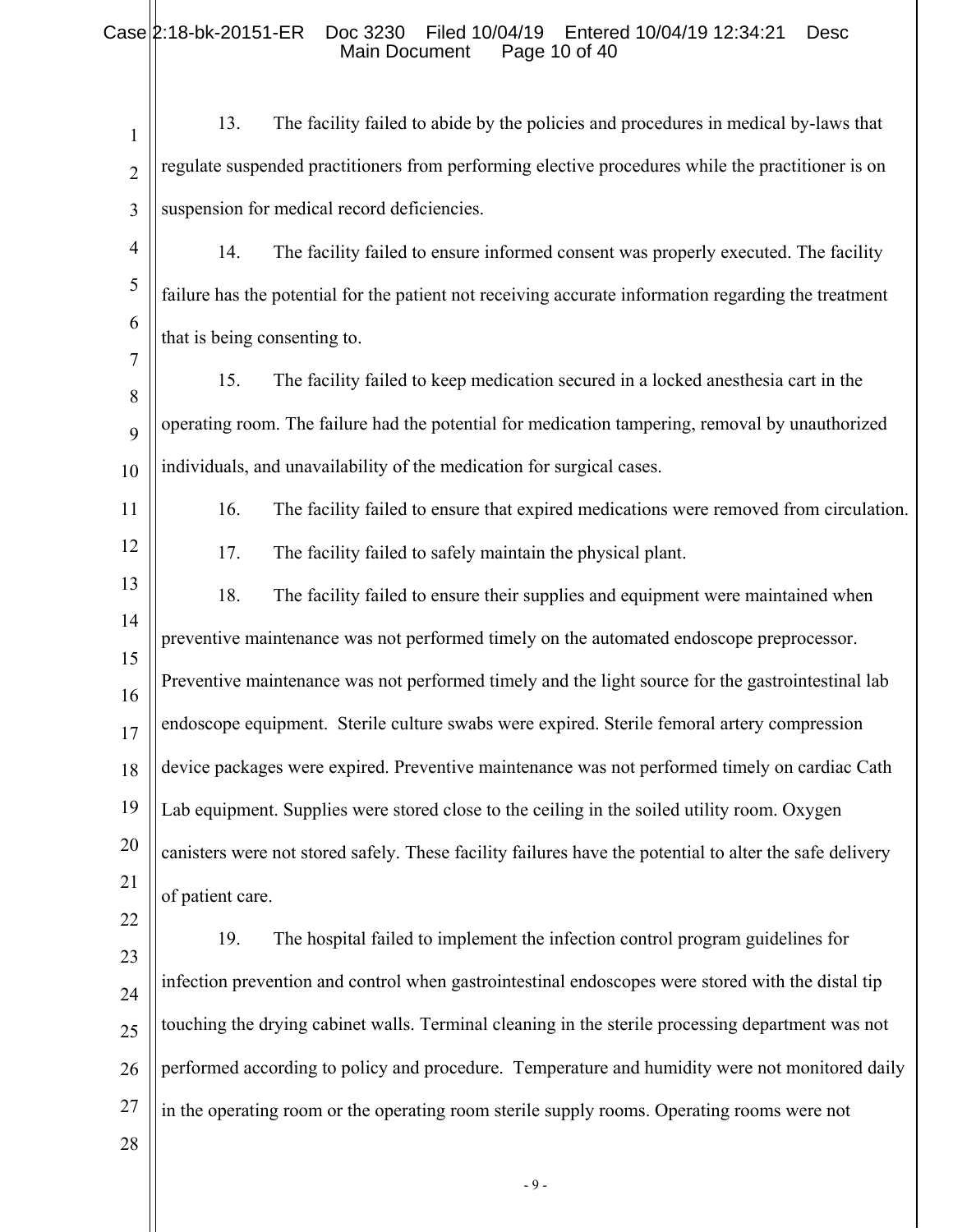# Case 2:18-bk-20151-ER Doc 3230 Filed 10/04/19 Entered 10/04/19 12:34:21 Desc Main Document Page 11 of 40

| cleaned between cases according to Association of Operating Room Nurses Guidelines.                  |
|------------------------------------------------------------------------------------------------------|
| Temperature and humidity were not monitored daily in the cardiac Cath Lab. A wire rack lacked a      |
| solid surface on the bottom shelf where sterile instruments sets were stored. Environmental services |
| personnel did not gown when entering a contact isolation room and wore the gloves from the           |
| isolation room into the hallway. Intensive care unit staff did not perform hand hygiene according to |
| policy and procedures. Expired sterile supplies were contained in a trash cart in one unit. Policies |
| and procedures were not followed when obtaining blood cultures. EVS equipment was stored in          |
| the medication room. Isolation personal protective equipment was not removed prior to exiting the    |
| room. Workstation on wheels and vital sign machines were not clean according to policies and         |
| procedure. Dirty patient care equipment was stored in clean patient rooms. Patient shower floors     |
| were observed to be unsanitary. Suction tubing was not properly stored in clean patient rooms.       |
| Bottles of enteral feedings were stored improperly. Soiled linen hampers contained overflowing       |
| linens. Intravenous tubing and IV insertion sites were not labeled with changed dates. A sterilized  |
| surgical trade exceeded 25 pounds in weight. These failures had the potential to result in           |
| contamination and/or cross-contamination of infectious microorganisms to patients, staff, and        |
| visitors.                                                                                            |
| The facility failed to provide a functional and sanitary environment for the provision<br>20.        |
| of surgical services and acceptable standards of practice.                                           |
| The facility failed to ensure an operative report was prepared immediately after<br>21.              |
| surgery for a patient that underwent neurosurgery which had the potential to obscure clinical        |
| information relevant to the patient's immediate postoperative and future health care.                |
| 22.<br>The hospital failed to educate staff to manage a neonatal resuscitation that had the          |
| potential to result in the death of a compromise newborn.                                            |
|                                                                                                      |
|                                                                                                      |
|                                                                                                      |

- 10 -  $\,$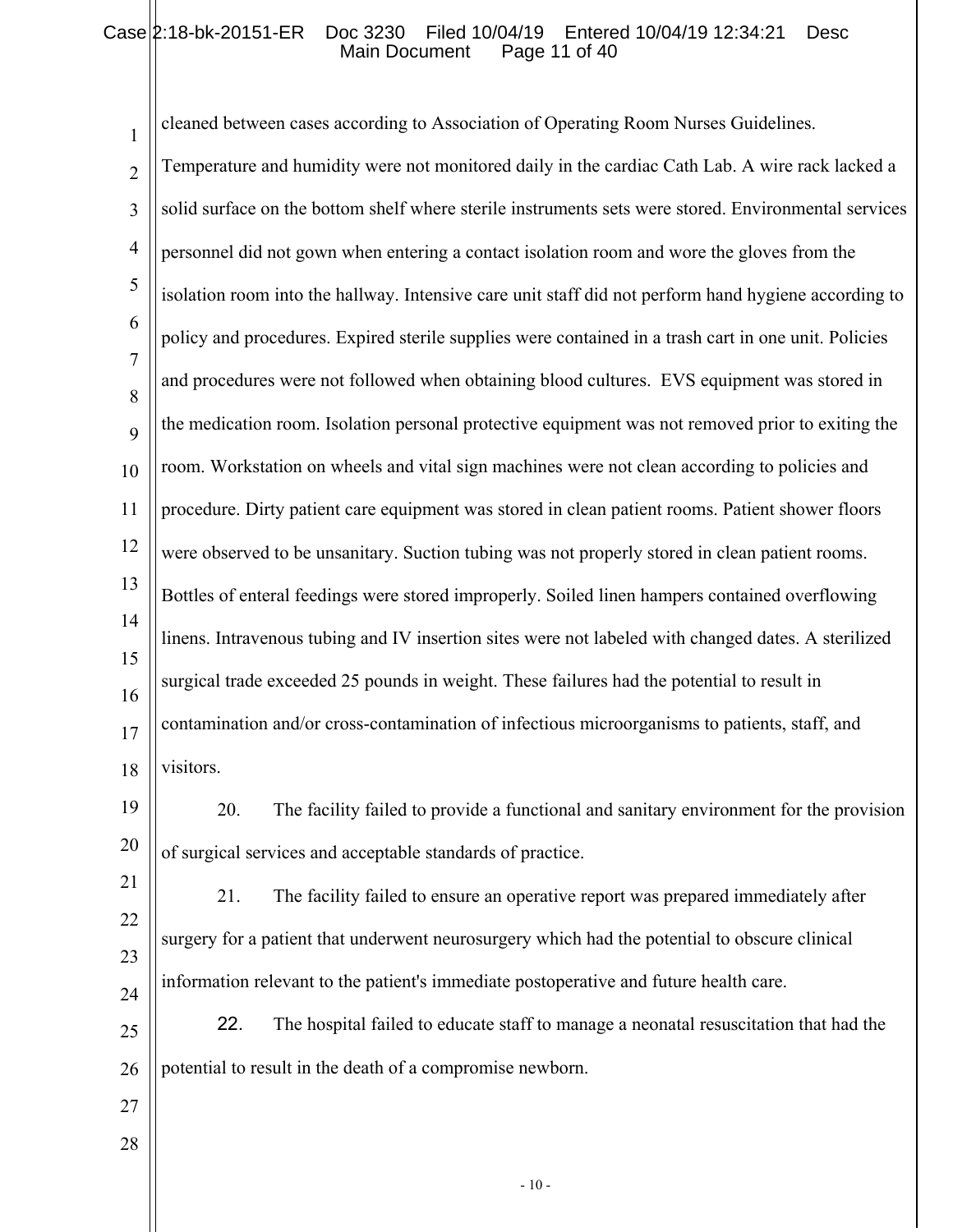# Case 2:18-bk-20151-ER Doc 3230 Filed 10/04/19 Entered 10/04/19 12:34:21 Desc Main Document Page 12 of 40

| $\mathbf{1}$   | SVMC has subsequently submitted corrective action plans for each deficiency found during                |
|----------------|---------------------------------------------------------------------------------------------------------|
| $\overline{2}$ | the survey. CMS is expected to provide feedback and acceptance of the corrective action plans in        |
| 3              | the next 10 to 14 days from the date of this Report. As a result of the CMS Validation Survey, the      |
| $\overline{4}$ | PCO will submit a follow-up Report to the court after the CMS response to the corrective action         |
| 5              | plan is received, and compliance can be verified.                                                       |
| 6              | ii. Leapfrog and HCAHPS                                                                                 |
| 7              | During the on-site visit, the PCO and administration discussed progress on clinical quality             |
| 8<br>9         | measures. Many of the variables that contribute to scoring relate to an electronic medical record       |
| 10             | system that the current healthcare system is lacking.                                                   |
| 11             | The PCO discussed Leapfrog Data with administration in detail. The overall acquired                     |
| 12             | infection rates remain low. The infection rates in the area of Central Line Acquired Infections         |
| 13             | (CLAI) vary between the facilities. Administration continues to aggressively monitor and act on         |
| 14             | any increase in CLAI.                                                                                   |
| 15             | iii. Liver Transplant Unit                                                                              |
| 16<br>17       | <b>Background</b>                                                                                       |
| 18             | St. Vincent's Medical Center liver transplant service provides services for a vulnerable                |
| 19             | population of patients that have difficulties in access to care. The population of patients that reside |
| 20             | in the catchment area of St. Vincent's Medical Center are of lower socioeconomic status,                |
| 21             | predominantly utilize Medicaid services for their health care, and are often immigrants with limited    |
| 22             | access to care.                                                                                         |
| 23             | The current number of liver transplant centers available in the Los Angeles area have a                 |
| 24             | difficult time serving the needs of the population. Wait times are long and patients often succumb      |
| 25<br>26       | while waiting to be seen, or are delayed so long that transplant is no longer an option. The SVMC       |
| 27             | liver transplant service was developed to help serve these patients. Many of these patients do not      |
| 28             |                                                                                                         |
|                | $-11-$                                                                                                  |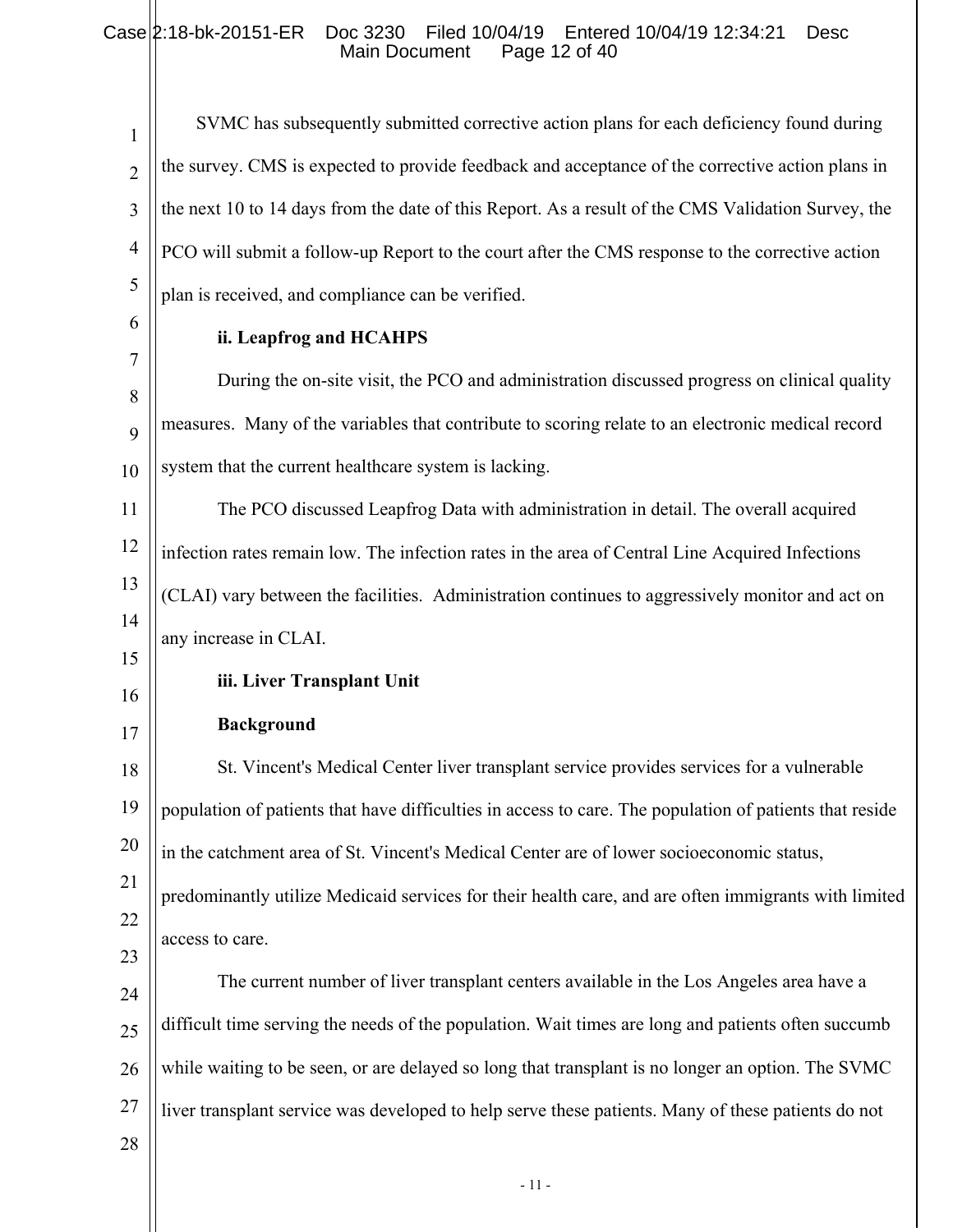# Case 2:18-bk-20151-ER Doc 3230 Filed 10/04/19 Entered 10/04/19 12:34:21 Desc<br>Main Document Page 13 of 40 Main Document

1 2 3 4 have the logistic capability of reaching other liver transplant centers in the area, even if they could get an appointment. Thus, the liver transplant service was adopted by St. Vincent's Medical Center to provide needed services to the community, add value to the business model of the hospital, and to establish a center for clinical excellence.

- 5 6 7 8 9 The liver transplant team has successfully performed 13 liver transplants and "LISTED" 40 other patients for liver transplants with approval from the United Network for Organ Sharing (UNOS), The "LISTING" Agency, UNOS, is a private, non-profit organization contracted with the federal government to manage all aspects of the nation's transplant services.
- 10 11 In addition, the transplant program runs an active outpatient clinic that supports numerous patients in the community that have liver and biliary diseases.
- 12 13 14 15 16 17 18 The PCO was notified by the Liver Transplant Team and Verity's Chief Medical Officer, Dr. Del Junco, that the Liver Transplant Service was in jeopardy of suspension. Dr. Del Junco shared concern that the current liver transplant service patients need to be transferred to accepting Liver Transplant Centers as per the UNOS rules. Therefore, the PCO believes that a transfer of care plan must be in place before completion of the sale of the hospital which will result in the closure of the liver transplant service.

19 20 21 The PCO immediately performed an on-site visit and met with the liver transplant clinic personnel, surgeons, hepatologist, Dr. Del Junco, and most importantly, the patients in the clinic and hospital.

23 24 25 26 27 After the on-site visit and multiple conversations with the liver transplant director, it is the PCO's opinion that closure or suspension of the liver transplant service at St. Vincent's Hospital will cause harm to current patients by potentially extending their time to evaluation by other liver transplant centers for critical transplant and jeopardizing those patients currently on SVMC LTS list.

28

22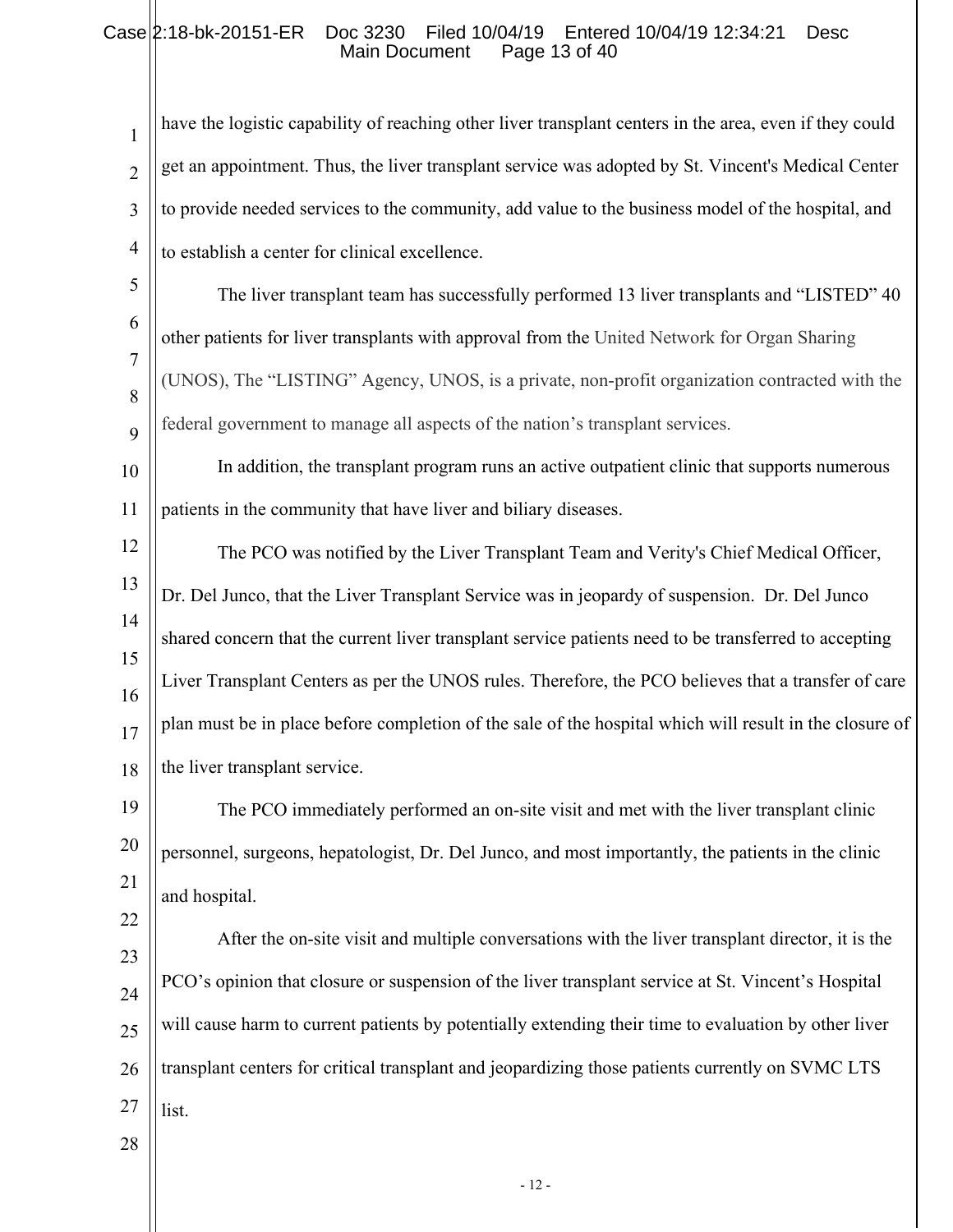# Case 2:18-bk-20151-ER Doc 3230 Filed 10/04/19 Entered 10/04/19 12:34:21 Desc Main Document Page 14 of 40

| $\mathbf{1}$   | Liver transplant patients need to be evaluated and followed closely for both their impending            |
|----------------|---------------------------------------------------------------------------------------------------------|
| $\overline{2}$ | transplant as well as those patients who have already been transplanted with a donor liver. The lack    |
| 3              | of follow-up in terms of frequency could potentially lead to significant morbidity or mortality.        |
| $\overline{4}$ | The PCO feels that there is inherent risk to current and future patients in terminating the             |
| $\mathfrak{S}$ | Liver Transplant Service at SVMC.                                                                       |
| 6              | Services provided by the Liver Transplant Clinic<br>a)                                                  |
| 7<br>8         | First, the transplanted patients need close follow-up and monitoring for organ rejection. It is         |
| 9              | the obligation of St. Vincent's Medical Center to safely place these patients at nearby liver           |
| 10             | transplant centers for continuity of care. As stated earlier, liver transplant service at St. Vincent's |
| 11             | Medical Center provide services to vulnerable populations who do not necessarily have the logistics     |
| 12             | or financial ability to travel to other facilities outside the catchment area of St. Vincent's Medical  |
| 13             | Center.                                                                                                 |
| 14             | Second, there are at least 40 patients on the waiting list for transplant that need continuous          |
| 15<br>16       | care and evaluation. These patients also must be placed at accepting nearby liver transplant centers    |
| 17             | capable of providing continuity of care. There is a real possibility that these patients may have to be |
| 18             | reevaluated for transplant by the designated Liver Transplant Centers. Subsequent to the evaluation     |
| 19             | these patients may be removed off the transplant list, some based on their improvement or based on      |
| 20             | the individual Liver Transplant Center's criteria for transplant.                                       |
| 21             | Finally, the development of St. Vincent's Medical Center liver transplant center does not               |
| 22             | only pertain to established patients but to those patients in the SVMC catchment area that need         |
| 23<br>24       | Liver and Biliary services yet to been identified. SVMC serves a population of patients that are        |
| 25             | socioeconomically hindered both by income and ability to travel long distances. Many of these           |
| 26             | patients depend on working family members to provide transportation to the clinic and hospital.         |
| 27             | Many of these patients and family will have difficulty with logistics of getting to outside centers.    |
| 28             |                                                                                                         |
|                |                                                                                                         |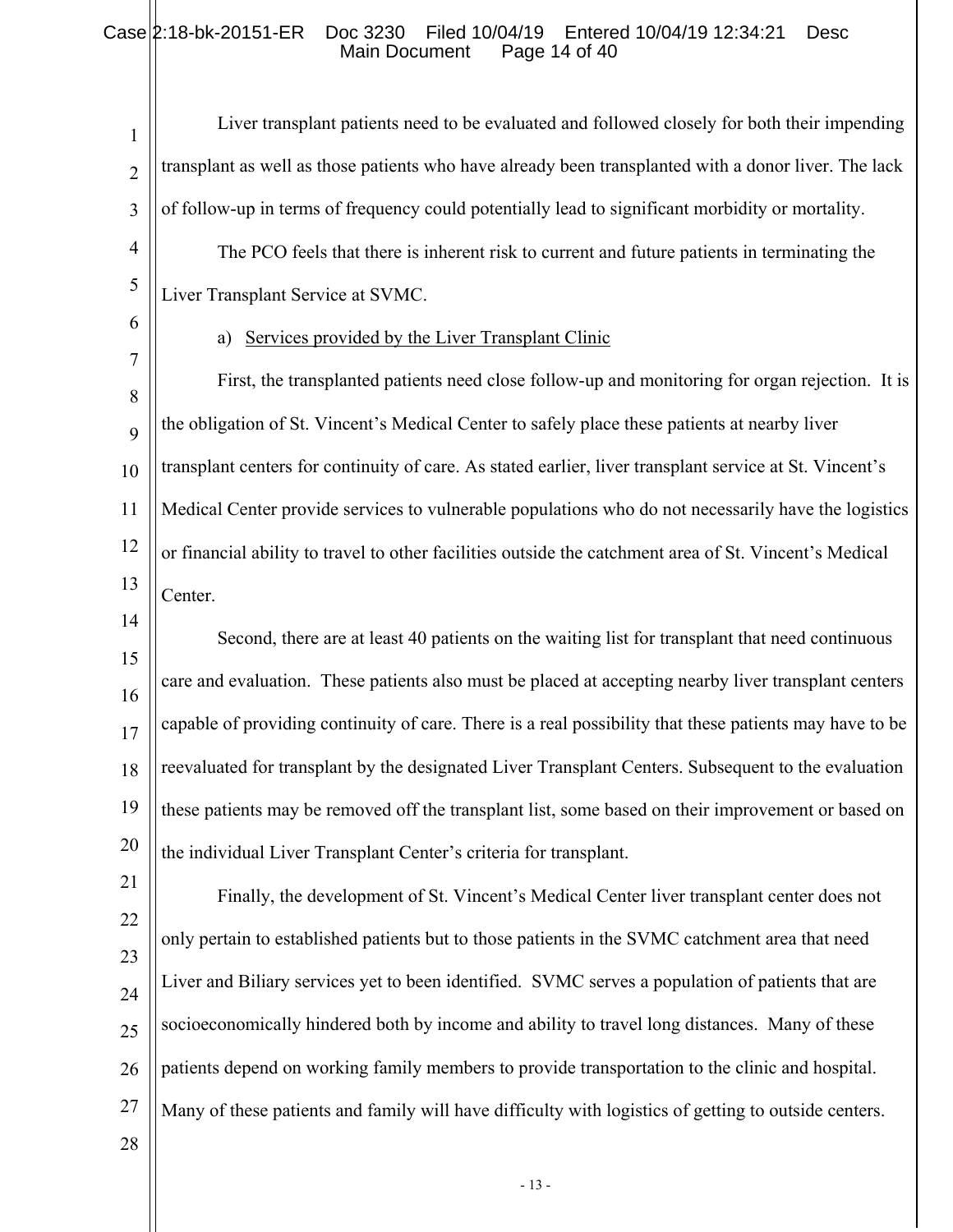# Case 2:18-bk-20151-ER Doc 3230 Filed 10/04/19 Entered 10/04/19 12:34:21 Desc Main Document Page 15 of 40

| $\mathbf{1}$   | b) The PCO contacted the Deputy Attorney General, Scott Chan, assigned to the Verity                |
|----------------|-----------------------------------------------------------------------------------------------------|
| $\overline{2}$ | bankruptcy case, to discuss his concern for patient safety related to the suspension and closure of |
| 3              | SVMC LTS. In addition, the PCO attended and spoke to his concerns for patient safety regarding      |
| $\overline{4}$ | the suspension of the Liver Transplant Service at the Attorney General's public hearing held at     |
| 5              | SVMC.                                                                                               |
| 6              | c) Despite the efforts of the PCO and Liver Transplant Team, SVMC administration sent the           |
| 7              | required documentation to UNOS to suspend the SVMC Liver Transplant Service.                        |
| 8<br>9         | b. Review: California Department of Public Health Reports                                           |
| 10             | The PCO will report on any new CDPH reports as they become available following an                   |
| 11             | investigation.                                                                                      |
| 12             | c. Critical Vendor Evaluation                                                                       |
| 13             | All vendors are currently providing services and equipment under their contractual                  |
| 14             | agreements. Critical vendors continue to operate and supply critical equipment to the hospital      |
| 15             | without delay.                                                                                      |
| 16             | d. Pharmacy Shortages                                                                               |
| 17             | All pharmacy shortages were reviewed and found to be unrelated to the bankruptcy or                 |
| 18             |                                                                                                     |
| 19             | vendor contract termination. The shortages listed are consistent with national or local shortages.  |
| 20             | e. Joint Commission Accreditation Report findings:                                                  |
| 21             | The last certification from Joint Commission was performed and completed on January $8th$ ,         |
| 22             | 2019. There have not been any new events that triggered a follow-up visit from Joint Commission.    |
| 23             | 2. St. Francis Medical Center (SFMC)                                                                |
| 24             |                                                                                                     |
| 25             | No new events have occurred at SFMC. Any new items of concern will be reported to the               |
| 26             | court after a through discussion with administration and investigation.                             |
| 27             |                                                                                                     |
| 28             |                                                                                                     |
|                |                                                                                                     |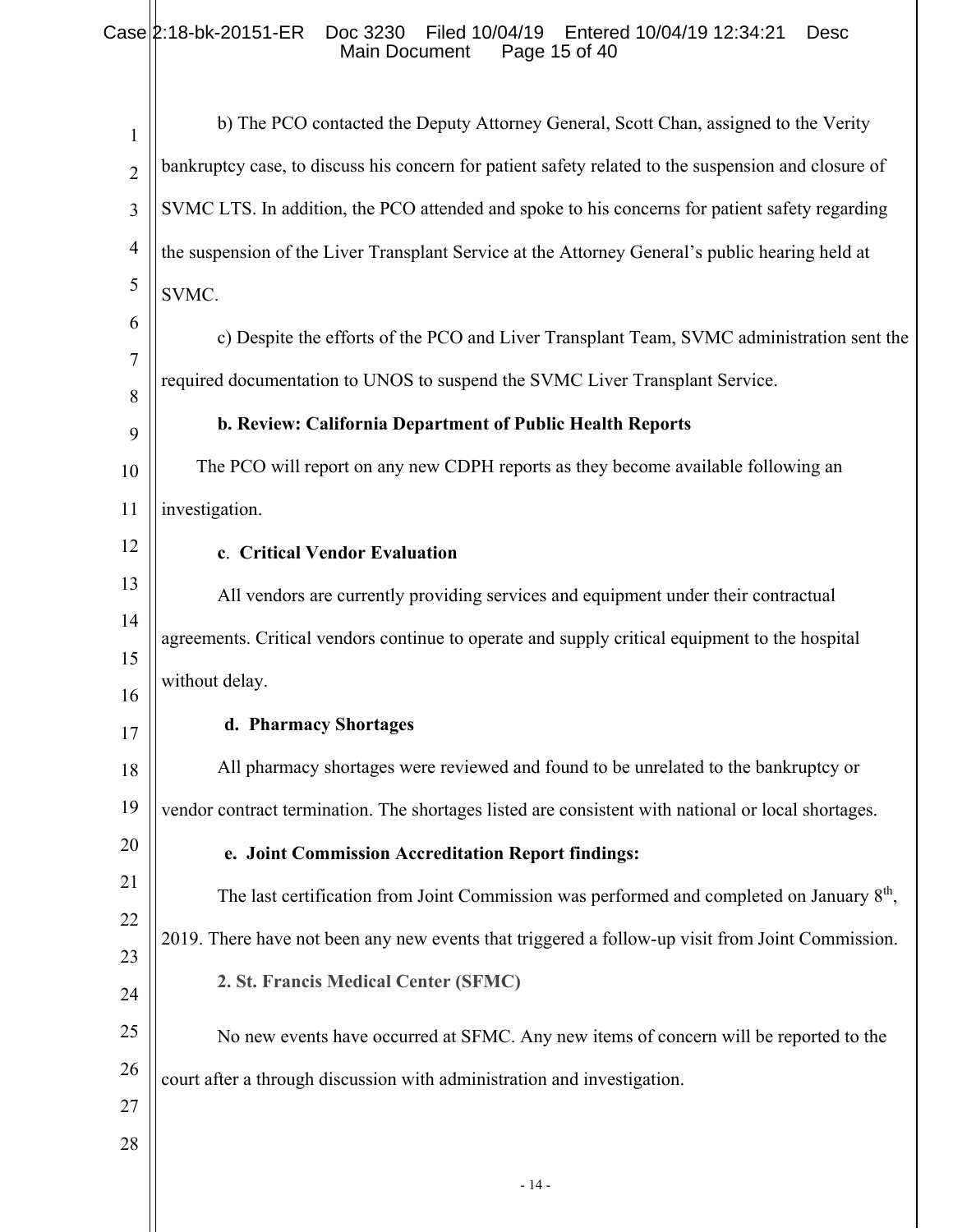# Case 2:18-bk-20151-ER Doc 3230 Filed 10/04/19 Entered 10/04/19 12:34:21 Desc Main Document Page 16 of 40

| 1              | a. California Department of Public Health                                                        |
|----------------|--------------------------------------------------------------------------------------------------|
| $\overline{2}$ | The PCO will report on any new CDPH reports as they become available following an                |
| 3              | investigation.                                                                                   |
| 4              | b. Trauma Certification                                                                          |
| 5              | Administration has made significant changes to their trauma service in accordance with the       |
| 6              | recommendations of the American College of Surgeons (ACS). Administration is confident that      |
| 7<br>8         | the next ACS trauma verification scheduled for November $7th$ , 2019, will be successful.        |
| 9              | SFMC continues to provide trauma services and is certified by Los Angeles City Emergency         |
| 10             | Medical Services and serves as a designated trauma facility.                                     |
| 11             | c. Leapfrog Data and Ratings                                                                     |
| 12             | SFMC Compass Data were reviewed by the PCO and show small improvements in                        |
| 13             | benchmark metrics.                                                                               |
| 14             | SFMC Leapfrog status has increased from an F grade to a C grade. Leapfrog are nationally         |
| 15<br>16       | recognized standards that corelate to quality healthcare delivery. Unfortunately, considerable   |
| 17             | amount of capital is needed to obtain high Leapfrog grades and to maintain the grades over time. |
| 18             | For example, Computerized Physician Order Entry (CPOE), Bar Code medication administration,      |
| 19             | Surgical Volume, and ICU Physician staffing require financial support to increase the Leapfrog   |
| 20             | scores.                                                                                          |
| 21             | SFMC administration believes that after the institution of an electronic medical records         |
| 22             | system Leapfrog statistics will continue to rise. The PCO concurs.                               |
| 23             | 3. Seton Coastside                                                                               |
| 24             | a. Administration Discussions                                                                    |
| 25             |                                                                                                  |
| 26             | The PCO discussed and was updated on several ongoing items by Dr. Mark Fratzke DNP,              |
| 27             | CEO, via phone conference.                                                                       |
| 28             | $-15-$                                                                                           |
|                |                                                                                                  |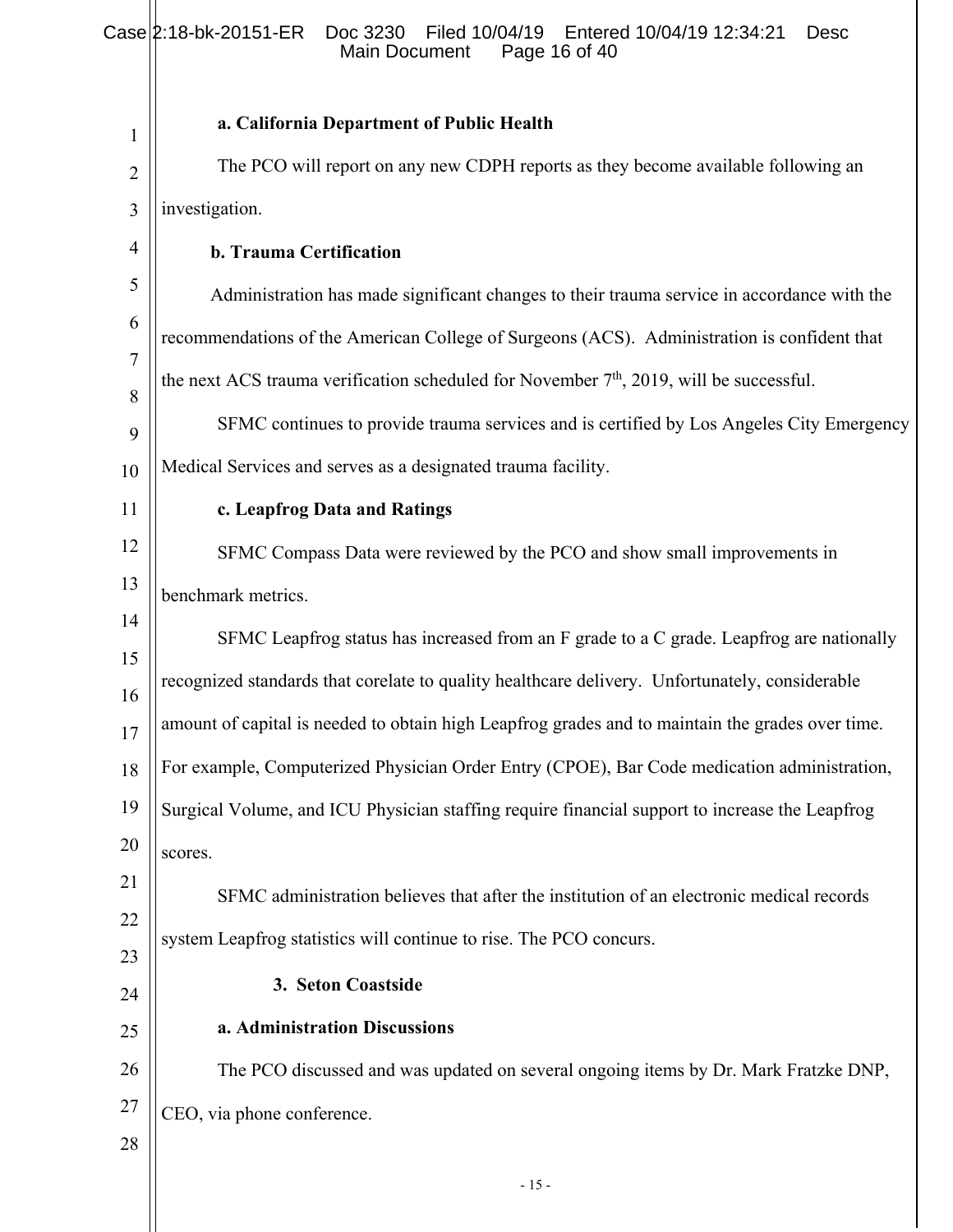# **b. CDPH**

| 1              | $0. U$ rn                                                                                            |
|----------------|------------------------------------------------------------------------------------------------------|
| $\overline{2}$ | The PCO reviewed all CDPH reports with the corrective actions in detail. It does not appear          |
| 3              | that the incidents were related to the bankruptcy. There were no global patient safety concerns      |
| $\overline{4}$ | identified.                                                                                          |
| 5              | c. Lawsuits                                                                                          |
| 6              | The PCO did not find any new lawsuits or professional liability reports filed.                       |
| 7              | 4. Seton Medical Center (SMC)                                                                        |
| 8<br>9         | a. Administration Discussions                                                                        |
| 10             | The PCO discussed and was updated on several ongoing items by Dr. Mark Fratzke DNP,                  |
| 11             | CEO, via phone conference.                                                                           |
| 12             | No new issues are noted. Administration continues to work diligently on quality measures.            |
| 13             | The new CT scanner remains on schedule for implementation after CAL-OSHA has                         |
| 14             | approved the construction plans. The alternative CT scanners remain operational and provide          |
| 15<br>16       | adequate care to the patients.                                                                       |
| 17             | SMC continue to perform well on several quality metric indicators including computerized             |
| 18             | order entry and geometric length of stay.                                                            |
| 19             | The Hospitalist contracts were terminated on September 30 <sup>st</sup> , 2019. The Hospitalist      |
| 20             | continue to staff the hospital. No other physician staffing changes were noted during this reporting |
| 21             | cycle.                                                                                               |
| 22             | <b>b.</b> CMS Findings                                                                               |
| 23<br>24       | Reflected in the last PCO report, SMC is no longer under surveillance of CMS. All                    |
| 25             | corrective actions related to past immediate jeopardy events were corrected to the satisfaction of   |
| 26             | CMS.                                                                                                 |
| 27             |                                                                                                      |
| 28             |                                                                                                      |
|                | $-16-$                                                                                               |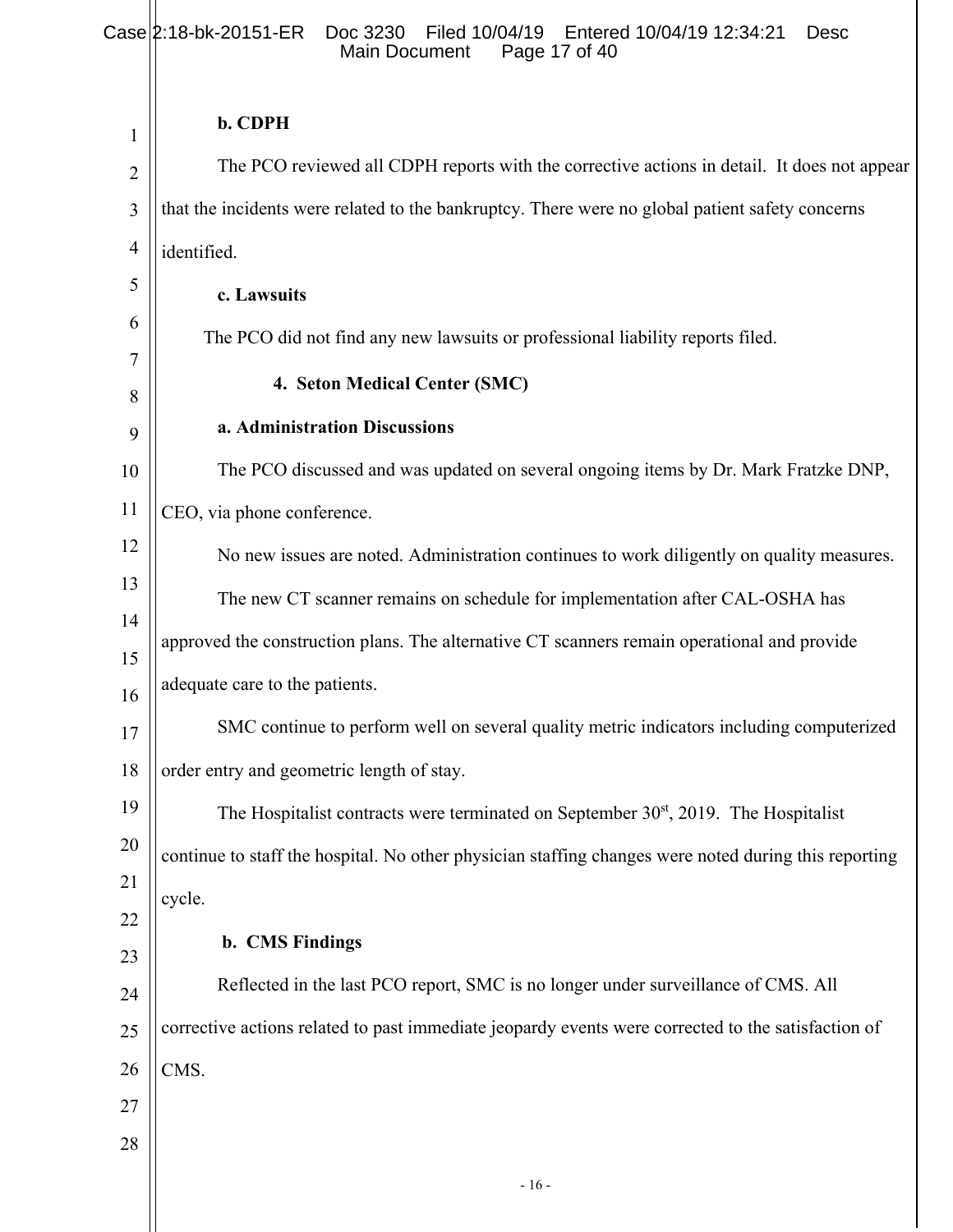### Case 2:18-bk-20151-ER Doc 3230 Filed 10/04/19 Entered 10/04/19 12:34:21 Desc Main Document Page 18 of 40

| $\mathbf{1}$        | c. California Department of Public Health                                                            |
|---------------------|------------------------------------------------------------------------------------------------------|
| $\overline{2}$<br>3 | All California Department of Public Health findings were initially reviewed in the E-data            |
| $\overline{4}$      |                                                                                                      |
| 5                   | room discussed with administration. Corrective actions were implemented by SMC and are being         |
| 6                   | monitored by the PCO for compliance.                                                                 |
| 7                   | d. Leapfrog Data                                                                                     |
| 8                   | SMC leapfrog grade increased to a B rating. Contributing to the increase in the Leapfrog             |
| 9                   | grade is the close relationship with the Hospitalist team and their willingness to adhere to the CMO |
| 10                  | demands for CPOE compliance.                                                                         |
| 11                  | SMC has the highest leapfrog rating in the healthcare system. Administration continues to            |
| 12                  | accent and reinforce positive performance that led to the B rating.                                  |
| 13                  | <b>B. St. Vincent's Dialysis Center</b>                                                              |
| 14                  | The unit is incorporated in St. Vincent's Hospital and continues to function normally. No            |
| 15                  | reported or identified adverse events were discovered during this reporting cycle.                   |
| 16                  | V. CONCLUSIONS                                                                                       |
| 17                  |                                                                                                      |
| 18                  | The issues that deserve attention are the effects that the Debtors' finances have and will           |
| 19                  | have in relation to the recent CMS survey deficiencies that require remediation, and the             |
| 20                  | consequences of the Debtors placing the UNOS certified liver transplant program on suspension.       |
| 21                  | <b>SVMC CMS Survey</b>                                                                               |
| 22                  | SVMC underwent an exhaustive and thorough review by a multitude of CMS reviewers.                    |
| 23                  | There were many deficiencies discovered that impact patient care and safety. Subsequently a          |
| 24<br>25            | Corrective Action Plan was put in place by the Debtors (aided by highly qualified consultants). This |
| 26                  | Plan is currently being validated by CMS and will be returned to the Debtors in the next week.       |
| 27                  |                                                                                                      |
| 28                  |                                                                                                      |
|                     |                                                                                                      |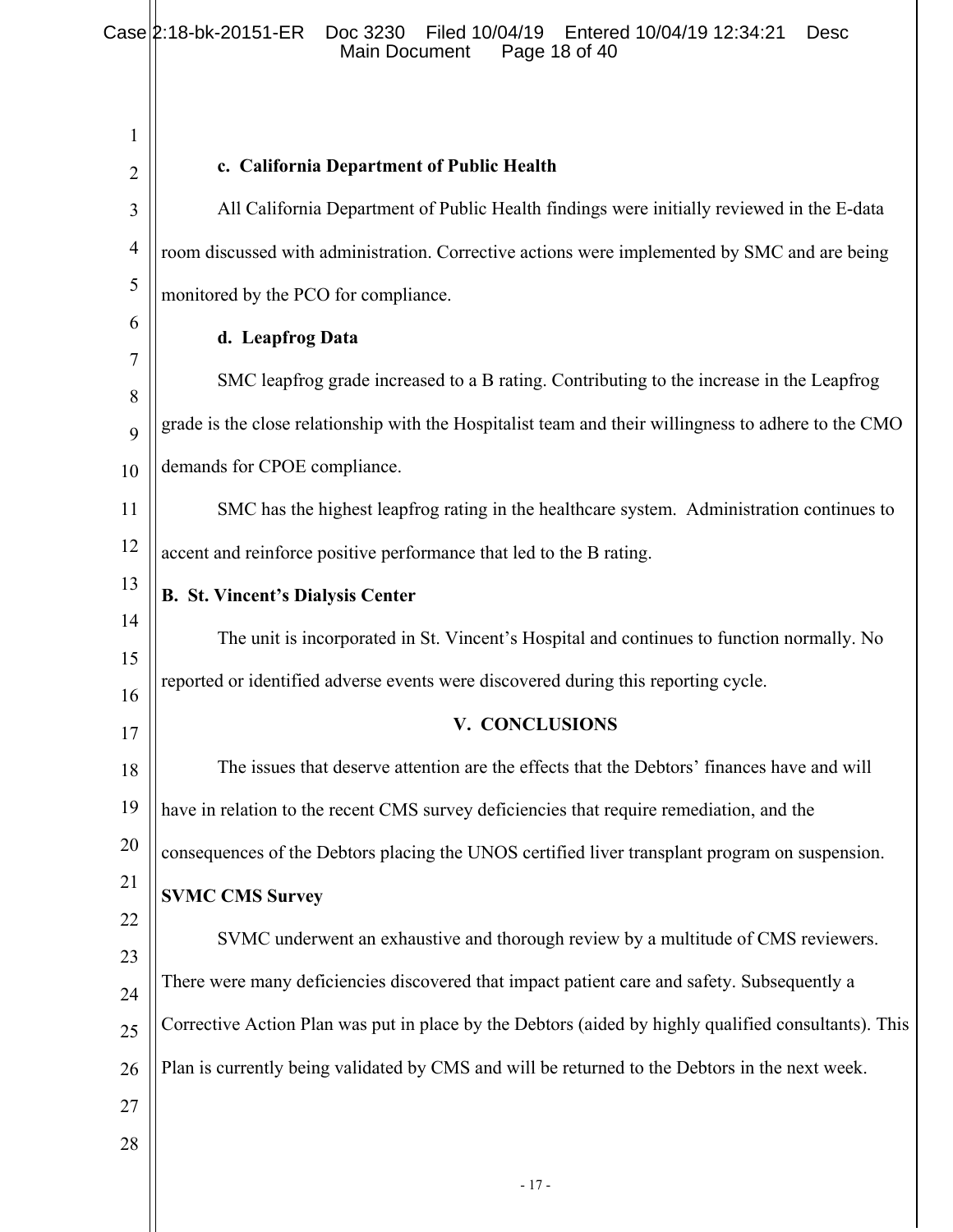1 2 3 4 5 6 7 8 9 10 11 12 13 14 15 16 17 18 19 20 21 22 23 24 25 26 27 28 Rather than duplicate the efforts already put forth by CMS and the Debtors, the PCO will review the compliance of SVMC with the plan in the next two weeks and report subsequently. **Liver Transplant Program**  SVMC began the difficult certification process with UNOS, the transplant certifying agency, long before the Debtors filed. Transplant services are the most rigorously monitored programs in health care. SVMC hired a transplant surgeon, a board-certified transplant anesthesiologist, a hepatologist, along with a large number of support personnel. A special clinic was set up. It is well known that the liver transplant patients are the most critically ill of all patient subtypes, both pre and post operatively. Post-operative liver transplant patients require weekly close follow upon hospital discharge. The patients are initially seen weekly and then every two weeks. Their medication adjustment is aided by a dedicated transplant pharmacist. Any interruption of this process, albeit small, can result in rejection of the organ and death. SVMC began its liver transplant program prior to filing for bankruptcy protection but did not do its first transplant until months after filing. The addition of a functioning second transplant service, with kidney-pancreas already in place, would create a "Center of Excellence". This Center of Excellence status would improve reimbursement to the hospital and allow private insurance carriers to contract with the hospital. The Liver Transplant Program was viewed as an asset and thus was allowed to thrive, despite losing money initially. Note that by CMS rules, the first ten transplants are not reimbursed until the program's results have been validated. It was not until one month ago that either the Debtors or the buyer would verify that they would continue the Liver Transplant Program. The buyer viewed the loss associated as being too great for the hospital to remain viable. This asset became a liability. The Debtors suspended the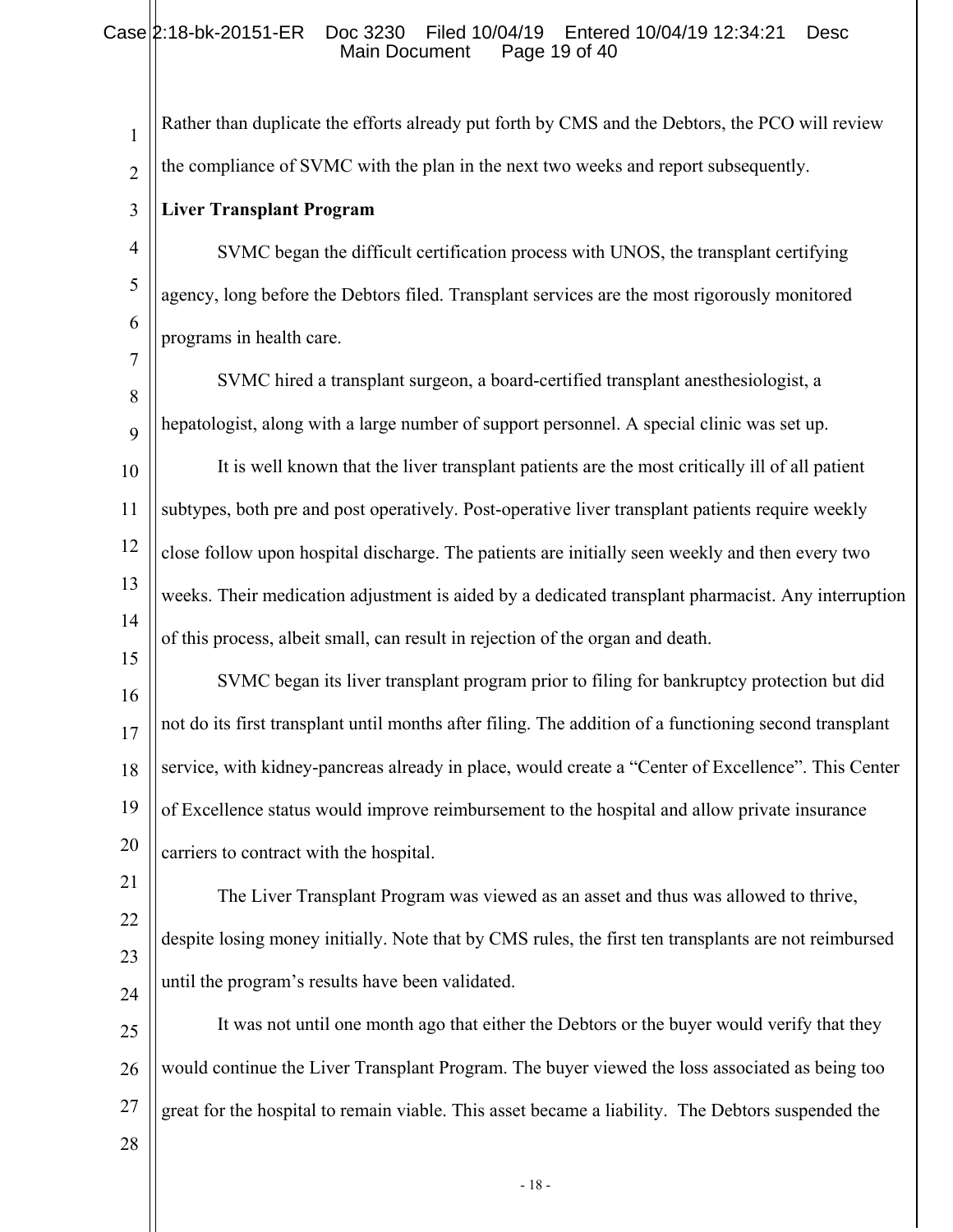# Case 2:18-bk-20151-ER Doc 3230 Filed 10/04/19 Entered 10/04/19 12:34:21 Desc Main Document Page 20 of 40

| 1              | liver transplant program with UNOS and terminated, effective November, 2019, the physician             |
|----------------|--------------------------------------------------------------------------------------------------------|
| $\overline{2}$ | employees and the liver transplant staff via Verity Medical Group (not a Debtor, but funded by the     |
| 3              | Debtor).                                                                                               |
| $\overline{4}$ | The Attorney General did not impose maintenance of the liver transplant program as a                   |
| 5              | condition to approving the sale, but did note that the patients should be transferred to other liver   |
| 6              | transplant programs. In practice this is very difficult to accomplish. The Debtors' emergency          |
| $\overline{7}$ | motion verifies that they will not and cannot continue the liver transplant program as they cannot     |
| 8<br>9         | even close the sale with any of the imposed conditions.                                                |
| 10             | <b>Liver Transplant Clinic Patients</b>                                                                |
| 11             | These patients can be divided into four groups from least critical to most critical:                   |
| 12             | Those patients without medical record numbers.<br>1.                                                   |
| 13             | These patients are in the Liver Transplant program's catchment area and rely on the                    |
| 14             | Program to follow them when needed.                                                                    |
| 15             |                                                                                                        |
| 16             | There are also those patients that have not been seen by the clinic, but have had labs ordered         |
| 17             | by the clinic. The doctor patient relationship attaches here and there is continued responsibility for |
| 18             | the patient                                                                                            |
| 19             | 2.<br>Those patients followed by the clinic but not listed for transplant (i.e., not part of the       |
| 20             | national data bank).                                                                                   |
| 21             | These patients are the most easily transferred, but need an appointment with a liver center,           |
| 22             |                                                                                                        |
| 23             | and not just a referral. Wait time in the community can be up to 6 months. The clinic is responsible   |
| 24             | for these lives. Verity is working on this transition.                                                 |
| 25             | 3.<br>Those patients that are listed for transplant.                                                   |
| 26             | These patients will not lose their place in line even if transferred, but must be evaluated by         |
| 27             | the accepting center. Thus far, the PCO is not aware of any center that will accept these patients.    |
| 28             |                                                                                                        |
|                |                                                                                                        |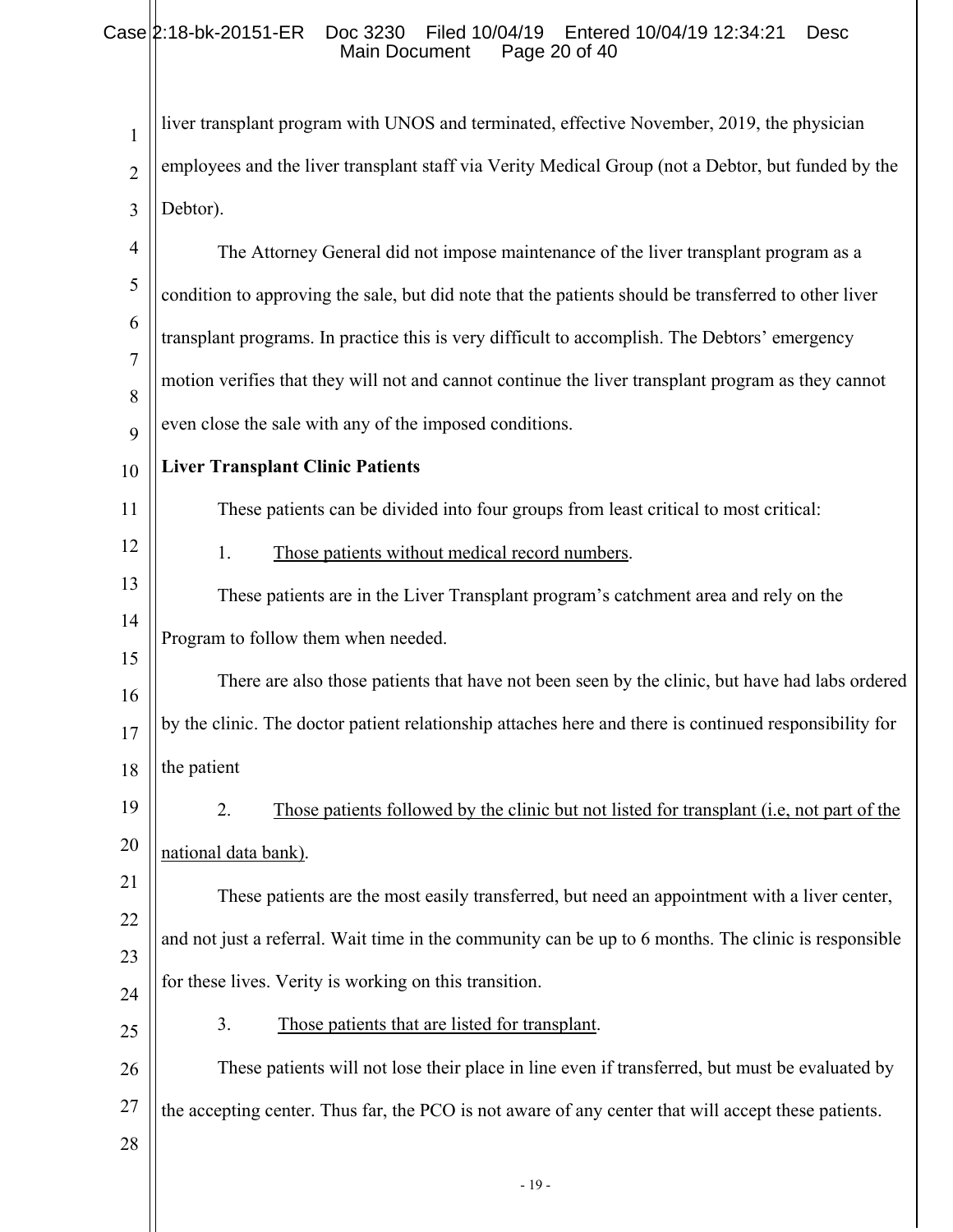# Case 2:18-bk-20151-ER Doc 3230 Filed 10/04/19 Entered 10/04/19 12:34:21 Desc Main Document Page 21 of 40

| $\mathbf{1}$   | These patients must be seen frequently. Any change in their status that goes unnoticed could result   |
|----------------|-------------------------------------------------------------------------------------------------------|
| $\overline{2}$ | in their demise. Verity is working on this transition, but it must be rapid.                          |
| 3              | The 13 patients that are post liver transplant.<br>4.                                                 |
| $\overline{4}$ | As discussed above, without very close follow up, these patients will certainly die! They             |
| 5              | must have transition to an accepting center that they can physically get to, with their detailed      |
| 6              | medical records, within 7 -14 days of their last clinic visit.                                        |
| $\overline{7}$ | If not, they will surely die. Transferring these patients to other centers is very difficult. Thus    |
| 8<br>9         | far there is no accepting center or centers. Verity is working on this too.                           |
| 10             | It is now up to the Debtors to make sure that these patients do not fall between the cracks.          |
| 11             | The clinic cannot be allowed to close until every single listed or post-transplant patient has close  |
| 12             | follow up, without interruption, just as if their clinic had simply moved down the street. The other  |
| 13             | patients need timely appointments, e.g., 30 to 90 days, based on their individual conditions.         |
| 14             | The Debtors decided to embark on the venture of Liver Transplant because it was viewed as             |
| 15             | an asset. Now it is viewed as a liability. The Debtors argue that the Liver Transplant Service cannot |
| 16<br>17       | be the liability of the buyer. The buyer cannot and will not voluntarily take on the liability. The   |
| 18             | court cannot allow the Debtors to avoid this liability because it will result in the death of many    |
| 19             | patients.                                                                                             |
| 20             | Each and every one of the at-risk patients must be transitioned to an accepting facility in a         |
| 21             | timely manner. The only alternative is that the liver transplant clinic, along with all needed        |
| 22             | personnel, should remain in place until such time as they are safely transitioned. This could take    |
| 23             | months.                                                                                               |
| 24             |                                                                                                       |
| 25             |                                                                                                       |
| 26<br>27       |                                                                                                       |
| 28             |                                                                                                       |
|                | $-20-$                                                                                                |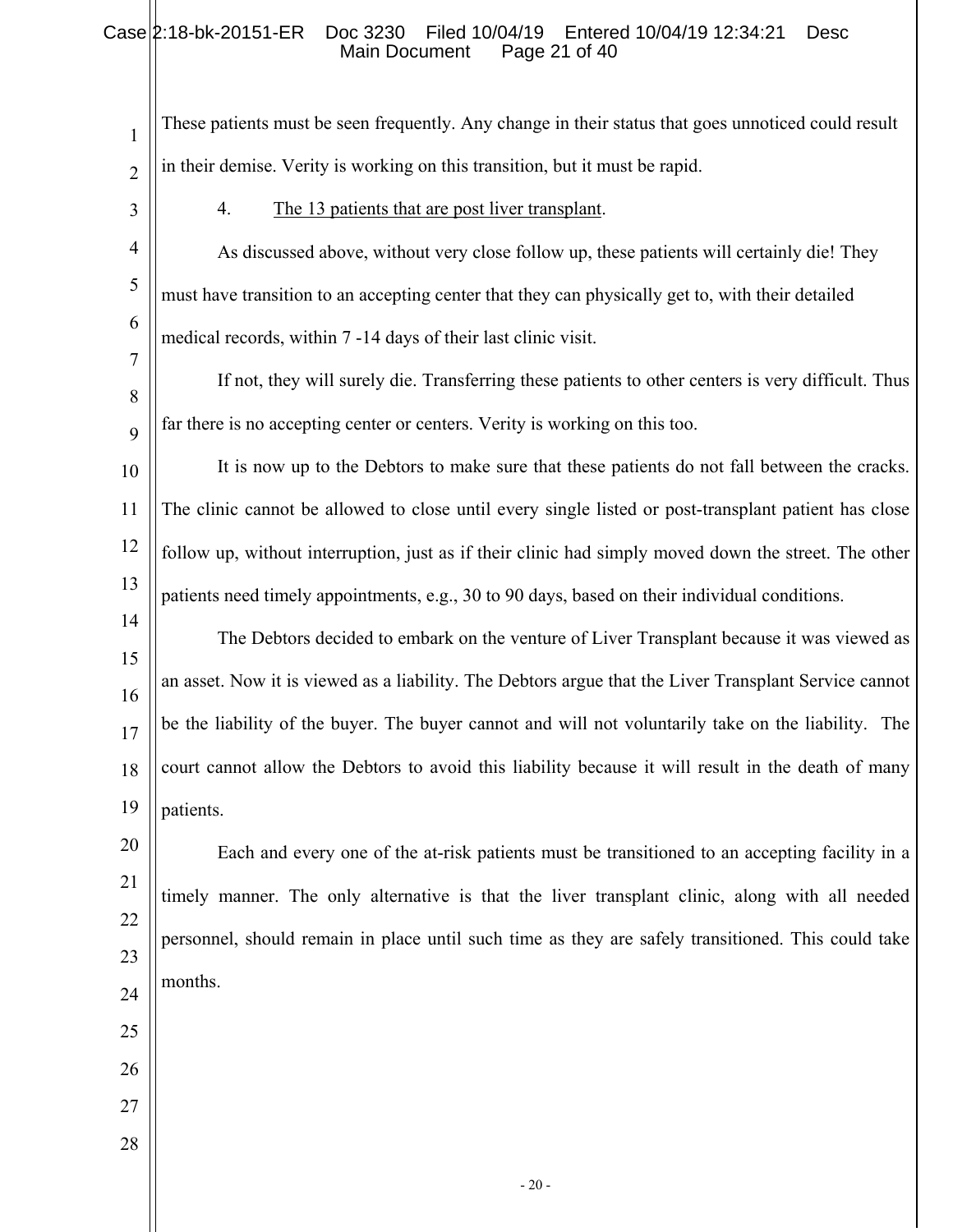|                | Case 2:18-bk-20151-ER<br>Doc 3230<br>Main Document  | Filed 10/04/19    Entered 10/04/19    12:34:21<br>Desc<br>Page 22 of 40              |
|----------------|-----------------------------------------------------|--------------------------------------------------------------------------------------|
| $\mathbf{1}$   |                                                     | To remain within the boundaries of Bankruptcy Code Section 333, not a single patient |
| $\overline{c}$ | should be sacrificed for the benefit of the estate. |                                                                                      |
| $\sqrt{3}$     | Dated this 4th day of October, 2019                 |                                                                                      |
| $\overline{4}$ |                                                     | Jacob Nathan Rubin, MD, FACC, Patient Care                                           |
| 5              |                                                     | Ombudsman                                                                            |
| 6              |                                                     |                                                                                      |
| $\overline{7}$ |                                                     |                                                                                      |
| $\,$ 8 $\,$    |                                                     |                                                                                      |
| $\overline{9}$ |                                                     |                                                                                      |
| 10             |                                                     |                                                                                      |
| 11             |                                                     |                                                                                      |
| 12             |                                                     |                                                                                      |
| 13             |                                                     |                                                                                      |
| 14             |                                                     |                                                                                      |
| 15             |                                                     |                                                                                      |
| 16             |                                                     |                                                                                      |
| 17             |                                                     |                                                                                      |
| 18             |                                                     |                                                                                      |
| 19<br>20       |                                                     |                                                                                      |
| 21             |                                                     |                                                                                      |
| 22             |                                                     |                                                                                      |
| 23             |                                                     | $\vec{r}$                                                                            |
| 24             |                                                     |                                                                                      |
| 25             |                                                     |                                                                                      |
| 26             |                                                     |                                                                                      |
| 27             |                                                     |                                                                                      |
| 28             |                                                     |                                                                                      |
|                |                                                     | $\sim 21$ –                                                                          |

II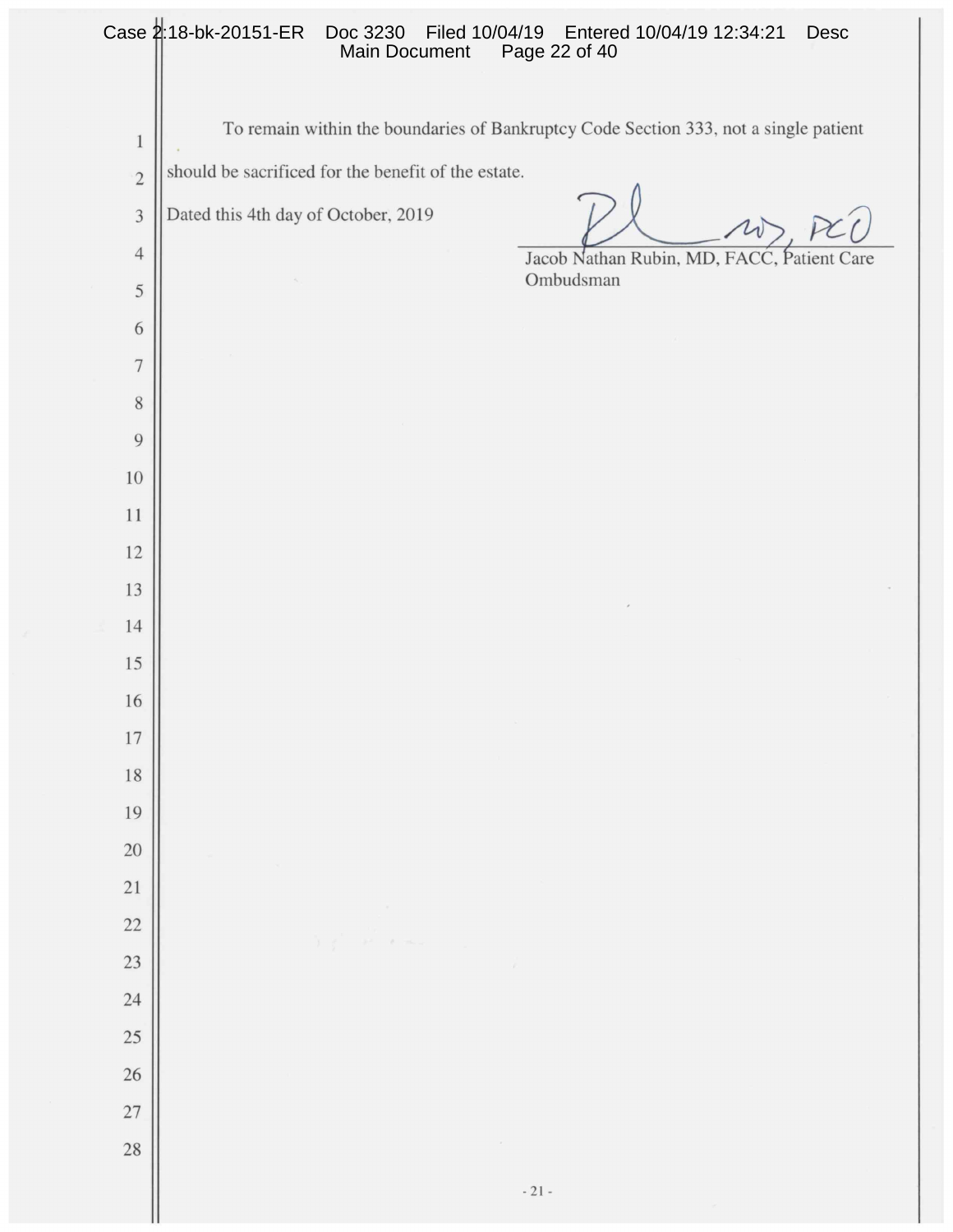|                | Case 2:18-bk-20151-ER Doc 3230 Filed 10/04/19 Entered 10/04/19 12:34:21                                                                                                                                                                                                                                                                                                                          | Main Document                       |        | Page 23 of 40 |                                     | Desc                             |
|----------------|--------------------------------------------------------------------------------------------------------------------------------------------------------------------------------------------------------------------------------------------------------------------------------------------------------------------------------------------------------------------------------------------------|-------------------------------------|--------|---------------|-------------------------------------|----------------------------------|
| 1              |                                                                                                                                                                                                                                                                                                                                                                                                  |                                     |        |               | <b>PROOF OF SERVICE OF DOCUMENT</b> |                                  |
| $\overline{2}$ | I am over the age of 18 and not a party to this bankruptcy case or adversary proceeding. My business<br>address is:                                                                                                                                                                                                                                                                              |                                     |        |               |                                     |                                  |
| 3              | 10250 Constellation Blvd., Suite 1700, Los Angeles, CA 90067                                                                                                                                                                                                                                                                                                                                     |                                     |        |               |                                     |                                  |
| $\overline{4}$ | A true and correct copy of the foregoing document entitled (specify): SUBMISSION OF SIXTH REPORT BY                                                                                                                                                                                                                                                                                              |                                     |        |               |                                     |                                  |
| 5              | PATIENT CARE OMBUDSMAN, JACOB NATHAN RUBIN, MD, FACC, PURSUANT TO 11 U.S.C. §<br>333(b)(2) will be served or was served (a) on the judge in chambers in the form and manner required by LBR<br>5005-2(d); and (b) in the manner stated below:                                                                                                                                                    |                                     |        |               |                                     |                                  |
| 6              | 1. TO BE SERVED BY THE COURT VIA NOTICE OF ELECTRONIC FILING (NEF): Pursuant to                                                                                                                                                                                                                                                                                                                  |                                     |        |               |                                     |                                  |
| 7<br>8         | controlling General Orders and LBR, the foregoing document will be served by the court via NEF and<br>hyperlink to the document. On (date) October 4, 2019, I checked the CM/ECF docket for this bankruptcy case<br>or adversary proceeding and determined that the following persons are on the Electronic Mail Notice List to<br>receive NEF transmission at the email addresses stated below: |                                     |        |               |                                     |                                  |
| 9              |                                                                                                                                                                                                                                                                                                                                                                                                  |                                     |        |               | ⊠                                   | Service information continued on |
| 10             | attached page                                                                                                                                                                                                                                                                                                                                                                                    |                                     |        |               |                                     |                                  |
| 11             | 2. SERVED BY UNITED STATES MAIL:<br>On October 4, 2019, I served the following persons and/or entities at the last known addresses in this                                                                                                                                                                                                                                                       |                                     |        |               |                                     |                                  |
| 12             | bankruptcy case or adversary proceeding by placing a true and correct copy thereof in a sealed envelope in<br>the United States mail, first class, postage prepaid, and addressed as follows. Listing the judge here                                                                                                                                                                             |                                     |        |               |                                     |                                  |
| 13             | constitutes a declaration that mailing to the judge will be completed no later than 24 hours after the<br>document is filed.                                                                                                                                                                                                                                                                     |                                     |        |               |                                     |                                  |
| 14             |                                                                                                                                                                                                                                                                                                                                                                                                  |                                     |        |               |                                     | Service information continued on |
| 15             | attached page                                                                                                                                                                                                                                                                                                                                                                                    |                                     |        |               |                                     |                                  |
| 16             | 3. SERVED BY PERSONAL DELIVERY, OVERNIGHT MAIL, FACSIMILE TRANSMISSION OR EMAIL<br>(state method for each person or entity served): Pursuant to F.R.Civ.P. 5 and/or controlling LBR, on                                                                                                                                                                                                          |                                     |        |               |                                     |                                  |
| 17             | October 4, 2019, I served the following persons and/or entities by personal delivery, overnight mail service,<br>or (for those who consented in writing to such service method), by facsimile transmission and/or email as<br>follows. Listing the judge here constitutes a declaration that personal delivery on, or overnight mail to, the                                                     |                                     |        |               |                                     |                                  |
| 18             | judge will be completed no later than 24 hours after the document is filed.                                                                                                                                                                                                                                                                                                                      |                                     |        |               |                                     |                                  |
| 19             | Via Attorney Service<br>The Honorable Ernest M. Robles                                                                                                                                                                                                                                                                                                                                           |                                     |        |               |                                     |                                  |
| 20             | United States Bankruptcy Court, #1560<br>255 E. Temple Street                                                                                                                                                                                                                                                                                                                                    |                                     |        |               |                                     |                                  |
| 21             | Los Angeles, CA 90012                                                                                                                                                                                                                                                                                                                                                                            |                                     |        |               |                                     | Service information continued on |
| 22             | attached page                                                                                                                                                                                                                                                                                                                                                                                    |                                     |        |               |                                     |                                  |
| 23             | I declare under penalty of perjury under the laws of the United States that the foregoing is true and correct.                                                                                                                                                                                                                                                                                   |                                     |        |               |                                     |                                  |
| 24             | October 4, 2019<br>Date                                                                                                                                                                                                                                                                                                                                                                          | Jason Klassi<br><b>Printed Name</b> |        |               | /s/ Jason Klassi<br>Signature       |                                  |
| 25             |                                                                                                                                                                                                                                                                                                                                                                                                  |                                     |        |               |                                     |                                  |
| 26             |                                                                                                                                                                                                                                                                                                                                                                                                  |                                     |        |               |                                     |                                  |
| 27             |                                                                                                                                                                                                                                                                                                                                                                                                  |                                     |        |               |                                     |                                  |
| 28             |                                                                                                                                                                                                                                                                                                                                                                                                  |                                     |        |               |                                     |                                  |
|                |                                                                                                                                                                                                                                                                                                                                                                                                  |                                     | $-22-$ |               |                                     |                                  |

 $\parallel$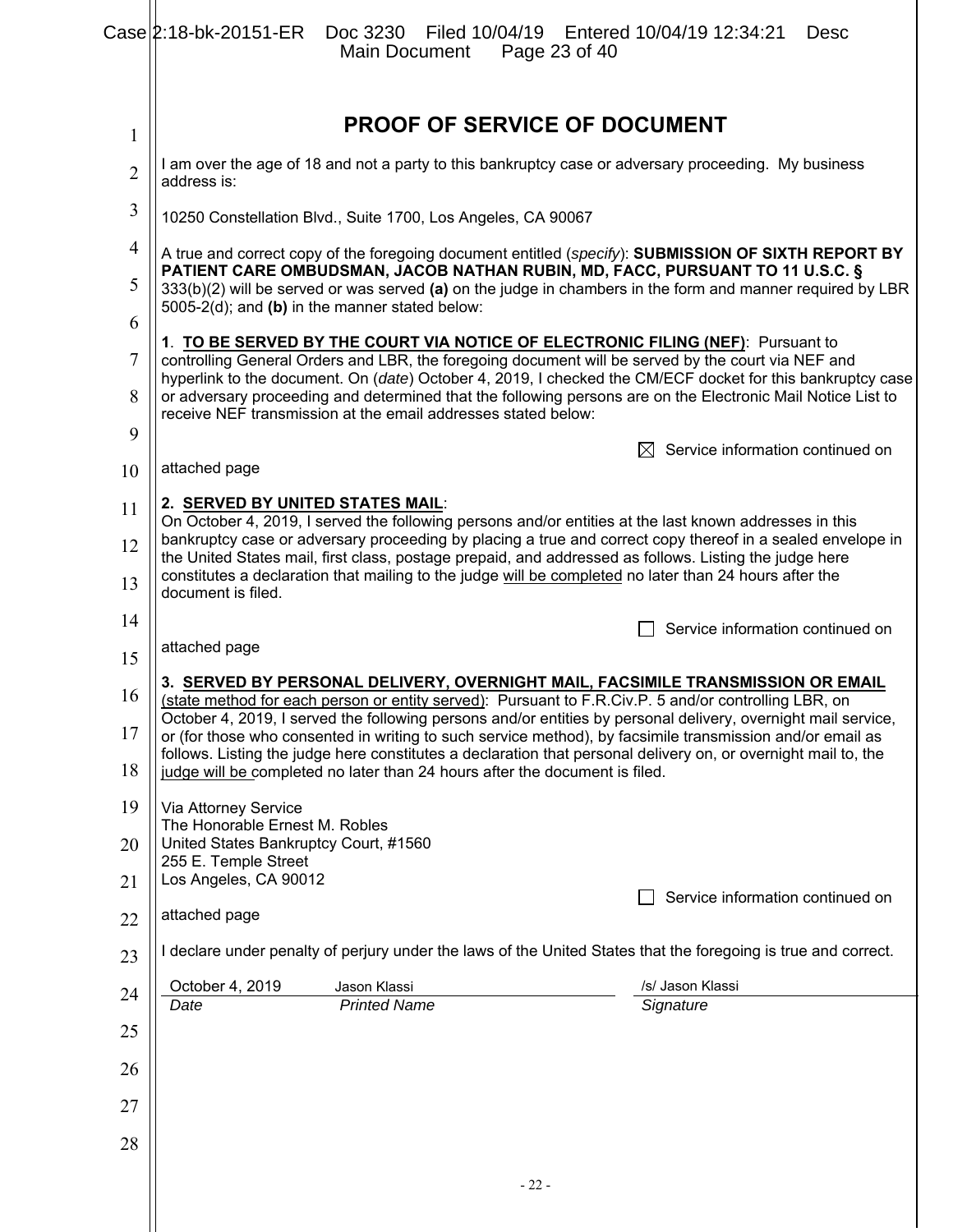|          | Case 2:18-bk-20151-ER<br>Doc 3230 Filed 10/04/19 Entered 10/04/19 12:34:21<br>Desc<br>Page 24 of 40<br>Main Document                                            |  |  |
|----------|-----------------------------------------------------------------------------------------------------------------------------------------------------------------|--|--|
|          | 2:18-bk-20151-ER Notice will be electronically mailed to:                                                                                                       |  |  |
| 1        | Alexandra Achamallah on behalf of Creditor Committee Official Committee of Unsecured Creditors of Verity                                                        |  |  |
| 2        | Health System of California, Inc., et al.<br>aachamallah@milbank.com                                                                                            |  |  |
| 3<br>4   | Melinda Alonzo on behalf of Creditor AT&T<br>ml7829@att.com                                                                                                     |  |  |
| 5        | Robert N Amkraut on behalf of Creditor Swinerton Builders<br>ramkraut@foxrothschild.com                                                                         |  |  |
| 6<br>7   | Kyra E Andrassy on behalf of Creditor MGH Painting, Inc.<br>kandrassy@swelawfirm.com, lgarrett@swelawfirm.com;gcruz@swelawfirm.com;jchung@swelawfirm.com        |  |  |
| 8        | Kyra E Andrassy on behalf of Creditor Transplant Connect, Inc.<br>kandrassy@swelawfirm.com, lgarrett@swelawfirm.com;gcruz@swelawfirm.com;jchung@swelawfirm.com  |  |  |
| 9<br>10  | Kyra E Andrassy on behalf of Interested Party Courtesy NEF<br>kandrassy@swelawfirm.com, lgarrett@swelawfirm.com;gcruz@swelawfirm.com;jchung@swelawfirm.com      |  |  |
| 11       | Simon Aron on behalf of Interested Party RCB Equities #1, LLC<br>saron@wrslawyers.com                                                                           |  |  |
| 12       | Lauren T Attard on behalf of Creditor SpecialtyCare Cardiovascular Resources, LLC                                                                               |  |  |
| 13       | lattard@bakerlaw.com, agrosso@bakerlaw.com<br>Allison R Axenrod on behalf of Creditor CRG Financial LLC                                                         |  |  |
| 14       | allison@claimsrecoveryllc.com                                                                                                                                   |  |  |
| 15       | Keith Patrick Banner on behalf of Creditor Abbott Laboratories Inc.<br>kbanner@greenbergglusker.com, sharper@greenbergglusker.com;calendar@greenbergglusker.com |  |  |
| 16<br>17 | Keith Patrick Banner on behalf of Interested Party CO Architects<br>kbanner@greenbergglusker.com, sharper@greenbergglusker.com;calendar@greenbergglusker.com    |  |  |
| 18       | Cristina E Bautista on behalf of Creditor Health Net of California, Inc.<br>cristina.bautista@kattenlaw.com, ecf.lax.docket@kattenlaw.com                       |  |  |
| 19       | James Cornell Behrens on behalf of Attorney Milbank, Tweed, Hadley & Mccloy                                                                                     |  |  |
| 20<br>21 | jbehrens@milbank.com,<br>gbray@milbank.com;mshinderman@milbank.com;dodonnell@milbank.com;jbrewster@milbank.com;JWeber<br>@milbank.com                           |  |  |
| 22       | James Cornell Behrens on behalf of Creditor Committee Official Committee of Unsecured Creditors of Verity<br>Health System of California, Inc., et al.          |  |  |
| 23       | jbehrens@milbank.com,<br>gbray@milbank.com;mshinderman@milbank.com;dodonnell@milbank.com;jbrewster@milbank.com;JWeber                                           |  |  |
| 24       | @milbank.com                                                                                                                                                    |  |  |
| 25       | James Cornell Behrens on behalf of Financial Advisor FTI Consulting, Inc.<br>jbehrens@milbank.com,                                                              |  |  |
| 26       | gbray@milbank.com;mshinderman@milbank.com;dodonnell@milbank.com;jbrewster@milbank.com;JWeber<br>@milbank.com                                                    |  |  |
| 27       | Ron Bender on behalf of Health Care Ombudsman J. Nathan Ruben<br>rb@Inbyb.com                                                                                   |  |  |
| 28       |                                                                                                                                                                 |  |  |
|          | $-23-$                                                                                                                                                          |  |  |
|          |                                                                                                                                                                 |  |  |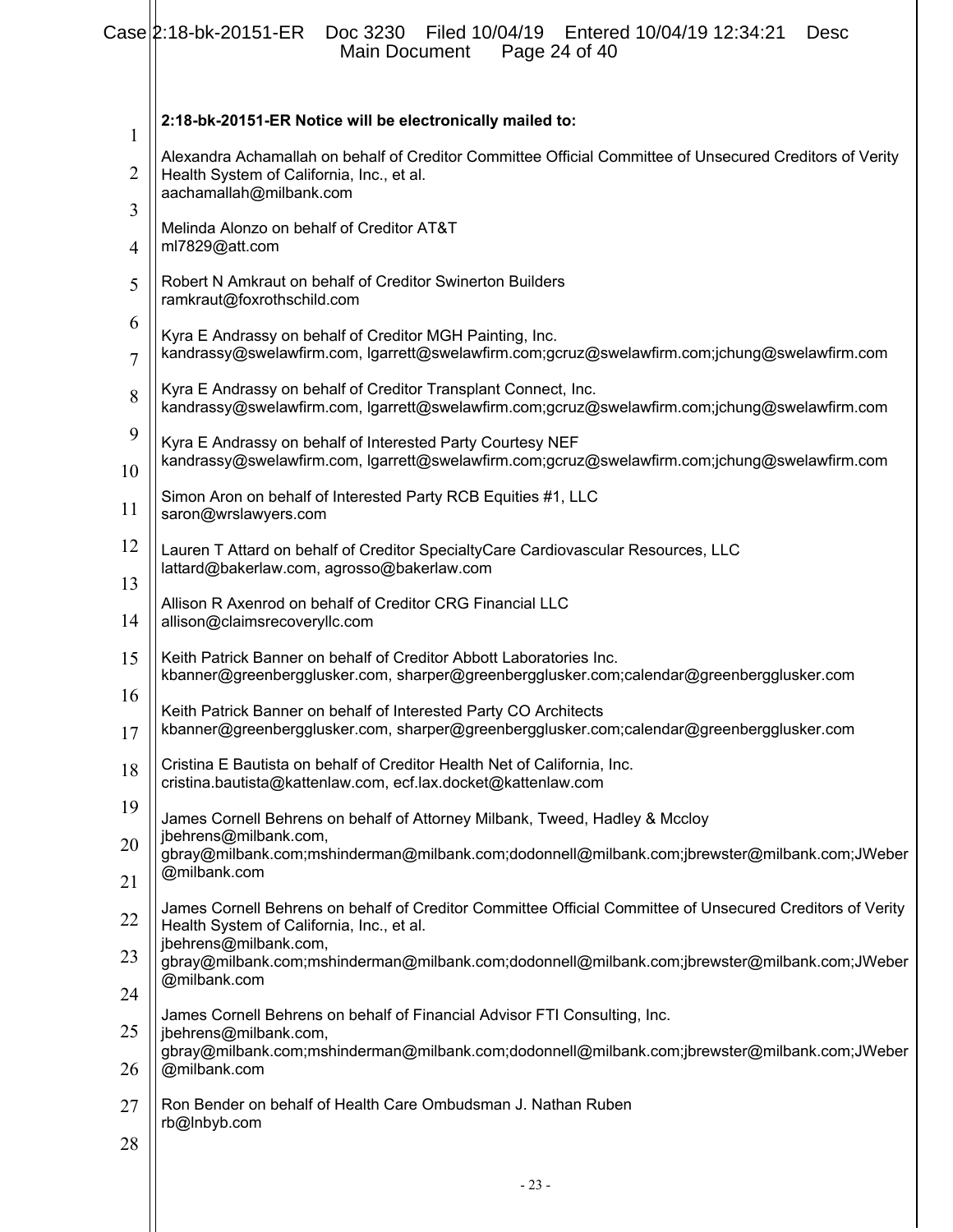#### 1 2 3 4 5 6 7 8 9 10 11 12 13 14 15 16 17 18 19 20 21 22 23 24 25 26 27 28 Ron Bender on behalf of Health Care Ombudsman Jacob Nathan Rubin rb@lnbyb.com Bruce Bennett on behalf of Creditor NantHealth, Inc. bbennett@jonesday.com Bruce Bennett on behalf of Creditor Nantworks, LLC bbennett@jonesday.com Bruce Bennett on behalf of Creditor Verity MOB Financing II LLC bbennett@jonesday.com Bruce Bennett on behalf of Creditor Verity MOB Financing LLC bbennett@jonesday.com Peter J Benvenutti on behalf of Creditor County of San Mateo pbenvenutti@kellerbenvenutti.com, pjbenven74@yahoo.com Michael Jay Berger on behalf of Interested Party Courtesy NEF michael.berger@bankruptcypower.com, yathida.nipha@bankruptcypower.com;michael.berger@ecf.inforuptcy.com Steven M Berman on behalf of Creditor KForce, Inc. sberman@slk-law.com Alicia K Berry on behalf of Attorney Alicia Berry Alicia.Berry@doj.ca.gov Alicia K Berry on behalf of Interested Party Attorney General For The State Of Ca Alicia.Berry@doj.ca.gov Stephen F Biegenzahn on behalf of Creditor Josefina Robles efile@sfblaw.com Stephen F Biegenzahn on behalf of Interested Party Courtesy NEF efile@sfblaw.com Scott E Blakeley on behalf of Creditor Universal Hospital Services, Inc. seb@blakeleyllp.com, ecf@blakeleyllp.com Karl E Block on behalf of Creditor SCAN Health Plan kblock@loeb.com, jvazquez@loeb.com;ladocket@loeb.com;kblock@ecf.courtdrive.com Karl E Block on behalf of Interested Party Courtesy NEF kblock@loeb.com, jvazquez@loeb.com;ladocket@loeb.com;kblock@ecf.courtdrive.com Dustin P Branch on behalf of Interested Party Wells Fargo Bank, National Association, as indenture trustee branchd@ballardspahr.com, carolod@ballardspahr.com;hubenb@ballardspahr.com Michael D Breslauer on behalf of Creditor Hunt Spine Institute, Inc. mbreslauer@swsslaw.com, wyones@swsslaw.com;mbreslauer@ecf.courtdrive.com;wyones@ecf.courtdrive.com Chane Buck on behalf of Interested Party Courtesy NEF cbuck@jonesday.com Lori A Butler on behalf of Creditor Pension Benefit Guaranty Corporation butler.lori@pbgc.gov, efile@pbgc.gov Case 2:18-bk-20151-ER Doc 3230 Filed 10/04/19 Entered 10/04/19 12:34:21 Desc<br>Main Document Page 25 of 40 Main Document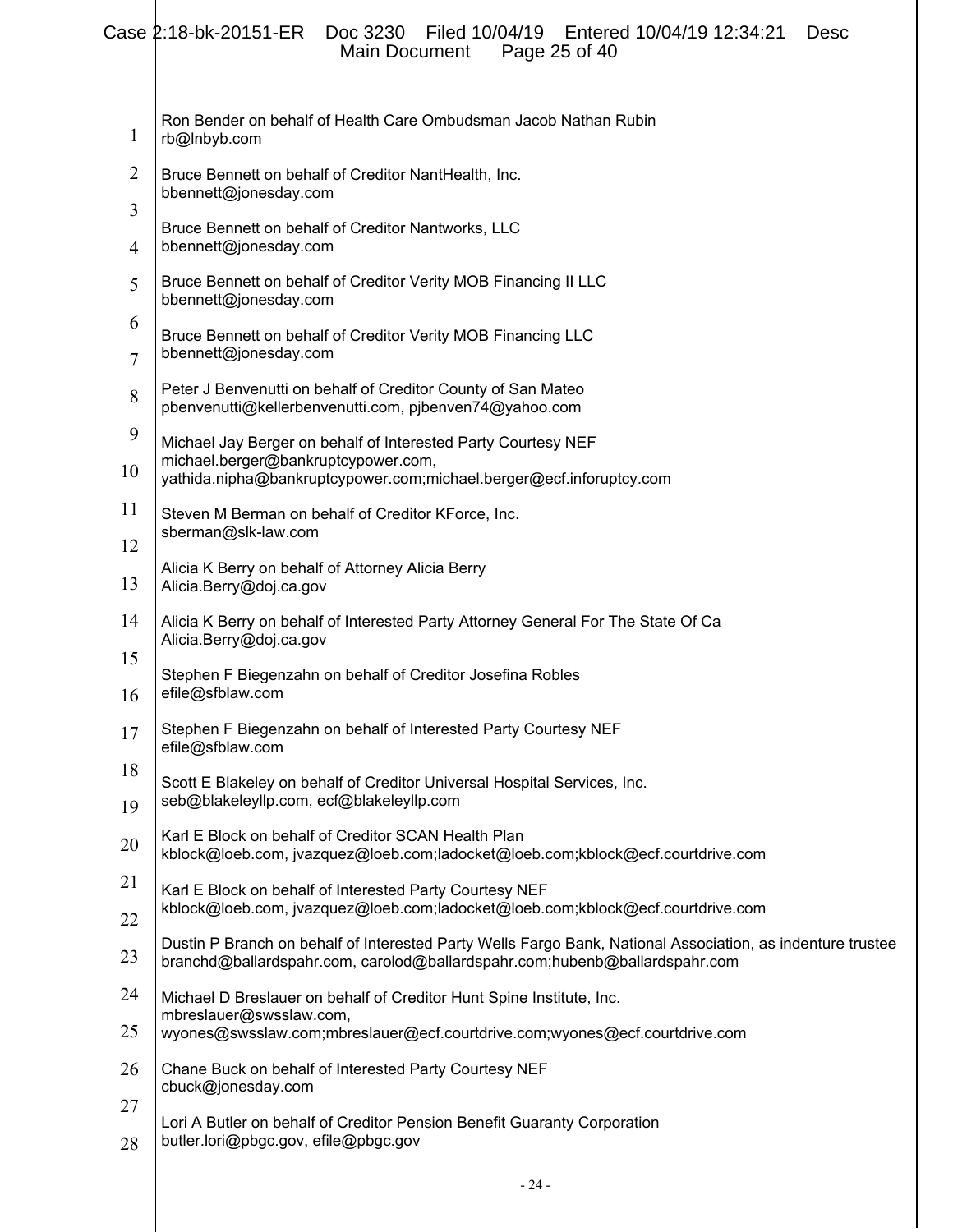|                     | Case 2:18-bk-20151-ER<br>Filed 10/04/19   Entered 10/04/19   12:34:21<br>Doc 3230<br>Desc<br>Page 26 of 40<br><b>Main Document</b>                                                          |
|---------------------|---------------------------------------------------------------------------------------------------------------------------------------------------------------------------------------------|
| $\mathbf{1}$        | Howard Camhi on behalf of Creditor The Huntington National Bank<br>hcamhi@ecjlaw.com, tcastelli@ecjlaw.com;amatsuoka@ecjlaw.com                                                             |
| $\overline{2}$<br>3 | Shirley Cho on behalf of Attorney Pachulski Stang Ziehl & Jones LLP<br>scho@pszjlaw.com                                                                                                     |
| $\overline{4}$      | Shirley Cho on behalf of Debtor Verity Health System of California, Inc.<br>scho@pszjlaw.com                                                                                                |
| 5<br>6              | Shawn M Christianson on behalf of Creditor Oracle America, Inc.<br>cmcintire@buchalter.com, schristianson@buchalter.com                                                                     |
| $\overline{7}$      | Shawn M Christianson on behalf of Interested Party Courtesy NEF<br>cmcintire@buchalter.com, schristianson@buchalter.com                                                                     |
| 8<br>9              | Louis J. Cisz, III on behalf of Creditor El Camino Hospital<br>lcisz@nixonpeabody.com, jzic@nixonpeabody.com                                                                                |
| 10                  | Louis J. Cisz, III on behalf of Creditor El Camino Medical Associates, P.C.<br>lcisz@nixonpeabody.com, jzic@nixonpeabody.com                                                                |
| 11                  | Leslie A Cohen on behalf of Defendant HERITAGE PROVIDER NETWORK, INC., a California corporation<br>leslie@lesliecohenlaw.com, jaime@lesliecohenlaw.com;odalys@lesliecohenlaw.com            |
| 12<br>13            | Kevin Collins on behalf of Creditor Roche Diagnostics Corporation                                                                                                                           |
| 14                  | kevin.collins@btlaw.com, Kathleen.lytle@btlaw.com<br>David N Crapo on behalf of Creditor Sharp Electronics Corporation                                                                      |
| 15                  | dcrapo@gibbonslaw.com, elrosen@gibbonslaw.com<br>Mariam Danielyan on behalf of Creditor Aida Iniguez                                                                                        |
| 16                  | md@danielyanlawoffice.com, danielyan.mar@gmail.com                                                                                                                                          |
| 17<br>18            | Mariam Danielyan on behalf of Creditor Francisco Iniguez<br>md@danielyanlawoffice.com, danielyan.mar@gmail.com                                                                              |
| 19                  | Brian L Davidoff on behalf of Creditor Abbott Laboratories Inc.<br>bdavidoff@greenbergglusker.com, calendar@greenbergglusker.com;jking@greenbergglusker.com                                 |
| 20                  | Brian L Davidoff on behalf of Interested Party Alere Informaties, Inc.<br>bdavidoff@greenbergglusker.com, calendar@greenbergglusker.com;jking@greenbergglusker.com                          |
| 21                  | Brian L Davidoff on behalf of Interested Party CO Architects<br>bdavidoff@greenbergglusker.com, calendar@greenbergglusker.com;jking@greenbergglusker.com                                    |
| 22<br>23            | Aaron Davis on behalf of Creditor US Foods, Inc.<br>aaron.davis@bryancave.com, kat.flaherty@bryancave.com                                                                                   |
| 24                  | Anthony Dutra on behalf of Creditor Local Initiative Health Authority for Los Angeles County, operating and                                                                                 |
| 25                  | doing business as L.A. Care Health Plan<br>adutra@hansonbridgett.com                                                                                                                        |
| 26<br>27            | Anthony Dutra on behalf of Defendant LOCAL INITIATIVE HEALTH AUTHORITY FOR LOS ANGELES<br>COUNTY DBA L.A. CARE HEALTH PLAN, an independent local public agency<br>adutra@hansonbridgett.com |
| 28                  | Kevin M Eckhardt on behalf of Creditor C. R. Bard, Inc.                                                                                                                                     |
|                     |                                                                                                                                                                                             |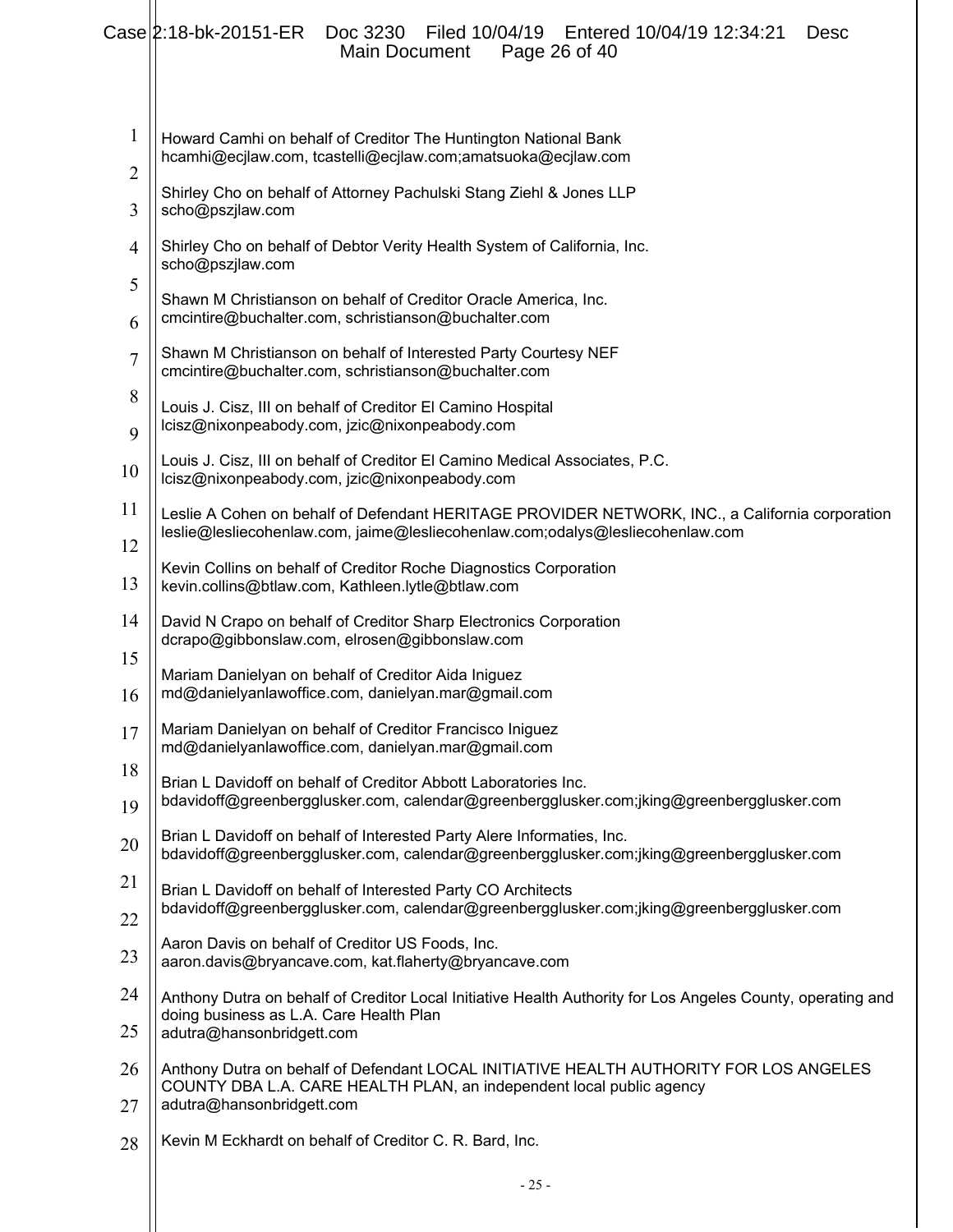# Case 2:18-bk-20151-ER Doc 3230 Filed 10/04/19 Entered 10/04/19 12:34:21 Desc Main Document Page 27 of 40

| $\mathbf{1}$   | kevin.eckhardt@gmail.com, keckhardt@hunton.com                                                                                                                                                    |
|----------------|---------------------------------------------------------------------------------------------------------------------------------------------------------------------------------------------------|
| $\overline{2}$ | Kevin M Eckhardt on behalf of Creditor Eurofins VRL, Inc.<br>kevin.eckhardt@gmail.com, keckhardt@hunton.com                                                                                       |
| 3              | Kevin M Eckhardt on behalf of Creditor Smith & Nephew, Inc.<br>kevin.eckhardt@gmail.com, keckhardt@hunton.com                                                                                     |
| 4<br>5         | Lei Lei Wang Ekvall on behalf of Creditor Cardinal Health<br>lekvall@swelawfirm.com, lgarrett@swelawfirm.com;gcruz@swelawfirm.com;jchung@swelawfirm.com                                           |
| 6              | Andy J Epstein on behalf of Creditor Ivonne Engelman<br>taxcpaesq@gmail.com                                                                                                                       |
| 7<br>8         | Andy J Epstein on behalf of Creditor Rosa Carcamo<br>taxcpaesq@gmail.com                                                                                                                          |
| 9              | Andy J Epstein on behalf of Interested Party Courtesy NEF<br>taxcpaesq@gmail.com                                                                                                                  |
| 10<br>11       | Christine R Etheridge on behalf of Creditor Fka GE Capital Wells Fargo Vendor Financial Services, LLC<br>christine.etheridge@ikonfin.com                                                          |
| 12             | M Douglas Flahaut on behalf of Creditor Medline Industries, Inc.<br>flahaut.douglas@arentfox.com                                                                                                  |
| 13             | Michael G Fletcher on behalf of Interested Party Courtesy NEF<br>mfletcher@frandzel.com, sking@frandzel.com                                                                                       |
| 14<br>15       | Joseph D Frank on behalf of Creditor Experian Health fka Passport Health Communications Inc<br>jfrank@fgllp.com, mmatlock@fgllp.com;csmith@fgllp.com;jkleinman@fgllp.com;csucic@fgllp.com         |
| 16             | Joseph D Frank on behalf of Creditor Experian Health, Inc<br>jfrank@fgllp.com, mmatlock@fgllp.com;csmith@fgllp.com;jkleinman@fgllp.com;csucic@fgllp.com                                           |
| 17<br>18       | William B Freeman on behalf of Creditor Health Net of California, Inc.<br>bill.freeman@kattenlaw.com, nicole.jones@kattenlaw.com,ecf.lax.docket@kattenlaw.com                                     |
| 19             | Eric J Fromme on behalf of Creditor CHHP Holdings II, LLC<br>efromme@tocounsel.com, lchapman@tocounsel.com;sschuster@tocounsel.com                                                                |
| 20             | Eric J Fromme on behalf of Creditor CPH Hospital Management, LLC<br>efromme@tocounsel.com, lchapman@tocounsel.com;sschuster@tocounsel.com                                                         |
| 21<br>22       | Eric J Fromme on behalf of Creditor Eladh, L.P.<br>efromme@tocounsel.com, lchapman@tocounsel.com;sschuster@tocounsel.com                                                                          |
| 23             | Eric J Fromme on behalf of Creditor Gardena Hospital L.P.<br>efromme@tocounsel.com, lchapman@tocounsel.com;sschuster@tocounsel.com                                                                |
| 24<br>25       | Amir Gamliel on behalf of Creditor Parallon Revenue Cycle Services, Inc. f/k/a The Outsource Group, Inc.<br>amir-gamliel-9554@ecf.pacerpro.com, cmallahi@perkinscoie.com;DocketLA@perkinscoie.com |
| 26             | Amir Gamliel on behalf of Creditor Quadramed Affinity Corporation and Picis Clinical Solutions Inc.<br>amir-gamliel-9554@ecf.pacerpro.com, cmallahi@perkinscoie.com;DocketLA@perkinscoie.com      |
| 27<br>28       | Jeffrey K Garfinkle on behalf of Creditor McKesson Corporation<br>jgarfinkle@buchalter.com, docket@buchalter.com;dcyrankowski@buchalter.com                                                       |
|                |                                                                                                                                                                                                   |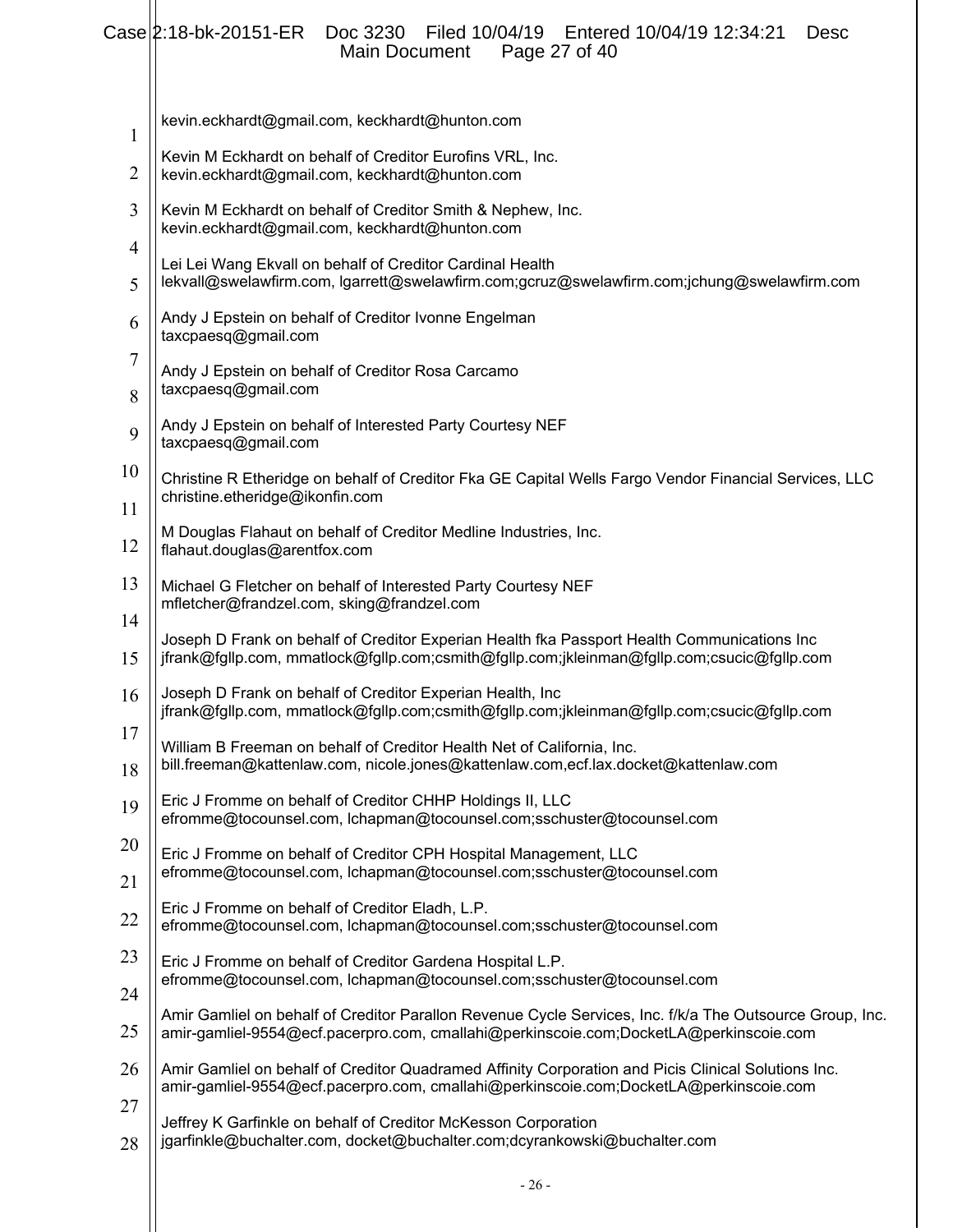|                                | Case 2:18-bk-20151-ER<br>Filed 10/04/19   Entered 10/04/19   12:34:21<br>Doc 3230<br><b>Desc</b><br>Main Document<br>Page 28 of 40                                           |
|--------------------------------|------------------------------------------------------------------------------------------------------------------------------------------------------------------------------|
| $\mathbf{1}$<br>$\overline{2}$ | Jeffrey K Garfinkle on behalf of Interested Party Courtesy NEF<br>jgarfinkle@buchalter.com, docket@buchalter.com;dcyrankowski@buchalter.com                                  |
| 3                              | Lawrence B Gill on behalf of Interested Party Courtesy NEF<br>lgill@nelsonhardiman.com, rrange@nelsonhardiman.com                                                            |
| $\overline{\mathcal{A}}$       | Paul R. Glassman on behalf of Creditor Long Beach Memorial Medical Center<br>pglassman@sycr.com                                                                              |
| 5<br>6                         | Matthew A Gold on behalf of Creditor Argo Partners<br>courts@argopartners.net                                                                                                |
| 7                              | Eric D Goldberg on behalf of Creditor Otsuka Pharmaceutical Development & Commercialization, Inc.                                                                            |
| 8                              | eric.goldberg@dlapiper.com, eric-goldberg-1103@ecf.pacerpro.com                                                                                                              |
| 9                              | Marshall F Goldberg on behalf of Attorney c/o Glass & Goldberg PHILLIPS MEDICAL CAPITAL<br>mgoldberg@glassgoldberg.com, jbailey@glassgoldberg.com                            |
| 10                             | David Guess on behalf of Creditor Medtronic USA, Inc.<br>dguess@bienertkatzman.com, 4579179420@filings.docketbird.com                                                        |
| 11                             | David Guess on behalf of Creditor NTT DATA Services Holding Corporation                                                                                                      |
| 12                             | dguess@bienertkatzman.com, 4579179420@filings.docketbird.com                                                                                                                 |
| 13                             | Anna Gumport on behalf of Interested Party Medical Office Buildings of California, LLC<br>agumport@sidley.com                                                                |
| 14                             | Melissa T Harris on behalf of Creditor Pension Benefit Guaranty Corporation<br>harris.melissa@pbgc.gov, efile@pbgc.gov                                                       |
| 15<br>16                       | James A Hayes, Jr on behalf of Creditor Royal West Development, Inc.<br>jhayes@jamesahayesaplc.com                                                                           |
| 17                             | Michael S Held on behalf of Creditor Medecision, Inc.<br>mheld@jw.com                                                                                                        |
| 18                             | Lawrence J Hilton on behalf of Creditor Cerner Corporation                                                                                                                   |
| 19                             | lhilton@onellp.com,<br>lthomas@onellp.com,info@onellp.com,rgolder@onellp.com,lhyska@onellp.com,nlichtenberger@onellp.com                                                     |
| 20                             | Robert M Hirsh on behalf of Creditor Medline Industries, Inc.                                                                                                                |
| 21                             | Robert.Hirsh@arentfox.com                                                                                                                                                    |
| 22                             | Robert M Hirsh on behalf of Creditor Committee Official Committee of Unsecured Creditors of Verity Health<br>System of California, Inc., et al.<br>Robert.Hirsh@arentfox.com |
| 23                             | Florice Hoffman on behalf of Creditor National Union of Healthcare Workers                                                                                                   |
| 24                             | fhoffman@socal.rr.com, floricehoffman@gmail.com                                                                                                                              |
| 25                             | Lee F Hoffman on behalf of Creditor Anthony Barajas<br>leehoffmanjd@gmail.com, lee@fademlaw.com                                                                              |
| 26<br>27                       | Lee F Hoffman on behalf of Creditor Sydney Thomson<br>leehoffmanjd@gmail.com, lee@fademlaw.com                                                                               |
| 28                             | Michael Hogue on behalf of Creditor Medical Anesthesia Consultants Medical Group, Inc.                                                                                       |
|                                | $-27-$                                                                                                                                                                       |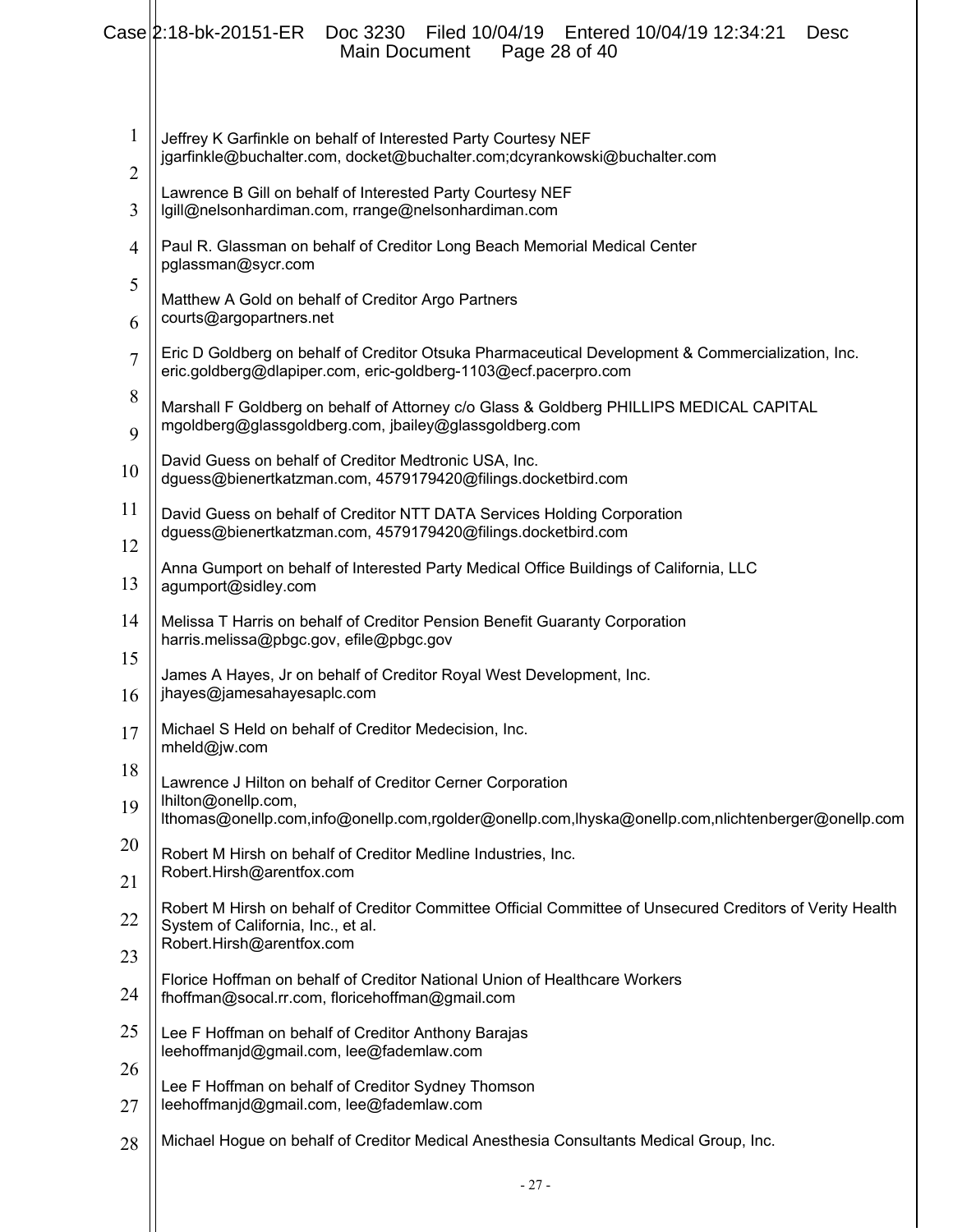# Case 2:18-bk-20151-ER Doc 3230 Filed 10/04/19 Entered 10/04/19 12:34:21 Desc Main Document Page 29 of 40

|                               | anı Dovununu<br>$1$ agu $20$ VI T                                                                                                         |
|-------------------------------|-------------------------------------------------------------------------------------------------------------------------------------------|
| $\mathbf{1}$                  | hoguem@gtlaw.com, fernandezc@gtlaw.com;SFOLitDock@gtlaw.com                                                                               |
| 2                             | Michael Hogue on behalf of Creditor Workday, Inc.<br>hoguem@gtlaw.com, fernandezc@gtlaw.com;SFOLitDock@gtlaw.com                          |
| 3<br>$\overline{\mathcal{A}}$ | Matthew B Holbrook on behalf of Interested Party Courtesy NEF<br>mholbrook@sheppardmullin.com, mmanns@sheppardmullin.com                  |
| 5                             | David I Horowitz on behalf of Creditor Conifer Health Solutions, LLC<br>david.horowitz@kirkland.com,                                      |
| 6                             | keith.catuara@kirkland.com;terry.ellis@kirkland.com;elsa.banuelos@kirkland.com;ivon.granados@kirkland.<br>com                             |
| 7                             | Brian D Huben on behalf of Creditor Southeast Medical Center, LLC and Slauson Associates of Huntington<br>Park, LLC                       |
| 8                             | hubenb@ballardspahr.com, carolod@ballardspahr.com                                                                                         |
| 9                             | Benjamin Ikuta on behalf of Creditor Bill Ma<br>bikuta@hml.law, aoremus@hml.law                                                           |
| 10                            | Lawrence A Jacobson on behalf of Creditor Michael Pacelli<br>laj@cohenandjacobson.com                                                     |
| 11                            | John Mark Jennings on behalf of Creditor GE HFS, LLC                                                                                      |
| 12                            | johnmark.jennings@kutakrock.com                                                                                                           |
| 13<br>14                      | Monique D Jewett-Brewster on behalf of Creditor Paragon Mechanical, Inc.<br>mjb@hopkinscarley.com, eamaro@hopkinscarley.com               |
| 15                            | Crystal Johnson on behalf of Debtor Verity Medical Foundation<br>M46380@ATT.COM                                                           |
| 16                            | Gregory R Jones on behalf of Interested Party County of Santa Clara<br>gjones@mwe.com, rnhunter@mwe.com                                   |
| 17<br>18                      | Lance N Jurich on behalf of Creditor ALLY BANK<br>ljurich@loeb.com, karnote@loeb.com;ladocket@loeb.com;ljurich@ecf.courtdrive.com         |
| 19                            | Jeff D Kahane on behalf of Creditor The Chubb Companies<br>jkahane@duanemorris.com, dmartinez@duanemorris.com                             |
| 20                            | Jeff D Kahane on behalf of Interested Party The Chubb Companies<br>jkahane@duanemorris.com, dmartinez@duanemorris.com                     |
| 21                            | Steven J Kahn on behalf of Debtor Verity Health System of California, Inc.                                                                |
| 22                            | skahn@pszyjw.com                                                                                                                          |
| 23<br>24                      | Steven J Kahn on behalf of Plaintiff ST. FRANCIS MEDICAL CENTER, a California nonprofit public benefit<br>corporation<br>skahn@pszyjw.com |
| 25                            | Steven J Kahn on behalf of Plaintiff ST. VINCENT MEDICAL CENTER, a California nonprofit public benefit                                    |
| 26                            | corporation<br>skahn@pszyjw.com                                                                                                           |
| 27                            | Steven J Kahn on behalf of Plaintiff VERITY HEALTH SYSTEM OF CALIFORNIA, INC., a California                                               |
| 28                            | nonprofit public benefit corporation<br>skahn@pszyjw.com                                                                                  |
|                               |                                                                                                                                           |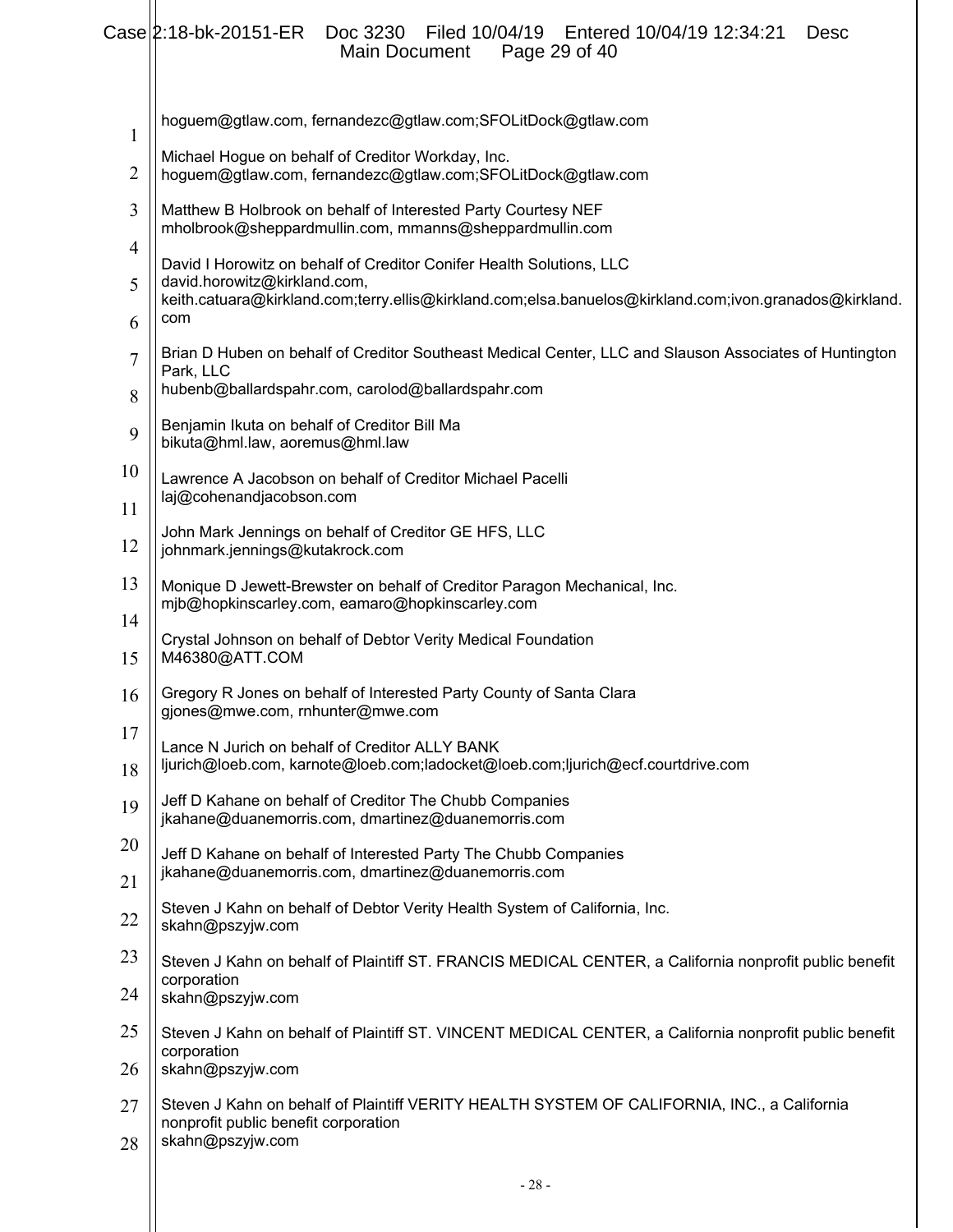|                | Case 2:18-bk-20151-ER<br>Filed 10/04/19    Entered 10/04/19    12:34:21<br>Doc 3230<br><b>Desc</b><br>Page 30 of 40<br>Main Document                    |
|----------------|---------------------------------------------------------------------------------------------------------------------------------------------------------|
| 1              |                                                                                                                                                         |
| 2              | Cameo M Kaisler on behalf of Creditor Pension Benefit Guaranty Corporation<br>salembier.cameo@pbgc.gov, efile@pbgc.gov                                  |
| 3              | Ivan L Kallick on behalf of Interested Party Ivan Kallick<br>ikallick@manatt.com, ihernandez@manatt.com                                                 |
| $\overline{4}$ | Ori Katz on behalf of Creditor Sunquest Information Systems, Inc.<br>okatz@sheppardmullin.com, cshulman@sheppardmullin.com;ezisholtz@sheppardmullin.com |
| 5<br>6         | Payam Khodadadi on behalf of Creditor Aetna Life Insurance Company<br>pkhodadadi@mcguirewoods.com, dkiker@mcguirewoods.com                              |
| $\overline{7}$ | Christian T Kim on behalf of Creditor Irene Rodriguez<br>ckim@dumas-law.com, ckim@ecf.inforuptcy.com                                                    |
| 8              | Jane Kim on behalf of Creditor County of San Mateo<br>jkim@kellerbenvenutti.com                                                                         |
| 9              |                                                                                                                                                         |
| 10             | Monica Y Kim on behalf of Health Care Ombudsman Jacob Nathan Rubin<br>myk@Inbrb.com, myk@ecf.inforuptcy.com                                             |
| 11             | Gary E Klausner on behalf of Interested Party Courtesy NEF<br>gek@Inbyb.com                                                                             |
| 12             |                                                                                                                                                         |
| 13             | Gary E Klausner on behalf of Interested Party Strategic Global Management, Inc.<br>gek@Inbyb.com                                                        |
| 14             | Nicholas A Koffroth on behalf of Debtor Verity Health System of California, Inc.<br>nick.koffroth@dentons.com, chris.omeara@dentons.com                 |
| 15<br>16       | Joseph A Kohanski on behalf of Creditor California Nurses Association<br>jkohanski@bushgottlieb.com, kprestegard@bushgottlieb.com                       |
| 17             | Joseph A Kohanski on behalf of Creditor United Nurses Associations of CA/Union of Health Care                                                           |
| 18             | Professionals<br>jkohanski@bushgottlieb.com, kprestegard@bushgottlieb.com                                                                               |
| 19             | Darryl S Laddin on behalf of Creditor c/o Darryl S. Laddin Sysco Los Angeles, Inc.<br>bkrfilings@agg.com                                                |
| 20             | Robert S Lampl on behalf of Creditor Surgical Information Systems, LLC                                                                                  |
| 21             | advocate45@aol.com, rlisarobinsonr@aol.com                                                                                                              |
| 22             | Robert S Lampl on behalf of Creditor c/o Darryl S. Laddin Sysco Los Angeles, Inc.<br>advocate45@aol.com, rlisarobinsonr@aol.com                         |
| 23             | Richard A Lapping on behalf of Creditor Retirement Plan for Hospital Employees                                                                          |
| 24             | richard@lappinglegal.com                                                                                                                                |
| 25             | Paul J Laurin on behalf of Creditor Roche Diagnostics Corporation<br>plaurin@btlaw.com, slmoore@btlaw.com;jboustani@btlaw.com                           |
| 26             | Nathaniel M Leeds on behalf of Creditor Christopher Steele                                                                                              |
| 27             | nathaniel@mitchelllawsf.com, sam@mitchelllawsf.com                                                                                                      |
| 28             | David E Lemke on behalf of Creditor ALLY BANK<br>david.lemke@wallerlaw.com,                                                                             |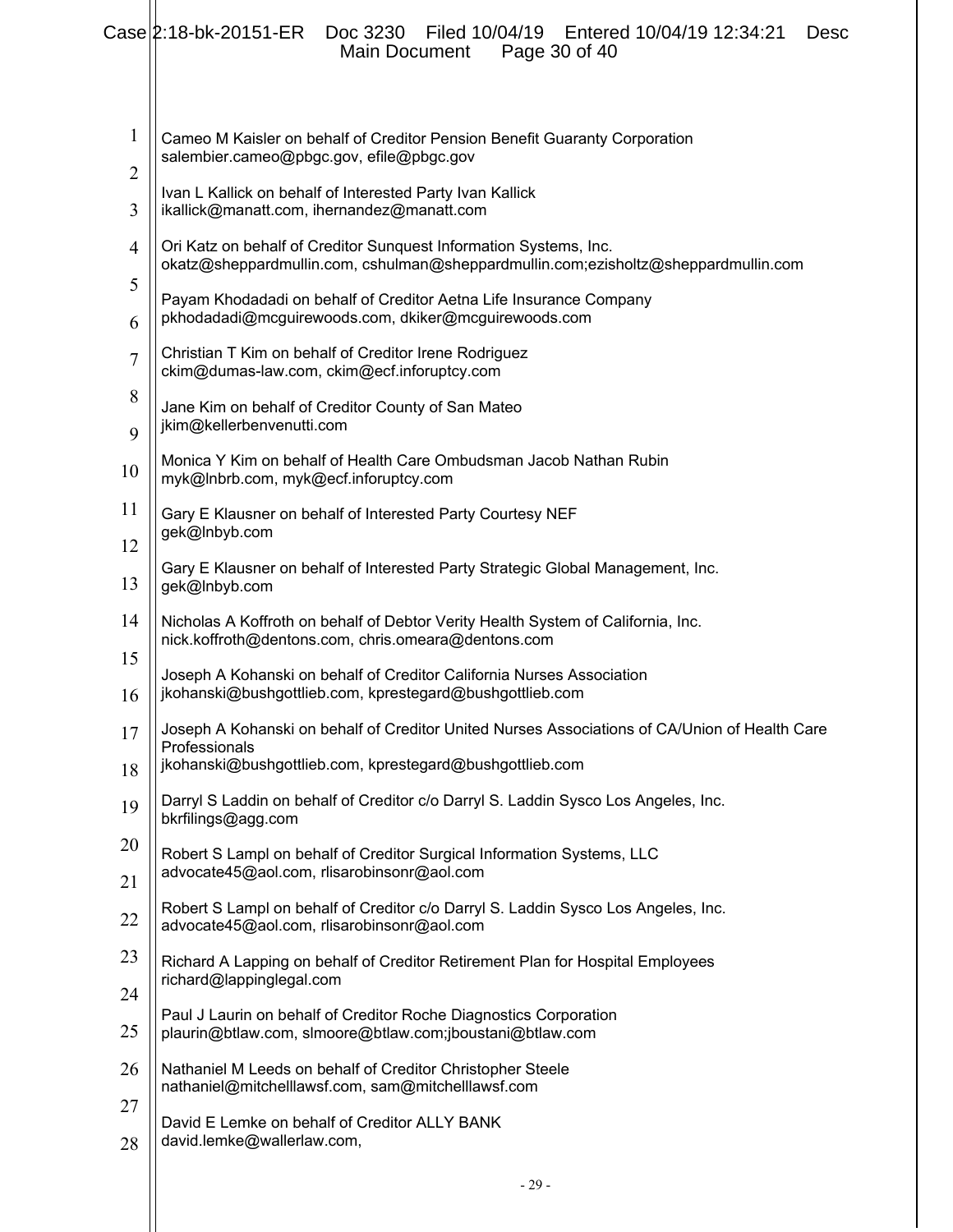# Case 2:18-bk-20151-ER Doc 3230 Filed 10/04/19 Entered 10/04/19 12:34:21 Desc Main Document Page 31 of 40

| $\mathbf{1}$        | chris.cronk@wallerlaw.com;Melissa.jones@wallerlaw.com;cathy.thomas@wallerlaw.com                                                                                                                                                                                                   |
|---------------------|------------------------------------------------------------------------------------------------------------------------------------------------------------------------------------------------------------------------------------------------------------------------------------|
| $\overline{2}$      | Elan S Levey on behalf of Creditor Centers for Medicare and Medicaid Services<br>elan.levey@usdoj.gov, louisa.lin@usdoj.gov                                                                                                                                                        |
| 3<br>$\overline{4}$ | Elan S Levey on behalf of Creditor Federal Communications Commission<br>elan.levey@usdoj.gov, louisa.lin@usdoj.gov                                                                                                                                                                 |
| 5                   | Elan S Levey on behalf of Creditor Pension Benefit Guaranty Corporation<br>elan.levey@usdoj.gov, louisa.lin@usdoj.gov                                                                                                                                                              |
| 6                   | Elan S Levey on behalf of Creditor United States Department of Health and Human Services<br>elan.levey@usdoj.gov, louisa.lin@usdoj.gov                                                                                                                                             |
| 7<br>8              | Elan S Levey on behalf of Creditor United States of America, on behalf of the Federal Communications<br>Commission<br>elan.levey@usdoj.gov, louisa.lin@usdoj.gov                                                                                                                   |
| 9<br>10             | Tracy L Mainguy on behalf of Creditor Stationary Engineers Local 39<br>bankruptcycourtnotices@unioncounsel.net, tmainguy@unioncounsel.net                                                                                                                                          |
| 11                  | Tracy L Mainguy on behalf of Creditor Stationary Engineers Local 39 Health and Welfare Trust Fund<br>bankruptcycourtnotices@unioncounsel.net, tmainguy@unioncounsel.net                                                                                                            |
| 12<br>13            | Tracy L Mainguy on behalf of Creditor Stationary Engineers Local 39 Pension Trust Fund<br>bankruptcycourtnotices@unioncounsel.net, tmainguy@unioncounsel.net                                                                                                                       |
| 14<br>15            | Samuel R Maizel on behalf of Debtor De Paul Ventures - San Jose Dialysis, LLC<br>samuel.maizel@dentons.com,<br>alicia.aguilar@dentons.com;docket.general.lit.LOS@dentons.com;tania.moyron@dentons.com;kathryn.how<br>ard@dentons.com;joan.mack@dentons.com;derry.kalve@dentons.com |
| 16<br>17            | Samuel R Maizel on behalf of Debtor De Paul Ventures, LLC<br>samuel.maizel@dentons.com,<br>alicia.aguilar@dentons.com;docket.general.lit.LOS@dentons.com;tania.moyron@dentons.com;kathryn.how<br>ard@dentons.com;joan.mack@dentons.com;derry.kalve@dentons.com                     |
| 18<br>19            | Samuel R Maizel on behalf of Debtor O'Connor Hospital Foundation<br>samuel.maizel@dentons.com,                                                                                                                                                                                     |
| 20                  | alicia.aguilar@dentons.com;docket.general.lit.LOS@dentons.com;tania.moyron@dentons.com;kathryn.how<br>ard@dentons.com;joan.mack@dentons.com;derry.kalve@dentons.com                                                                                                                |
| 21                  | Samuel R Maizel on behalf of Debtor St. Francis Medical Center of Lynwood Foundation<br>samuel.maizel@dentons.com,<br>alicia.aguilar@dentons.com;docket.general.lit.LOS@dentons.com;tania.moyron@dentons.com;kathryn.how                                                           |
| 22                  | ard@dentons.com;joan.mack@dentons.com;derry.kalve@dentons.com                                                                                                                                                                                                                      |
| 23<br>24            | Samuel R Maizel on behalf of Debtor St. Vincent Foundation<br>samuel.maizel@dentons.com,<br>alicia.aguilar@dentons.com;docket.general.lit.LOS@dentons.com;tania.moyron@dentons.com;kathryn.how                                                                                     |
| 25                  | ard@dentons.com;joan.mack@dentons.com;derry.kalve@dentons.com                                                                                                                                                                                                                      |
| 26                  | Samuel R Maizel on behalf of Debtor Verity Business Services<br>samuel.maizel@dentons.com,<br>alicia.aguilar@dentons.com;docket.general.lit.LOS@dentons.com;tania.moyron@dentons.com;kathryn.how                                                                                   |
| 27                  | ard@dentons.com;joan.mack@dentons.com;derry.kalve@dentons.com                                                                                                                                                                                                                      |
| 28                  | Samuel R Maizel on behalf of Debtor Verity Health System of California, Inc.                                                                                                                                                                                                       |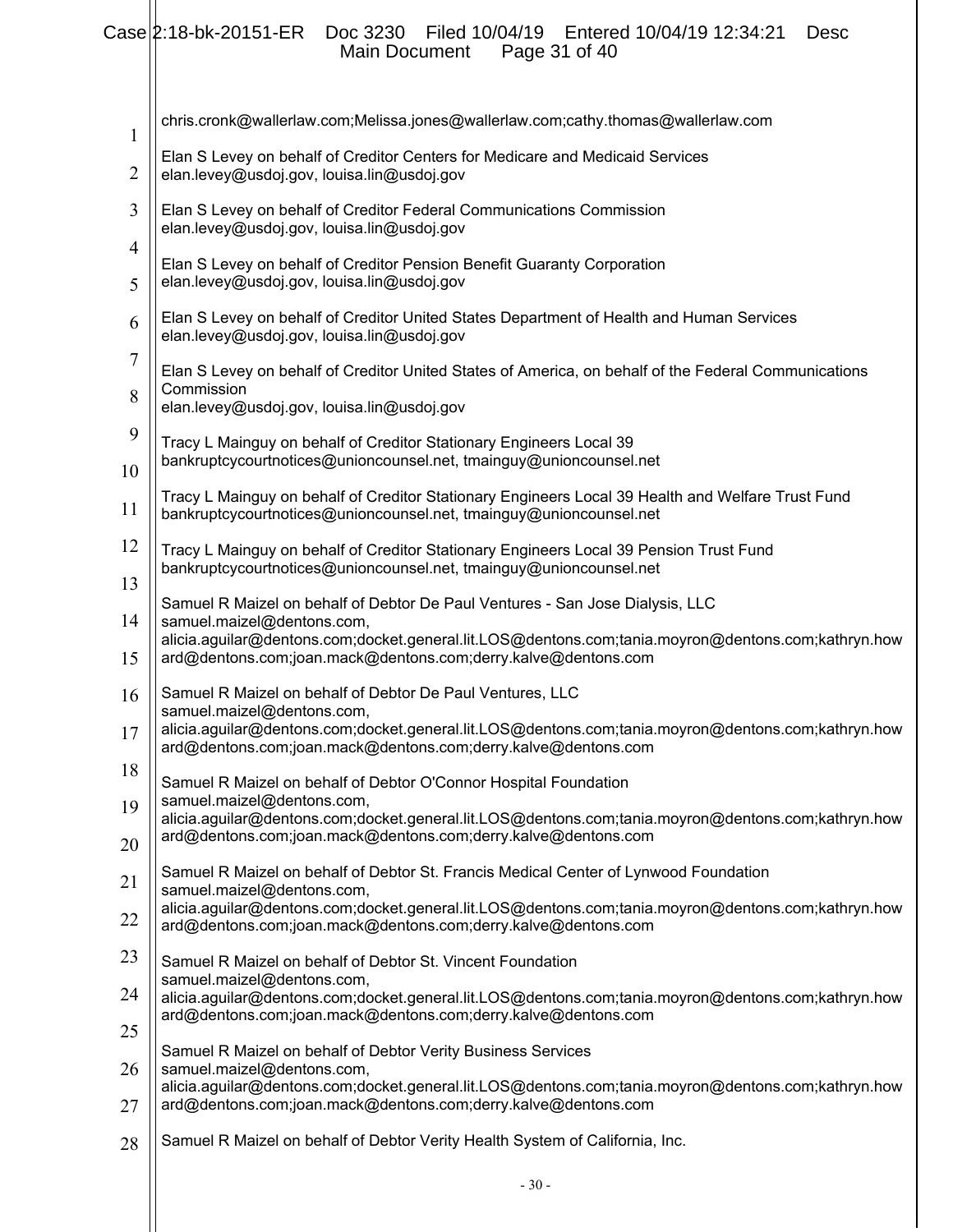|                | Case 2:18-bk-20151-ER<br>Doc 3230 Filed 10/04/19 Entered 10/04/19 12:34:21<br><b>Desc</b><br>Page 32 of 40<br>Main Document                                                                       |
|----------------|---------------------------------------------------------------------------------------------------------------------------------------------------------------------------------------------------|
| 1              | samuel.maizel@dentons.com,<br>alicia.aguilar@dentons.com;docket.general.lit.LOS@dentons.com;tania.moyron@dentons.com;kathryn.how<br>ard@dentons.com;joan.mack@dentons.com;derry.kalve@dentons.com |
| $\overline{2}$ | Samuel R Maizel on behalf of Debtor Verity Holdings, LLC                                                                                                                                          |
| 3              | samuel.maizel@dentons.com,<br>alicia.aguilar@dentons.com;docket.general.lit.LOS@dentons.com;tania.moyron@dentons.com;kathryn.how                                                                  |
| 4              | ard@dentons.com;joan.mack@dentons.com;derry.kalve@dentons.com                                                                                                                                     |
| 5              | Samuel R Maizel on behalf of Debtor Verity Medical Foundation<br>samuel.maizel@dentons.com,                                                                                                       |
| 6              | alicia.aguilar@dentons.com;docket.general.lit.LOS@dentons.com;tania.moyron@dentons.com;kathryn.how<br>ard@dentons.com;joan.mack@dentons.com;derry.kalve@dentons.com                               |
| 7              | Samuel R Maizel on behalf of Plaintiff Verity Health System of California, Inc.                                                                                                                   |
| 8<br>9         | samuel.maizel@dentons.com,<br>alicia.aguilar@dentons.com;docket.general.lit.LOS@dentons.com;tania.moyron@dentons.com;kathryn.how<br>ard@dentons.com;joan.mack@dentons.com;derry.kalve@dentons.com |
| 10             | Alvin Mar on behalf of U.S. Trustee United States Trustee (LA)<br>alvin.mar@usdoj.gov                                                                                                             |
| 11             | Craig G Margulies on behalf of Creditor Hooper Healthcare Consulting LLC                                                                                                                          |
| 12             | Craig@MarguliesFaithlaw.com,<br>Victoria@MarguliesFaithlaw.com;David@MarguliesFaithLaw.com;Helen@MarguliesFaithlaw.com;Dana@m<br>arguliesfaithlaw.com                                             |
| 13             | Craig G Margulies on behalf of Interested Party Courtesy NEF                                                                                                                                      |
| 14<br>15       | Craig@MarguliesFaithlaw.com,<br>Victoria@MarguliesFaithlaw.com;David@MarguliesFaithLaw.com;Helen@MarguliesFaithlaw.com;Dana@m<br>arguliesfaithlaw.com                                             |
| 16             | Hutchison B Meltzer on behalf of Interested Party Attorney General For The State Of Ca<br>hutchison.meltzer@doj.ca.gov, Alicia.Berry@doj.ca.gov                                                   |
| 17             | Christopher Minier on behalf of Creditor Belfor USA Group, Inc.                                                                                                                                   |
| 18             | becky@ringstadlaw.com, arlene@ringstadlaw.com                                                                                                                                                     |
| 19             | John A Moe, II on behalf of Attorney Dentons US LLP<br>john.moe@dentons.com, glenda.spratt@dentons.com,derry.kalve@dentons.com,andy.jinnah@dentons.com                                            |
| 20             | John A Moe, II on behalf of Debtor O'Connor Hospital                                                                                                                                              |
| 21             | john.moe@dentons.com, glenda.spratt@dentons.com,derry.kalve@dentons.com,andy.jinnah@dentons.com                                                                                                   |
| 22             | John A Moe, II on behalf of Debtor O'Connor Hospital Foundation<br>john.moe@dentons.com, glenda.spratt@dentons.com,derry.kalve@dentons.com,andy.jinnah@dentons.com                                |
| 23             | John A Moe, II on behalf of Debtor Seton Medical Center                                                                                                                                           |
| 24             | john.moe@dentons.com, glenda.spratt@dentons.com,derry.kalve@dentons.com,andy.jinnah@dentons.com                                                                                                   |
| 25             | John A Moe, II on behalf of Debtor St. Francis Medical Center<br>john.moe@dentons.com, glenda.spratt@dentons.com,derry.kalve@dentons.com,andy.jinnah@dentons.com                                  |
| 26             | John A Moe, II on behalf of Debtor St. Francis Medical Center of Lynwood Foundation<br>john.moe@dentons.com, glenda.spratt@dentons.com,derry.kalve@dentons.com,andy.jinnah@dentons.com            |
| 27             | John A Moe, II on behalf of Debtor St. Louise Regional Hospital                                                                                                                                   |
| 28             | john.moe@dentons.com, glenda.spratt@dentons.com,derry.kalve@dentons.com,andy.jinnah@dentons.com                                                                                                   |
|                | $-31-$                                                                                                                                                                                            |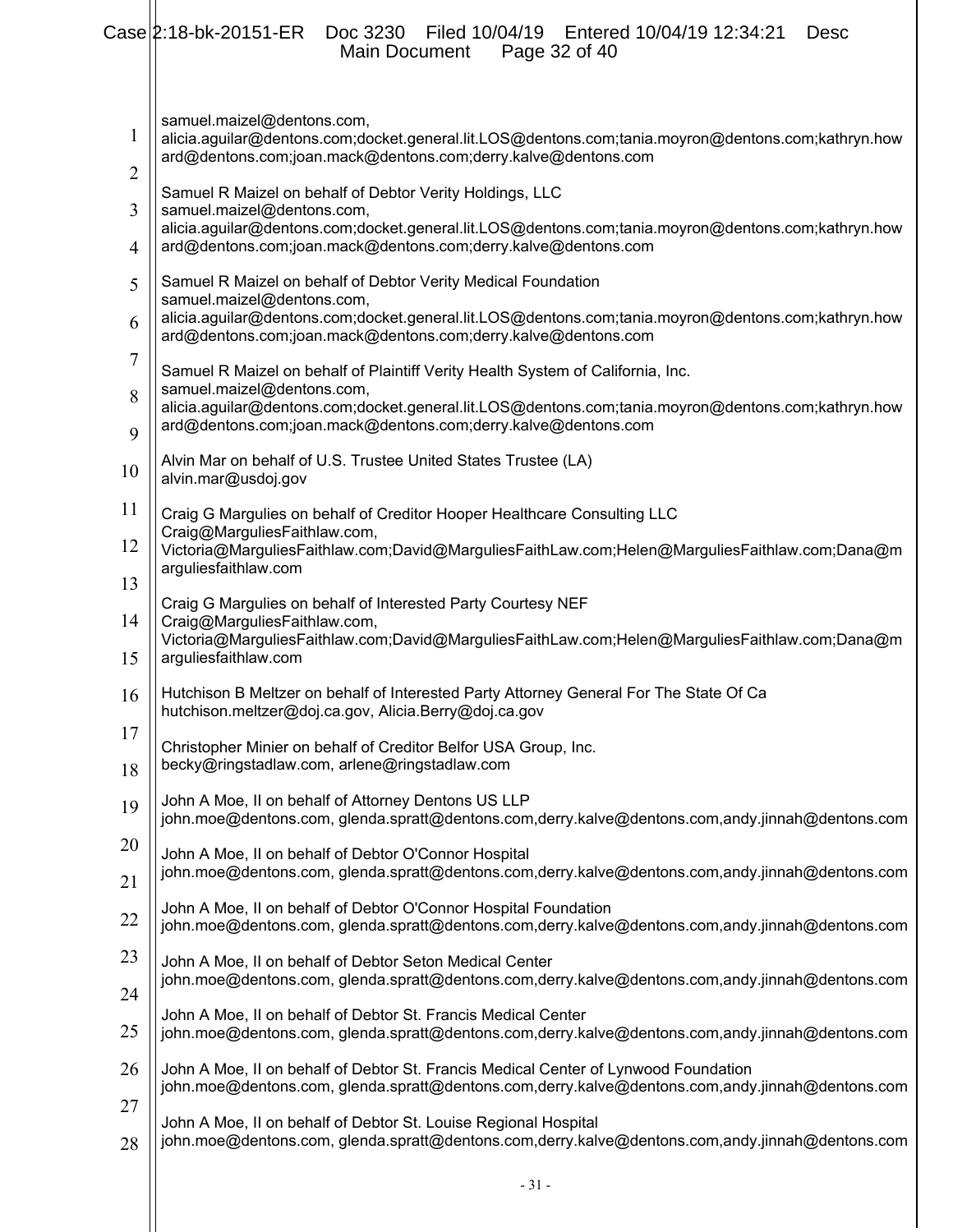|                     | Case 2:18-bk-20151-ER<br>Doc 3230 Filed 10/04/19 Entered 10/04/19 12:34:21<br><b>Desc</b><br>Page 33 of 40<br>Main Document                                                     |
|---------------------|---------------------------------------------------------------------------------------------------------------------------------------------------------------------------------|
| 1<br>$\overline{2}$ | John A Moe, II on behalf of Debtor St. Vincent Dialysis Center, Inc.<br>john.moe@dentons.com, glenda.spratt@dentons.com,derry.kalve@dentons.com,andy.jinnah@dentons.com         |
| 3                   | John A Moe, II on behalf of Debtor St. Vincent Foundation<br>john.moe@dentons.com, glenda.spratt@dentons.com,derry.kalve@dentons.com,andy.jinnah@dentons.com                    |
| $\overline{4}$      | John A Moe, II on behalf of Debtor Verity Health System of California, Inc.<br>john.moe@dentons.com, glenda.spratt@dentons.com,derry.kalve@dentons.com,andy.jinnah@dentons.com  |
| 5<br>6              | John A Moe, II on behalf of Debtor Verity Medical Foundation<br>john.moe@dentons.com, glenda.spratt@dentons.com,derry.kalve@dentons.com,andy.jinnah@dentons.com                 |
| 7                   | John A Moe, II on behalf of Defendant St. Francis Medical Center<br>john.moe@dentons.com, glenda.spratt@dentons.com,derry.kalve@dentons.com,andy.jinnah@dentons.com             |
| 8<br>9              | John A Moe, II on behalf of Defendant Verity Health System of California Inc<br>john.moe@dentons.com, glenda.spratt@dentons.com,derry.kalve@dentons.com,andy.jinnah@dentons.com |
| 10                  | Susan I Montgomery on behalf of Creditor AppleCare Medical Group<br>susan@simontgomerylaw.com,                                                                                  |
| 11                  | assistant@simontgomerylaw.com;simontgomerylawecf.com@gmail.com;montgomerysr71631@notify.bestc<br>ase.com                                                                        |
| 12<br>13            | Susan I Montgomery on behalf of Creditor AppleCare Medical Group St. Francis, Inc.<br>susan@simontgomerylaw.com,                                                                |
| 14                  | assistant@simontgomerylaw.com;simontgomerylawecf.com@gmail.com;montgomerysr71631@notify.bestc<br>ase.com                                                                        |
| 15                  | Susan I Montgomery on behalf of Interested Party All Care Medical Group, Inc.<br>susan@simontgomerylaw.com,                                                                     |
| 16                  | assistant@simontgomerylaw.com;simontgomerylawecf.com@gmail.com;montgomerysr71631@notify.bestc<br>ase.com                                                                        |
| 17                  | Monserrat Morales on behalf of Interested Party Courtesy NEF<br>Monsi@MarguliesFaithLaw.com,                                                                                    |
| 18                  | Victoria@MarguliesFaithLaw.com;David@MarguliesFaithLaw.com;Helen@marguliesfaithlaw.com;Dana@m<br>arguliesfaithlaw.com                                                           |
| 19<br>20            | Kevin H Morse on behalf of Creditor Alcon Vision, LLC<br>kevin.morse@saul.com, rmarcus@AttorneyMM.com;sean.williams@saul.com                                                    |
| 21                  | Kevin H Morse on behalf of Creditor Shared Imaging, LLC<br>kevin.morse@saul.com, rmarcus@AttorneyMM.com;sean.williams@saul.com                                                  |
| 22                  | Kevin H Morse on behalf of Interested Party Courtesy NEF<br>kevin.morse@saul.com, rmarcus@AttorneyMM.com;sean.williams@saul.com                                                 |
| 23                  | Marianne S Mortimer on behalf of Creditor Premier, Inc.                                                                                                                         |
| 24                  | mmortimer@sycr.com, tingman@sycr.com                                                                                                                                            |
| 25<br>26            | Tania M Moyron on behalf of Debtor De Paul Ventures - San Jose Dialysis, LLC<br>tania.moyron@dentons.com, chris.omeara@dentons.com;nick.koffroth@dentons.com                    |
| 27                  | Tania M Moyron on behalf of Debtor De Paul Ventures, LLC<br>tania.moyron@dentons.com, chris.omeara@dentons.com;nick.koffroth@dentons.com                                        |
| 28                  | Tania M Moyron on behalf of Debtor O'Connor Hospital                                                                                                                            |
|                     | $-32-$                                                                                                                                                                          |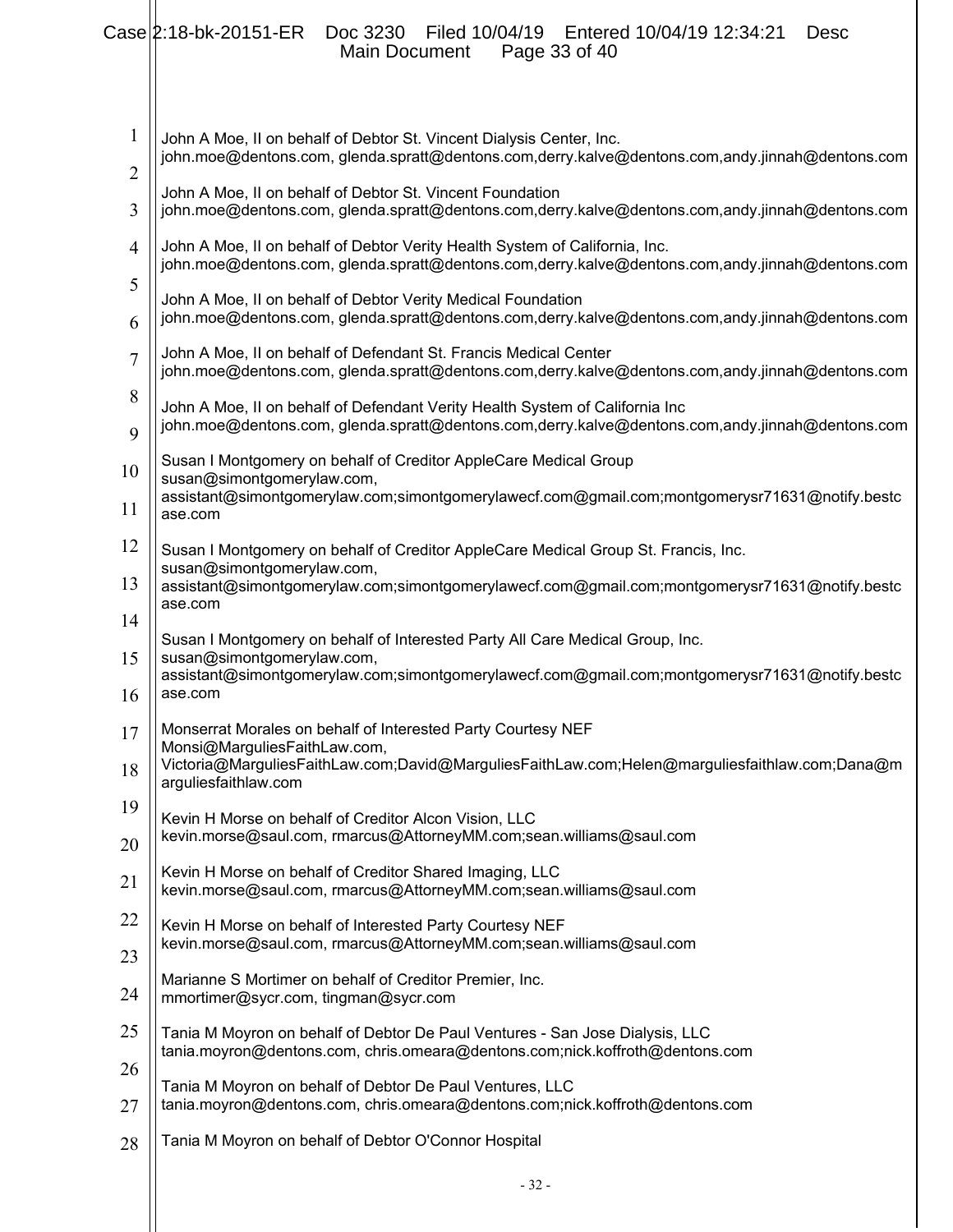#### Case 2:18-bk-20151-ER Doc 3230 Filed 10/04/19 Entered 10/04/19 12:34:21 Desc Main Document Page 34 of 40

| $\mathbf{1}$ | tania.moyron@dentons.com, chris.omeara@dentons.com;nick.koffroth@dentons.com                                                                                        |
|--------------|---------------------------------------------------------------------------------------------------------------------------------------------------------------------|
| 2            | Tania M Moyron on behalf of Debtor O'Connor Hospital Foundation<br>tania.moyron@dentons.com, chris.omeara@dentons.com;nick.koffroth@dentons.com                     |
| 3            | Tania M Moyron on behalf of Debtor Saint Louise Regional Hospital Foundation<br>tania.moyron@dentons.com, chris.omeara@dentons.com;nick.koffroth@dentons.com        |
| 4<br>5       | Tania M Moyron on behalf of Debtor Seton Medical Center<br>tania.moyron@dentons.com, chris.omeara@dentons.com;nick.koffroth@dentons.com                             |
| 6            | Tania M Moyron on behalf of Debtor Seton Medical Center Foundation<br>tania.moyron@dentons.com, chris.omeara@dentons.com;nick.koffroth@dentons.com                  |
| 7<br>8       | Tania M Moyron on behalf of Debtor St. Francis Medical Center<br>tania.moyron@dentons.com, chris.omeara@dentons.com;nick.koffroth@dentons.com                       |
| 9            | Tania M Moyron on behalf of Debtor St. Francis Medical Center of Lynwood Foundation<br>tania.moyron@dentons.com, chris.omeara@dentons.com;nick.koffroth@dentons.com |
| 10           | Tania M Moyron on behalf of Debtor St. Louise Regional Hospital<br>tania.moyron@dentons.com, chris.omeara@dentons.com;nick.koffroth@dentons.com                     |
| 11<br>12     | Tania M Moyron on behalf of Debtor St. Vincent Dialysis Center, Inc.<br>tania.moyron@dentons.com, chris.omeara@dentons.com;nick.koffroth@dentons.com                |
| 13<br>14     | Tania M Moyron on behalf of Debtor St. Vincent Foundation<br>tania.moyron@dentons.com, chris.omeara@dentons.com;nick.koffroth@dentons.com                           |
| 15           | Tania M Moyron on behalf of Debtor St. Vincent Medical Center<br>tania.moyron@dentons.com, chris.omeara@dentons.com;nick.koffroth@dentons.com                       |
| 16           | Tania M Moyron on behalf of Debtor Verity Business Services<br>tania.moyron@dentons.com, chris.omeara@dentons.com;nick.koffroth@dentons.com                         |
| 17<br>18     | Tania M Moyron on behalf of Debtor Verity Health System of California, Inc.<br>tania.moyron@dentons.com, chris.omeara@dentons.com;nick.koffroth@dentons.com         |
| 19           | Tania M Moyron on behalf of Debtor Verity Holdings, LLC<br>tania.moyron@dentons.com, chris.omeara@dentons.com;nick.koffroth@dentons.com                             |
| 20<br>21     | Tania M Moyron on behalf of Debtor Verity Medical Foundation<br>tania.moyron@dentons.com, chris.omeara@dentons.com;nick.koffroth@dentons.com                        |
| 22           | Tania M Moyron on behalf of Defendant St. Francis Medical Center<br>tania.moyron@dentons.com, chris.omeara@dentons.com;nick.koffroth@dentons.com                    |
| 23           | Tania M Moyron on behalf of Defendant Verity Health System of California Inc<br>tania.moyron@dentons.com, chris.omeara@dentons.com;nick.koffroth@dentons.com        |
| 24<br>25     | Tania M Moyron on behalf of Plaintiff Verity Health System of California, Inc.<br>tania.moyron@dentons.com, chris.omeara@dentons.com;nick.koffroth@dentons.com      |
| 26           | Alan I Nahmias on behalf of Creditor Experian Health fka Passport Health Communications Inc<br>anahmias@mbnlawyers.com, jdale@mbnlawyers.com                        |
| 27           | Alan I Nahmias on behalf of Creditor Experian Health, Inc<br>anahmias@mbnlawyers.com, jdale@mbnlawyers.com                                                          |
| 28           |                                                                                                                                                                     |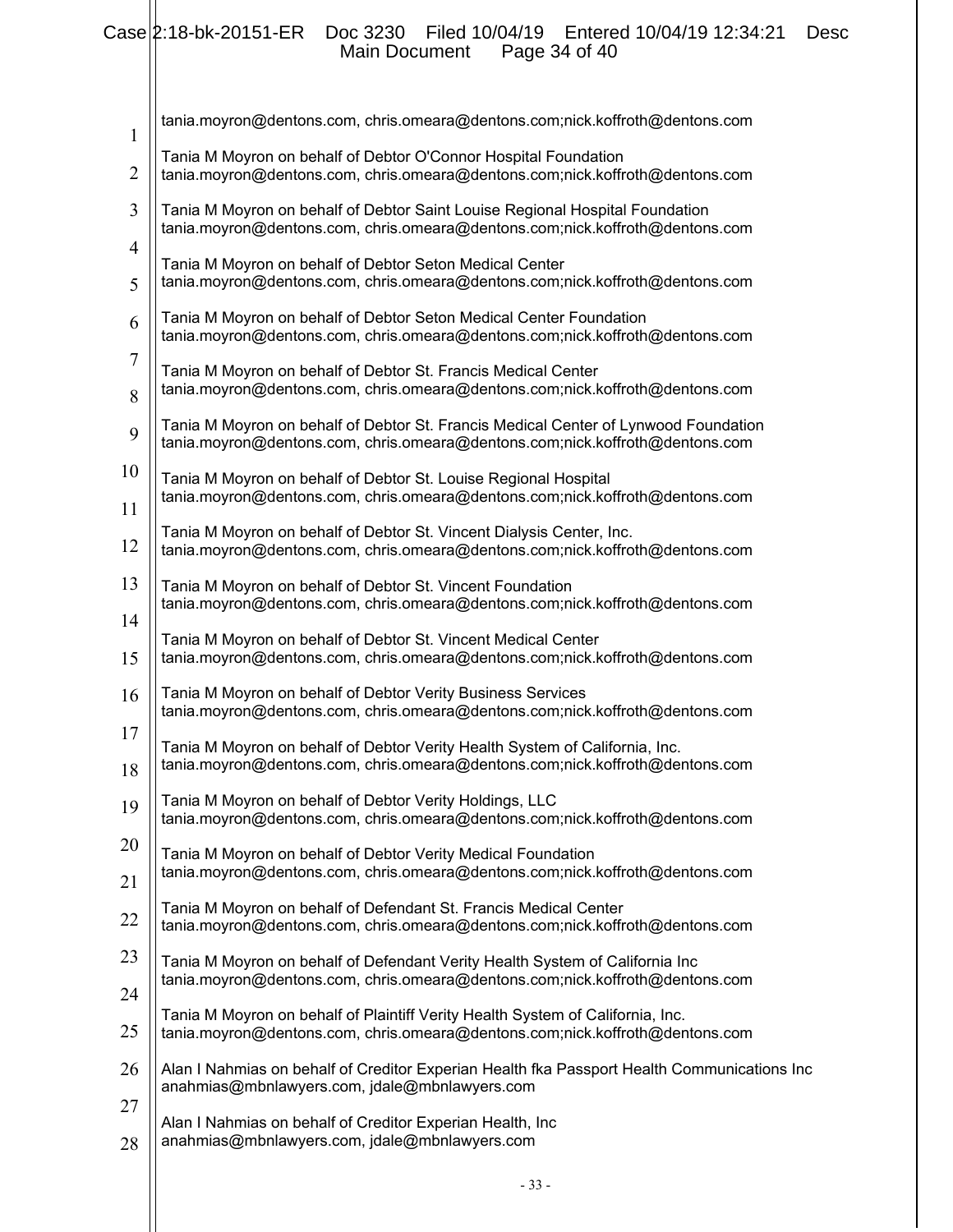|                                | Case 2:18-bk-20151-ER    Doc 3230<br>Filed 10/04/19   Entered 10/04/19   12:34:21<br><b>Desc</b><br>Page 35 of 40<br><b>Main Document</b>                               |
|--------------------------------|-------------------------------------------------------------------------------------------------------------------------------------------------------------------------|
| $\mathbf{1}$<br>$\overline{2}$ | Alan I Nahmias on behalf of Interested Party Courtesy NEF<br>anahmias@mbnlawyers.com, jdale@mbnlawyers.com                                                              |
| 3                              | Alan I Nahmias on behalf of Interested Party Alan I Nahmias<br>anahmias@mbnlawyers.com, jdale@mbnlawyers.com                                                            |
| $\overline{4}$                 | Jennifer L Nassiri on behalf of Creditor Old Republic Insurance Company, et al<br>jennifernassiri@quinnemanuel.com                                                      |
| 5                              | Charles E Nelson on behalf of Interested Party Wells Fargo Bank, National Association, as indenture trustee<br>nelsonc@ballardspahr.com, wassweilerw@ballardspahr.com   |
| 6                              |                                                                                                                                                                         |
| $\overline{7}$                 | Sheila Gropper Nelson on behalf of Creditor Golden GatePerfusion Inc<br>shedoesbklaw@aol.com                                                                            |
| 8                              | Mark A Neubauer on behalf of Creditor Angeles IPA A Medical Corporation<br>mneubauer@carltonfields.com,                                                                 |
| 9<br>10                        | mlrodriguez@carltonfields.com;smcloughlin@carltonfields.com;schau@carltonfields.com;NDunn@carltonfiel<br>ds.com;ecfla@carltonfields.com                                 |
| 11                             | Mark A Neubauer on behalf of Creditor St. Vincent IPA Medical Corporation<br>mneubauer@carltonfields.com,                                                               |
| 12                             | mlrodriguez@carltonfields.com;smcloughlin@carltonfields.com;schau@carltonfields.com;NDunn@carltonfiel<br>ds.com;ecfla@carltonfields.com                                 |
| 13                             | Mark A Neubauer on behalf of Interested Party Courtesy NEF                                                                                                              |
| 14                             | mneubauer@carltonfields.com,<br>mlrodriguez@carltonfields.com;smcloughlin@carltonfields.com;schau@carltonfields.com;NDunn@carltonfiel<br>ds.com;ecfla@carltonfields.com |
| 15<br>16                       | Nancy Newman on behalf of Creditor SmithGroup, Inc.<br>nnewman@hansonbridgett.com, ajackson@hansonbridgett.com;calendarclerk@hansonbridgett.com                         |
| 17                             | Bryan L Ngo on behalf of Interested Party All Care Medical Group, Inc<br>bngo@fortislaw.com,                                                                            |
| 18                             | BNgo@bluecapitallaw.com;SPicariello@fortislaw.com;JNguyen@fortislaw.com;JNguyen@bluecapitallaw.co<br>m                                                                  |
| 19                             | Bryan L Ngo on behalf of Interested Party All Care Medical Group, Inc.                                                                                                  |
| 20                             | bngo@fortislaw.com,<br>BNgo@bluecapitallaw.com;SPicariello@fortislaw.com;JNguyen@fortislaw.com;JNguyen@bluecapitallaw.co                                                |
| 21                             | m                                                                                                                                                                       |
| 22                             | Abigail V O'Brient on behalf of Creditor UMB Bank, N.A., as master indenture trustee and Wells Fargo Bank,<br>National Association, as indenture trustee                |
| 23                             | avobrient@mintz.com,<br>docketing@mintz.com;DEHashimoto@mintz.com;nleali@mintz.com;ABLevin@mintz.com;GJLeon@mintz.c<br>om                                               |
| 24                             |                                                                                                                                                                         |
| 25                             | Abigail V O'Brient on behalf of Defendant UMB Bank, National Association<br>avobrient@mintz.com,                                                                        |
| 26                             | docketing@mintz.com;DEHashimoto@mintz.com;nleali@mintz.com;ABLevin@mintz.com;GJLeon@mintz.c<br>om                                                                       |
| 27                             | Abigail V O'Brient on behalf of Interested Party Courtesy NEF                                                                                                           |
| 28                             | avobrient@mintz.com,<br>docketing@mintz.com;DEHashimoto@mintz.com;nleali@mintz.com;ABLevin@mintz.com;GJLeon@mintz.c                                                     |
|                                | $-34-$                                                                                                                                                                  |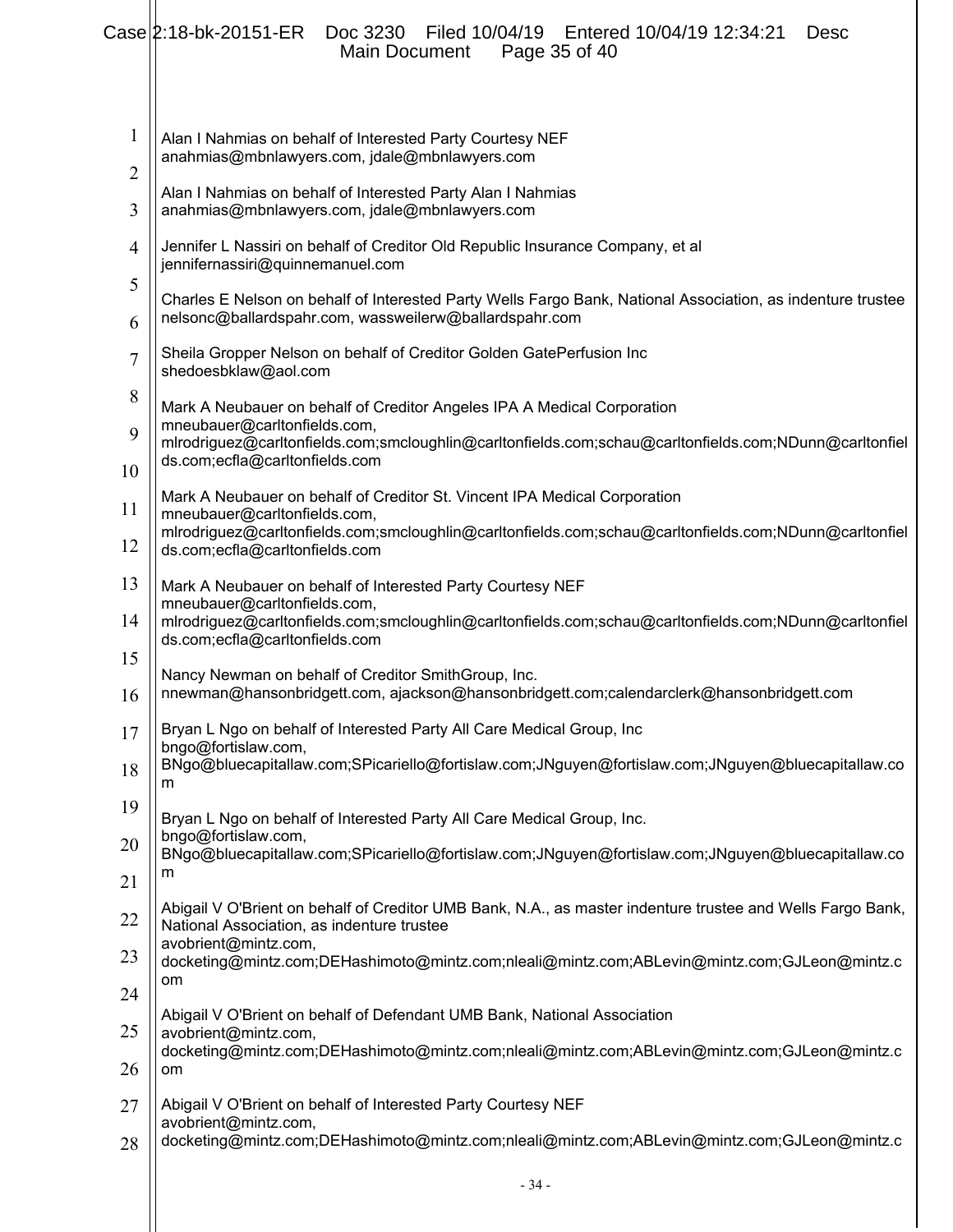# Case 2:18-bk-20151-ER Doc 3230 Filed 10/04/19 Entered 10/04/19 12:34:21 Desc Main Document Page 36 of 40

| $\mathbf{1}$     | om                                                                                                                                                                                                                     |
|------------------|------------------------------------------------------------------------------------------------------------------------------------------------------------------------------------------------------------------------|
| $\overline{2}$   | John R OKeefe, Jr on behalf of Creditor The Huntington National Bank<br>jokeefe@metzlewis.com, slohr@metzlewis.com                                                                                                     |
| 3<br>4           | Scott H Olson on behalf of Creditor NFS Leasing Inc<br>solson@vedderprice.com, jcano@vedderprice.com,jparker@vedderprice.com;scott-olson-<br>2161@ecf.pacerpro.com,ecfsfdocket@vedderprice.com                         |
| 5<br>6           | Giovanni Orantes on behalf of Creditor Seoul Medical Group Inc<br>go@gobklaw.com, gorantes@orantes-<br>law.com,cmh@gobklaw.com,gobklaw@gmail.com,go@ecf.inforuptcy.com;orantesgr89122@notify.bestcase.<br>com          |
| $\tau$<br>8<br>9 | Giovanni Orantes on behalf of Other Professional Orantes Law Firm, P.C.<br>go@gobklaw.com, gorantes@orantes-<br>law.com,cmh@gobklaw.com,gobklaw@gmail.com,go@ecf.inforuptcy.com;orantesgr89122@notify.bestcase.<br>com |
| 10               | Keith C Owens on behalf of Creditor Messiahic Inc., a California corporation d/b/a PayJunction<br>kowens@venable.com, khoang@venable.com                                                                               |
| 11<br>12         | R Gibson Pagter, Jr. on behalf of Creditor Princess & Kehau Naope<br>gibson@ppilawyers.com, ecf@ppilawyers.com;pagterrr51779@notify.bestcase.com                                                                       |
| 13               | Paul J Pascuzzi on behalf of Creditor Toyon Associates, Inc.<br>ppascuzzi@ffwplaw.com, Inlasley@ffwplaw.com                                                                                                            |
| 14<br>15         | Lisa M Peters on behalf of Creditor GE HFS, LLC<br>lisa.peters@kutakrock.com, marybeth.brukner@kutakrock.com                                                                                                           |
| 16               | Christopher J Petersen on behalf of Creditor Infor (US), Inc.<br>cipetersen@blankrome.com, gsolis@blankrome.com                                                                                                        |
| 17               | Mark D Plevin on behalf of Interested Party Courtesy NEF<br>mplevin@crowell.com, cromo@crowell.com                                                                                                                     |
| 18<br>19         | David M Poitras on behalf of Interested Party Courtesy NEF<br>dpoitras@wedgewood-inc.com, dpoitras@jmbm.com;dmarcus@wedgewood-<br>inc.com;aguisinger@wedgewood-inc.com                                                 |
| 20<br>21         | Steven G. Polard on behalf of Creditor Schwalb Consulting, Inc.<br>spolard@ch-law.com, Melissa.tamura@rmkb.com                                                                                                         |
| 22               | David M Powlen on behalf of Creditor Roche Diagnostics Corporation<br>david.powlen@btlaw.com, pgroff@btlaw.com                                                                                                         |
| 23               | Christopher E Prince on behalf of Creditor Kaiser Foundation Hospitals<br>cprince@lesnickprince.com,                                                                                                                   |
| 24<br>25         | jmack@lesnickprince.com;erivas@lesnickprince.com;cprince@ecf.courtdrive.com                                                                                                                                            |
| 26               | Lori L Purkey on behalf of Creditor Stryker Corporation<br>bareham@purkeyandassociates.com                                                                                                                             |
| 27               | William M Rathbone on behalf of Interested Party Cigna Healthcare of California, Inc., and Llife Insurance<br>Company of North America                                                                                 |
| 28               | wrathbone@grsm.com, jmydlandevans@grsm.com;sdurazo@grsm.com                                                                                                                                                            |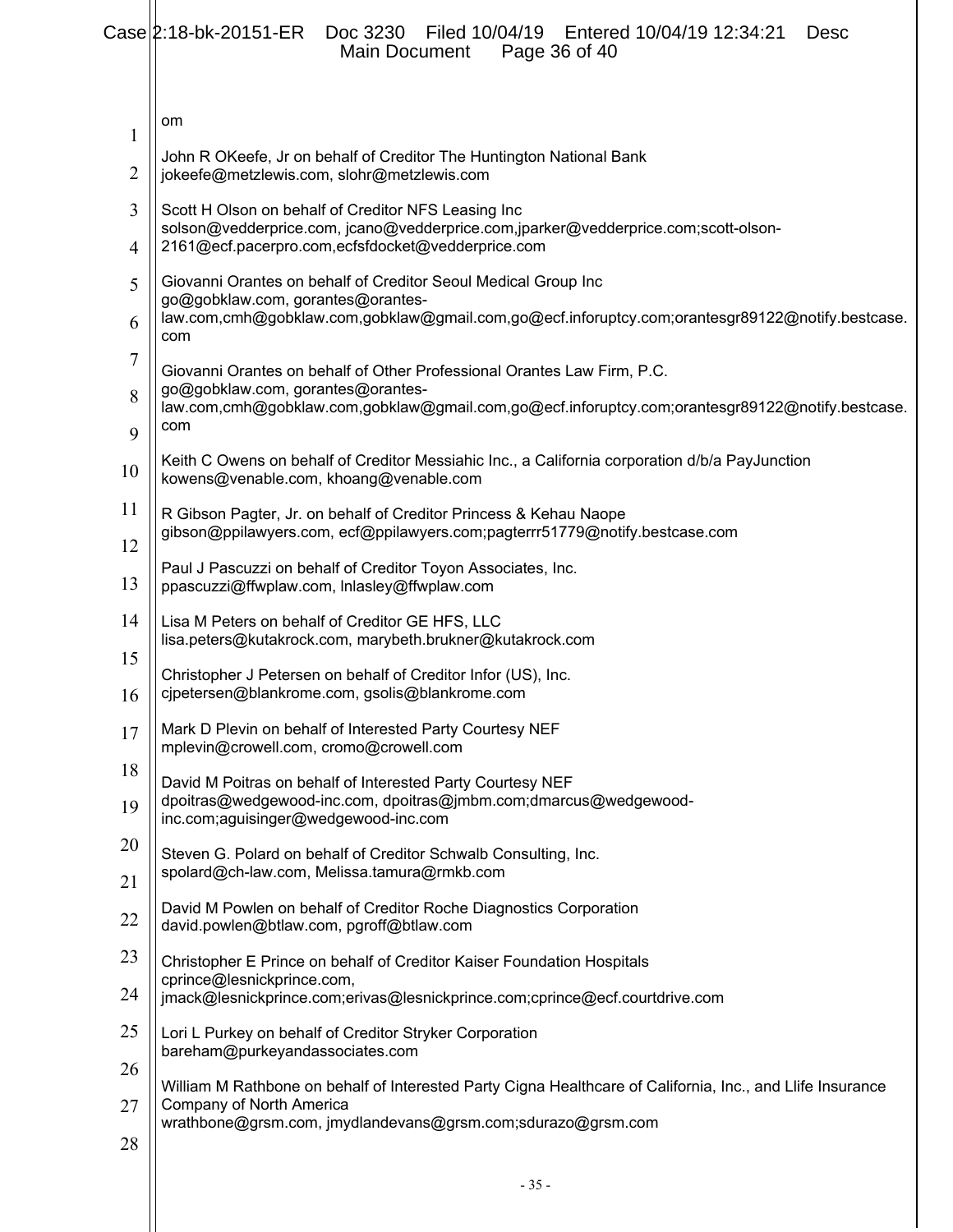|                | Case 2:18-bk-20151-ER<br>Doc 3230 Filed 10/04/19 Entered 10/04/19 12:34:21<br><b>Desc</b><br>Page 37 of 40<br>Main Document                                       |
|----------------|-------------------------------------------------------------------------------------------------------------------------------------------------------------------|
| 1              | Jason M Reed on behalf of Defendant U.S. Bank National Association<br>Jason.Reed@Maslon.com                                                                       |
| $\overline{2}$ | Jason M Reed on behalf of Interested Party Courtesy NEF<br>Jason.Reed@Maslon.com                                                                                  |
| 3<br>4         | Michael B Reynolds on behalf of Creditor California Physicians' Service dba Blue Shield of California<br>mreynolds@swlaw.com, kcollins@swlaw.com                  |
| 5              | Michael B Reynolds on behalf of Creditor Care 1st Health Plan                                                                                                     |
| 6              | mreynolds@swlaw.com, kcollins@swlaw.com                                                                                                                           |
| $\overline{7}$ | Michael B Reynolds on behalf of Interested Party Courtesy NEF<br>mreynolds@swlaw.com, kcollins@swlaw.com                                                          |
| 8              | J. Alexandra Rhim on behalf of Creditor University of Southern California<br>arhim@hrhlaw.com                                                                     |
| 9              | Emily P Rich on behalf of Creditor LYNN C. MORRIS, HILDA L. DAILY AND NOE GUZMAN<br>erich@unioncounsel.net, bankruptcycourtnotices@unioncounsel.net               |
| 10             | Emily P Rich on behalf of Creditor SEIU United Healthcare Workers - West                                                                                          |
| 11             | erich@unioncounsel.net, bankruptcycourtnotices@unioncounsel.net                                                                                                   |
| 12             | Emily P Rich on behalf of Creditor Stationary Engineers Local 39<br>erich@unioncounsel.net, bankruptcycourtnotices@unioncounsel.net                               |
| 13<br>14       | Emily P Rich on behalf of Creditor Stationary Engineers Local 39 Health and Welfare Trust Fund<br>erich@unioncounsel.net, bankruptcycourtnotices@unioncounsel.net |
| 15             | Emily P Rich on behalf of Creditor Stationary Engineers Local 39 Pension Trust Fund<br>erich@unioncounsel.net, bankruptcycourtnotices@unioncounsel.net            |
| 16<br>17       | Lesley A Riis on behalf of Creditor Lesley c/o Riis<br>Iriis@dpmclaw.com                                                                                          |
| 18             | Debra Riley on behalf of Creditor California Statewide Communities Development Authority<br>driley@allenmatkins.com                                               |
| 19<br>20       | Julie H Rome-Banks on behalf of Creditor Bay Area Surgical Management, LLC<br>julie@bindermalter.com                                                              |
| 21             | Mary H Rose on behalf of Interested Party Courtesy NEF<br>mrose@buchalter.com                                                                                     |
| 22             | Megan A Rowe on behalf of Interested Party Courtesy NEF                                                                                                           |
| 23             | mrowe@dsrhealthlaw.com, lwestoby@dsrhealthlaw.com                                                                                                                 |
| 24             | Nathan A Schultz on behalf of Creditor Swinerton Builders<br>nschultz@goodwinlaw.com                                                                              |
| 25             | Nathan A Schultz on behalf of Interested Party Microsoft Corporation<br>nschultz@goodwinlaw.com                                                                   |
| 26<br>27       | William Schumacher on behalf of Creditor Verity MOB Financing II LLC<br>wschumacher@jonesday.com                                                                  |
|                | William Schumacher on behalf of Creditor Verity MOB Financing LLC                                                                                                 |
| 28             |                                                                                                                                                                   |
|                | $-36-$                                                                                                                                                            |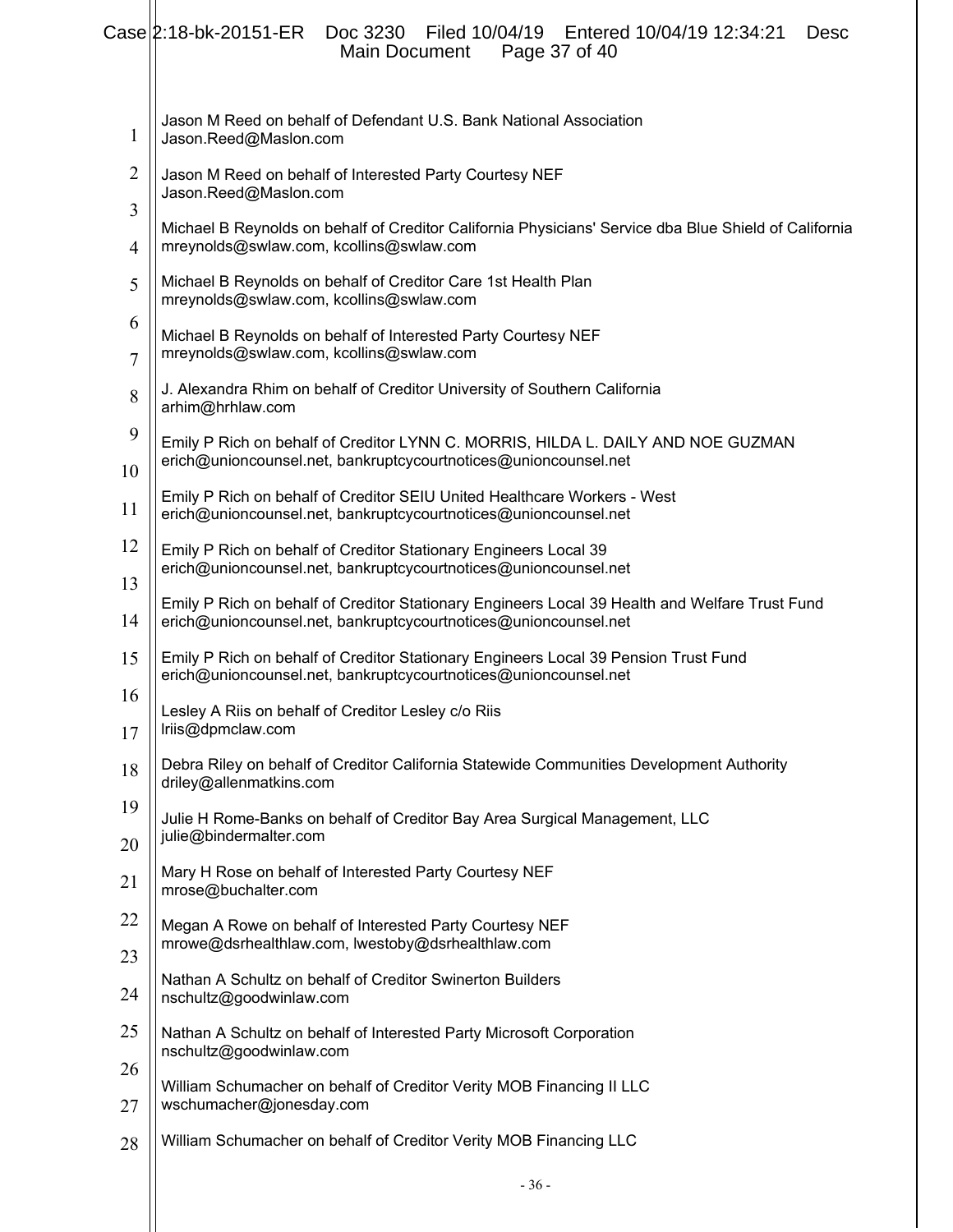# Case 2:18-bk-20151-ER Doc 3230 Filed 10/04/19 Entered 10/04/19 12:34:21 Desc Main Document Page 38 of 40

|                | Malli Docurrent<br>Paye 50 UP 40                                                                                                                                           |
|----------------|----------------------------------------------------------------------------------------------------------------------------------------------------------------------------|
| 1              | wschumacher@jonesday.com                                                                                                                                                   |
| $\overline{2}$ | Mark A Serlin on behalf of Creditor RightSourcing, Inc.<br>ms@swllplaw.com, mor@swllplaw.com                                                                               |
| 3              | Seth B Shapiro on behalf of Creditor United States Department of Health and Human Services<br>seth.shapiro@usdoj.gov                                                       |
| 4              | David B Shemano on behalf of Creditor Ernesto Madrigal<br>dshemano@shemanolaw.com                                                                                          |
| 5<br>6         | David B Shemano on behalf of Creditor Iris Lara                                                                                                                            |
| 7              | dshemano@shemanolaw.com                                                                                                                                                    |
| 8              | David B Shemano on behalf of Creditor Jarmaine Johns<br>dshemano@shemanolaw.com                                                                                            |
| 9              | David B Shemano on behalf of Creditor Tanya Llera<br>dshemano@shemanolaw.com                                                                                               |
| 10<br>11       | David B Shemano on behalf of Creditor Waheed Wahidi<br>dshemano@shemanolaw.com                                                                                             |
| 12             | Joseph Shickich on behalf of Interested Party Microsoft Corporation<br>jshickich@riddellwilliams.com                                                                       |
| 13             | Mark Shinderman on behalf of Defendant U.S. Bank National Association<br>mshinderman@milbank.com, dmuhrez@milbank.com;dlbatie@milbank.com                                  |
| 14<br>15       | Mark Shinderman on behalf of Plaintiff Official Committee of Unsecured Creditors of Verity Health System of<br>California, Inc., et al.                                    |
| 16             | mshinderman@milbank.com, dmuhrez@milbank.com;dlbatie@milbank.com                                                                                                           |
| 17             | Rosa A Shirley on behalf of Interested Party Courtesy NEF<br>rshirley@nelsonhardiman.com,<br>ksherry@nelsonhardiman.com;lgill@nelsonhardiman.com;rrange@nelsonhardiman.com |
| 18             | Rosa A Shirley on behalf of Special Counsel Nelson Hardiman LLP                                                                                                            |
| 19             | rshirley@nelsonhardiman.com,<br>ksherry@nelsonhardiman.com;lgill@nelsonhardiman.com;rrange@nelsonhardiman.com                                                              |
| 20<br>21       | Kyrsten Skogstad on behalf of Creditor California Nurses Association<br>kskogstad@calnurses.org, rcraven@calnurses.org                                                     |
| 22             | Michael St James on behalf of Interested Party Medical Staff of Seton Medical Center<br>ecf@stjames-law.com                                                                |
| 23             | Andrew Still on behalf of Creditor California Physicians' Service dba Blue Shield of California                                                                            |
| 24             | astill@swlaw.com, kcollins@swlaw.com                                                                                                                                       |
| 25             | Andrew Still on behalf of Creditor Care 1st Health Plan<br>astill@swlaw.com, kcollins@swlaw.com                                                                            |
| 26             | Andrew Still on behalf of Interested Party Courtesy NEF<br>astill@swlaw.com, kcollins@swlaw.com                                                                            |
| 27             | Jason D Strabo on behalf of Creditor U.S. Bank National Association, not individually, but as Indenture                                                                    |
| 28             | <b>Trustee</b>                                                                                                                                                             |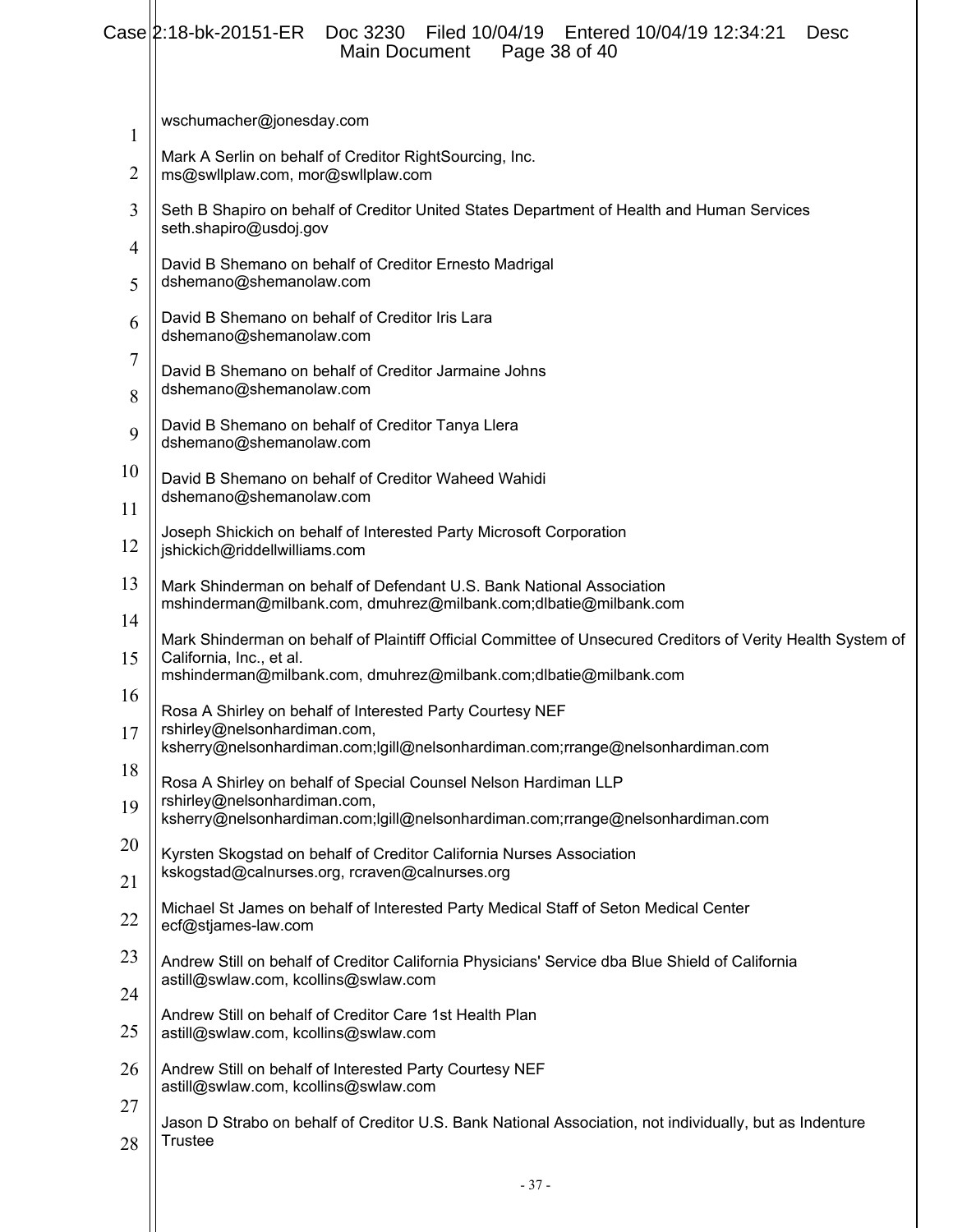#### Case 2:18-bk-20151-ER Doc 3230 Filed 10/04/19 Entered 10/04/19 12:34:21 Desc Main Document Page 39 of 40

| 1        | jstrabo@mwe.com, cfuraha@mwe.com                                                                                                                                                               |
|----------|------------------------------------------------------------------------------------------------------------------------------------------------------------------------------------------------|
| 2        | Jason D Strabo on behalf of Defendant U.S. Bank National Association<br>jstrabo@mwe.com, cfuraha@mwe.com                                                                                       |
| 3        | Sabrina L Streusand on behalf of Creditor NTT DATA Services Holding Corporation<br>Streusand@slollp.com                                                                                        |
| 4<br>5   | Ralph J Swanson on behalf of Creditor O'Connor Building LLC<br>ralph.swanson@berliner.com, sabina.hall@berliner.com                                                                            |
| 6        | Gary F Torrell on behalf of Interested Party Courtesy NEF<br>gtorrell@health-law.com                                                                                                           |
| 7<br>8   | United States Trustee (LA)<br>ustpregion16.la.ecf@usdoj.gov                                                                                                                                    |
| 9        | Cecelia Valentine on behalf of Creditor National Labor Relations Board<br>cecelia.valentine@nlrb.gov                                                                                           |
| 10       | Matthew S Walker on behalf of Creditor Packard Children's Health Alliance<br>matthew.walker@pillsburylaw.com, renee.evans@pillsburylaw.com,docket@pillsburylaw.com                             |
| 11<br>12 | Matthew S Walker on behalf of Creditor Stanford Blood Center, LLC<br>matthew.walker@pillsburylaw.com, renee.evans@pillsburylaw.com,docket@pillsburylaw.com                                     |
| 13       | Matthew S Walker on behalf of Creditor Stanford Health Care<br>matthew.walker@pillsburylaw.com, renee.evans@pillsburylaw.com,docket@pillsburylaw.com                                           |
| 14<br>15 | Matthew S Walker on behalf of Creditor Stanford Health Care Advantage<br>matthew.walker@pillsburylaw.com, renee.evans@pillsburylaw.com,docket@pillsburylaw.com                                 |
| 16       | Matthew S Walker on behalf of Creditor The Board of Trustees of the Leland Stanford Junior University<br>matthew.walker@pillsburylaw.com, renee.evans@pillsburylaw.com,docket@pillsburylaw.com |
| 17<br>18 | Matthew S Walker on behalf of Creditor University Healthcare Alliance<br>matthew.walker@pillsburylaw.com, renee.evans@pillsburylaw.com,docket@pillsburylaw.com                                 |
| 19       | Matthew S Walker on behalf of Interested Party Matthew S Walker<br>matthew.walker@pillsburylaw.com, renee.evans@pillsburylaw.com,docket@pillsburylaw.com                                       |
| 20       | Jason Wallach on behalf of Interested Party Courtesy NEF<br>jwallach@ghplaw.com, g33404@notify.cincompass.com                                                                                  |
| 21<br>22 | Kenneth K Wang on behalf of Creditor California Department of Health Care Services<br>kenneth.wang@doj.ca.gov, Jennifer.Kim@doj.ca.gov;Stacy.McKellar@doj.ca.gov;yesenia.caro@doj.ca.gov       |
| 23       | Phillip K Wang on behalf of Creditor Delta Dental of California<br>phillip.wang@rimonlaw.com, david.kline@rimonlaw.com                                                                         |
| 24<br>25 | Adam G Wentland on behalf of Creditor CHHP Holdings II, LLC<br>awentland@tocounsel.com, lkwon@tocounsel.com                                                                                    |
| 26       | Adam G Wentland on behalf of Creditor CPH Hospital Management, LLC<br>awentland@tocounsel.com, lkwon@tocounsel.com                                                                             |
| 27       | Adam G Wentland on behalf of Creditor Eladh, L.P.<br>awentland@tocounsel.com, lkwon@tocounsel.com                                                                                              |
| 28       |                                                                                                                                                                                                |